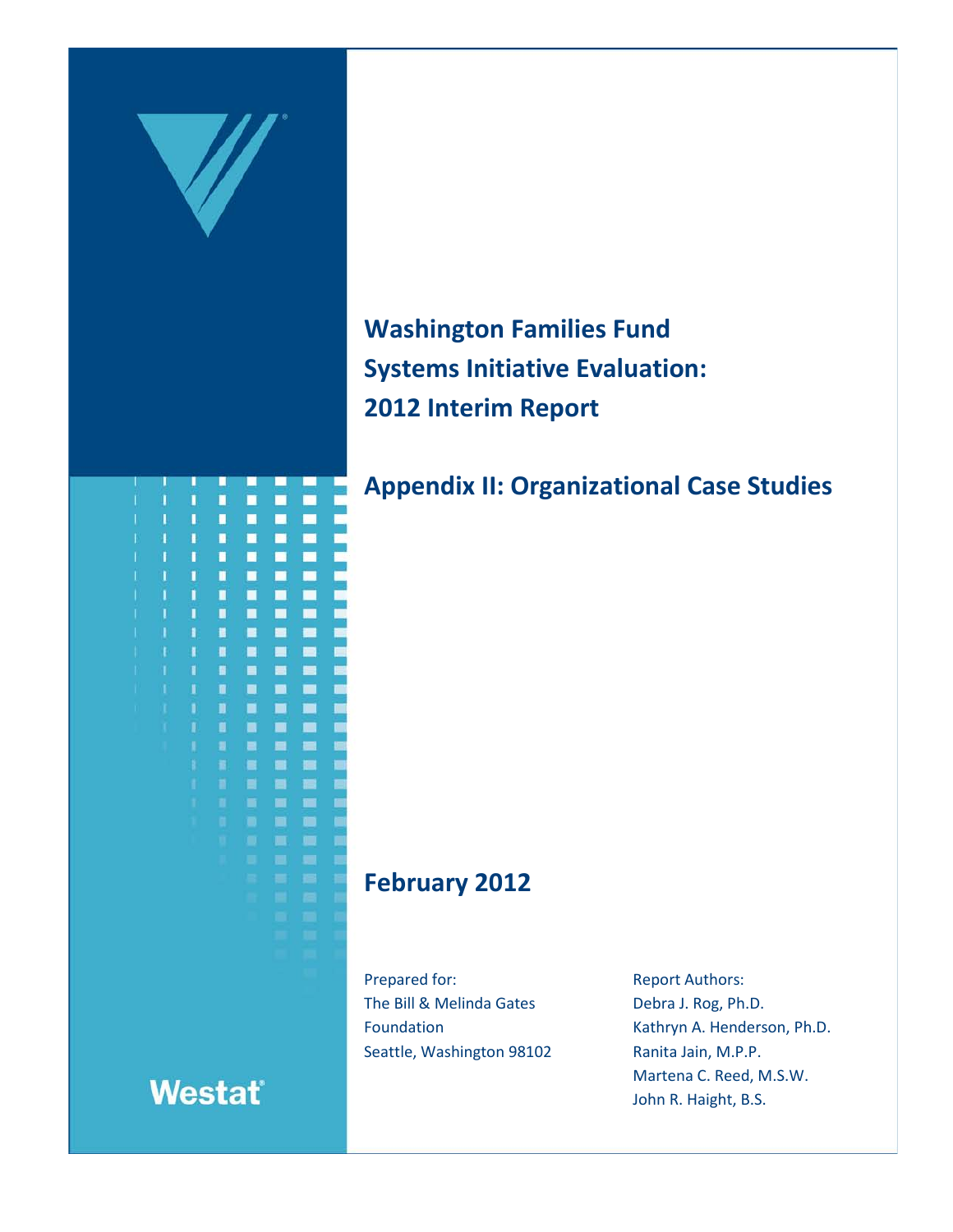# **Appendix II-A: Solid Ground Organizational Case Study King County**

#### **Overview**

Solid Ground has played a pivotal role in combating homelessness and poverty and their effects in King County since 1974. Solid Ground is home to a variety of services and advocacy efforts, initiated in response to community need, to address homelessness, hunger and poverty, and its root causes. The organization provides emergency shelter and transitional and permanent housing, along with preventive and supportive services. Solid Ground has served as a local leader in developing shelter programs, nutrition programs and services, financial assistance programs, and advocacy initiatives; such leadership is apparent in the replication of Community Voicemail, one service provided to homeless individuals by Solid Ground.

Solid Ground was chosen as an organization to highlight and follow over the course of the Washington Families Fund Systems Initiative because of its prominence both locally and nationally. Solid Ground's participation in the Washington Families Fund Systems Initiative will provide an opportunity to understand if and how the Initiative affects work and services at a large multiservice organization. The purpose of the organizational case studies is to gather information from organizations that provide housing and services in the three demonstration counties to understand how the Initiative is being implemented; the role that the organizations are playing in the Initiative; what, if any, impact the Initiative is having on organizations; and the changes the organizations are experiencing due to the Initiative, other changes in the system, and other environmental and contextual factors. These organizational case studies will be conducted annually as a part of the systems study component.

This case study begins with details on Solid Ground's programs and services; including an organizational profile, an overview of its structure and staffing, a description of Solid Ground's collaborations with other organizations, its funding sources, information on the organization's target population, and details on the housing and support services provided. Next the case study addresses Solid Ground's role in the Washington Families Fund Systems Initiative, including planning and implementation of the Initiative and families' perspectives of Solid Ground's services for homeless families. The case study concludes by outlining the next steps in the case study process.

### **Programs and Services**

### **Organizational Profile**

Solid Ground has operated in King County for more than 30 years working to end poverty by providing services tailored to community needs and advocacy for public policies that address root causes of poverty, with an emphasis on racism. At its inception in 1974 the current Solid Ground was known as Fremont Public Association, an organization serving Seattle/King County by providing services to help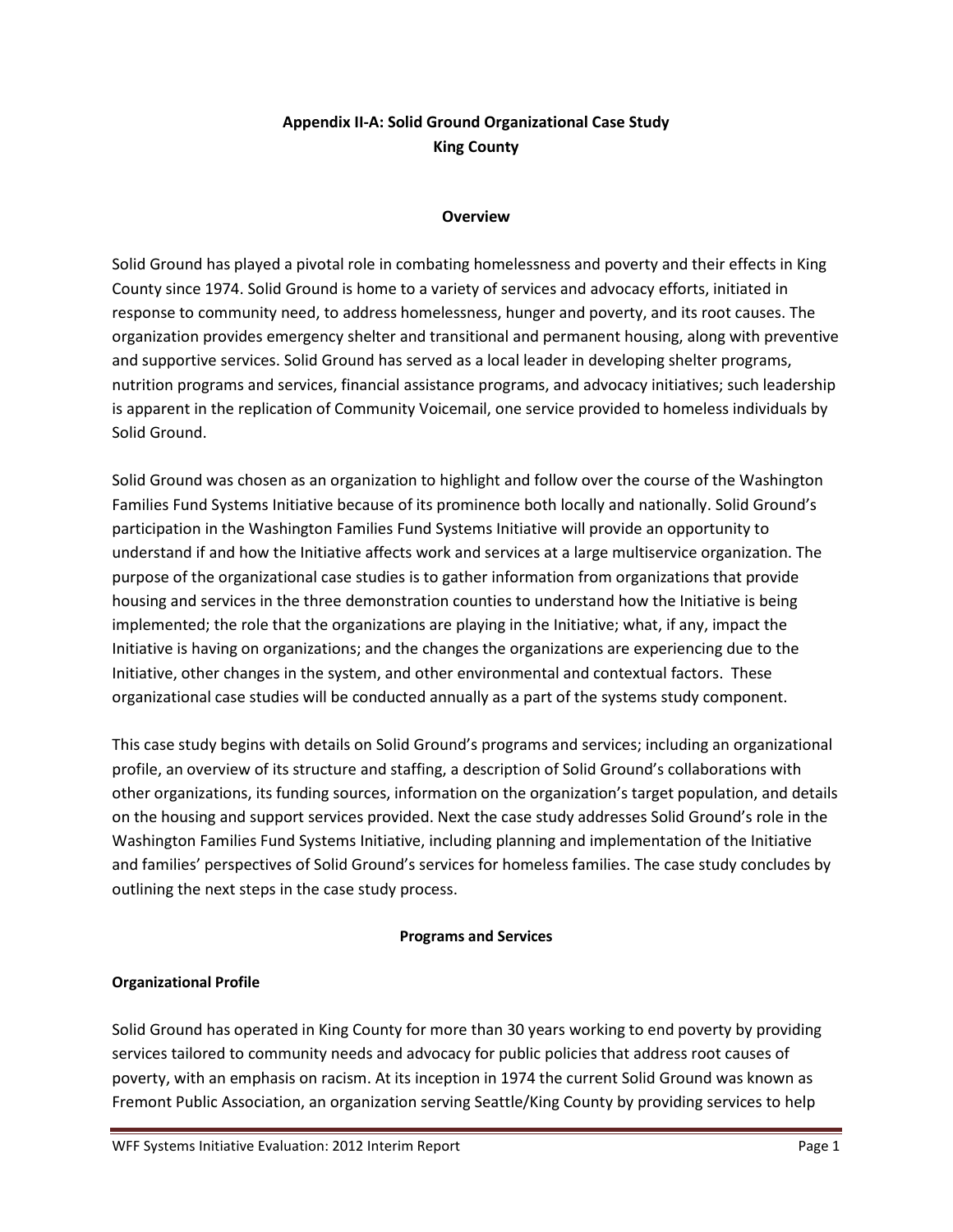families and individuals obtain stable housing, access sustainable food and gain freedom from discrimination. Developed by local activists and the then future mayor of Fremont (one of Seattle's most economically distressed communities), Fremont Public Association provided services (emergency food, clothing banks, and an employment program) in response to local needs. In 2007 the agency adopted Solid Ground as its name to reflect the scope of services the organization provides to help individuals and families experiencing homelessness and/or poverty attain or return to a sense of stability.

### **Organizational Structure and Staffing**

Solid Ground owns and operates five housing/shelter programs, encompassing 25 units of emergency shelter, 90 units of transitional housing, and 51 units of permanent housing. Solid Ground's emergency shelter includes Broadview Shelter and the Family Shelter, which include 10 and 15 emergency shelter units, respectively. The organization operates four transitional housing programs—Broadview (21 units), Bethlehem House (1 house), Sand Point Family Housing (26 units), and Santos Place (42 units). Brettler Family Place is Solid Ground's first permanent supportive housing program and includes 51 units. Upon completion of Solid Ground's Capital Campaign, an effort to house families while contributing to Seattle's plan to repurpose the Sand Point Naval Station, there will be two additional permanent supportive housing sites with 20 and 34 units, respectively.

| <b>Housing Program</b>                   | <b>Number of Units</b> | <b>Direct Service FTE*</b> |
|------------------------------------------|------------------------|----------------------------|
| <b>Emergency Shelter</b>                 | 25                     |                            |
| <b>Broadview Shelter</b>                 | 10                     | 17                         |
| <b>Family Shelter</b>                    | 15                     | 1.6                        |
| <b>Transitional Housing</b>              | 90                     |                            |
| <b>Broadview Transitional</b>            | 21                     | 17                         |
| <b>Bethlehem House</b>                   | 1                      | 1.6                        |
|                                          | (for a large family)   |                            |
| <b>Sand Point Family Housing</b>         | 26                     | 2.7                        |
| <b>Santos Place</b>                      | 42                     | 2.7                        |
| (Located at Sand Point)                  |                        |                            |
| <b>Permanent Housing</b>                 | $51$ - current         |                            |
|                                          | 106-projected          |                            |
| <b>Brettler Family Place (Located at</b> | 51                     | 2.7                        |
| <b>Sand Point)</b>                       |                        |                            |

**\*There are a total of 17 FTE for Broadview facilities, a total of 1.6 FTE for Family Shelter and Bethlehem House facilities, and a total of 2.7 FTE for Sand Point facilities.**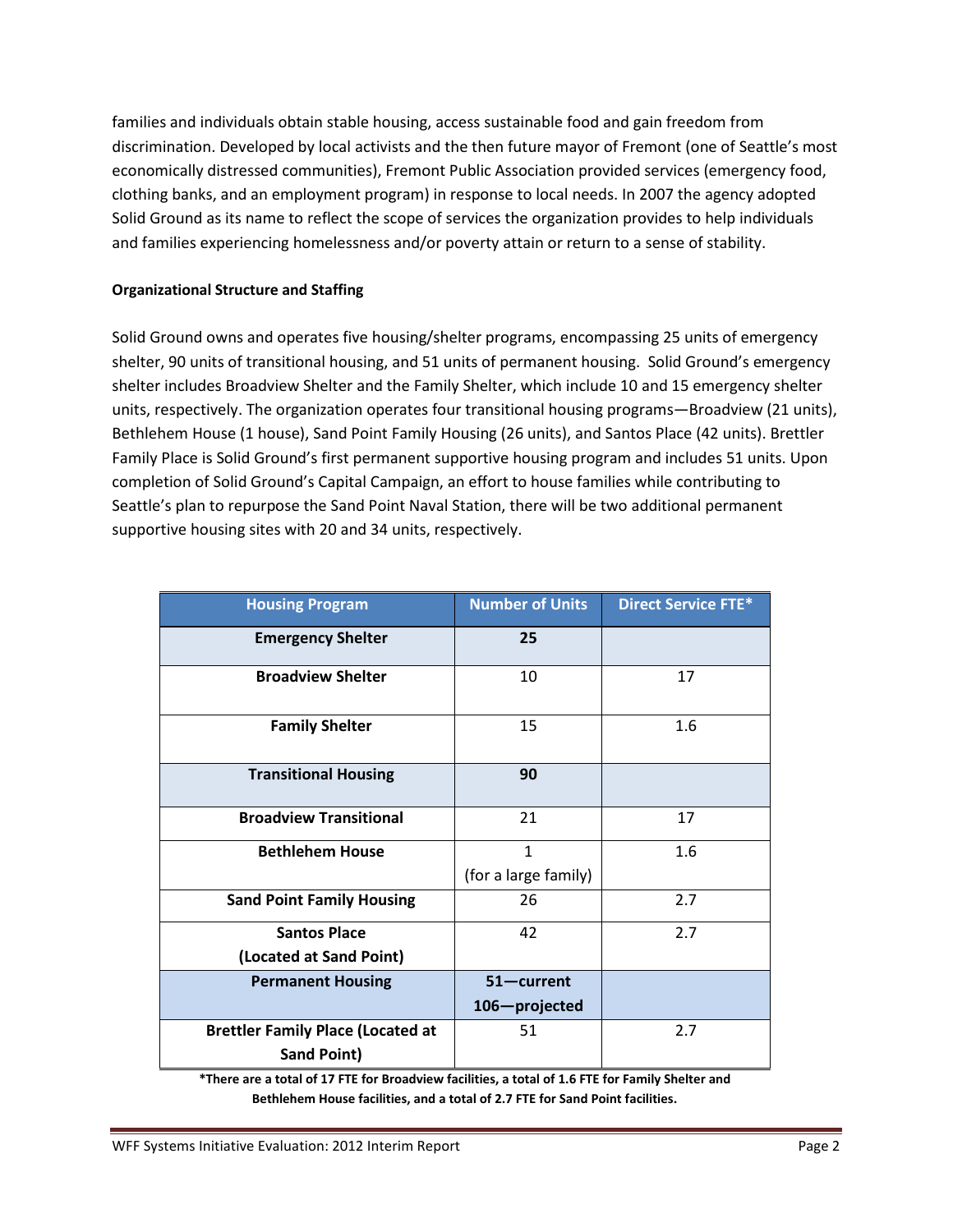Staffing for Solid Ground's housing programs is organized by program rather than housing type. Thus, a total of 17 direct service full-time equivalents (FTE) provide case management services to residents of both Broadview Shelter and Broadview Transitional Housing residents. There are 1.6 direct service FTE for both Family Shelter and Bethlehem House and, currently 2.7 FTE for Sand Point housing facilities (Sand Point Family Housing, Santos Place, and Brettler Family Place).

# **Collaboration with Other Organizations**

In effort to provide holistic care to homeless clients, Solid Ground collaborates with multiple external organizations, including the Seattle Housing Authority, Low Income Housing Institute, and Plymouth Housing to provide housing services to its homeless client population. Solid Ground works with Health Care for the Homeless and Neighborhood Health Centers to provide health care assistance to its consumers. Sound Mental Health and Valley Cities aid in providing mental health and substance abuse services to Solid Ground's consumers. Clients may also access education and employment services from Worksource, YWCA, Career Connections, Seattle Vocational Institute, and Washington Women's Employment Education Program. Nutrition classes are offered by Cooking Matters, formerly Operation Frontline, and Solid Ground staff collaborate with school liaisons and child care organizations to provide children's services.

# **Funding**

Solid Ground is largely funded by public dollars, with approximately eighty percent of its income in 2010 being city, county, state, federal, or other government-related dollars. As part of public funding, Solid Ground received funding from both the Homelessness Prevention and Rapid Re-Housing Program (HPRP) and the Veterans and Human Services Levy to provide homelessness prevention services. It also received Federal Emergency Management Agency (FEMA) funds to provide emergency shelter. With a total income of more than 24 million dollars in 2010, the community's support of Solid Ground can be seen in the more than 3.5 million dollars the organization received from in-kind and individual donations and private grants and sponsorships. Other sources of income for 2010 include, but are not limited to, vendor payments and fiscal agency fees, client co-payments, and interest income.

# **Target Population and Clients Served**

Solid Ground serves families and individuals from throughout King County. All of the organization's emergency shelter and housing units are open to families, both one- and two-parent families. Furthermore, Broadview Emergency and Transitional Housing specifically targets mothers with children under the age of 18.

Among the 64,619 people served by Solid Ground in 2010 and based on the 26 percent of clients who provided racial/ethnicity information, Caucasian (41%) is the most highly represented race and African American (27%) is the second largest group. The remaining racial/ethnic groups include Multiracial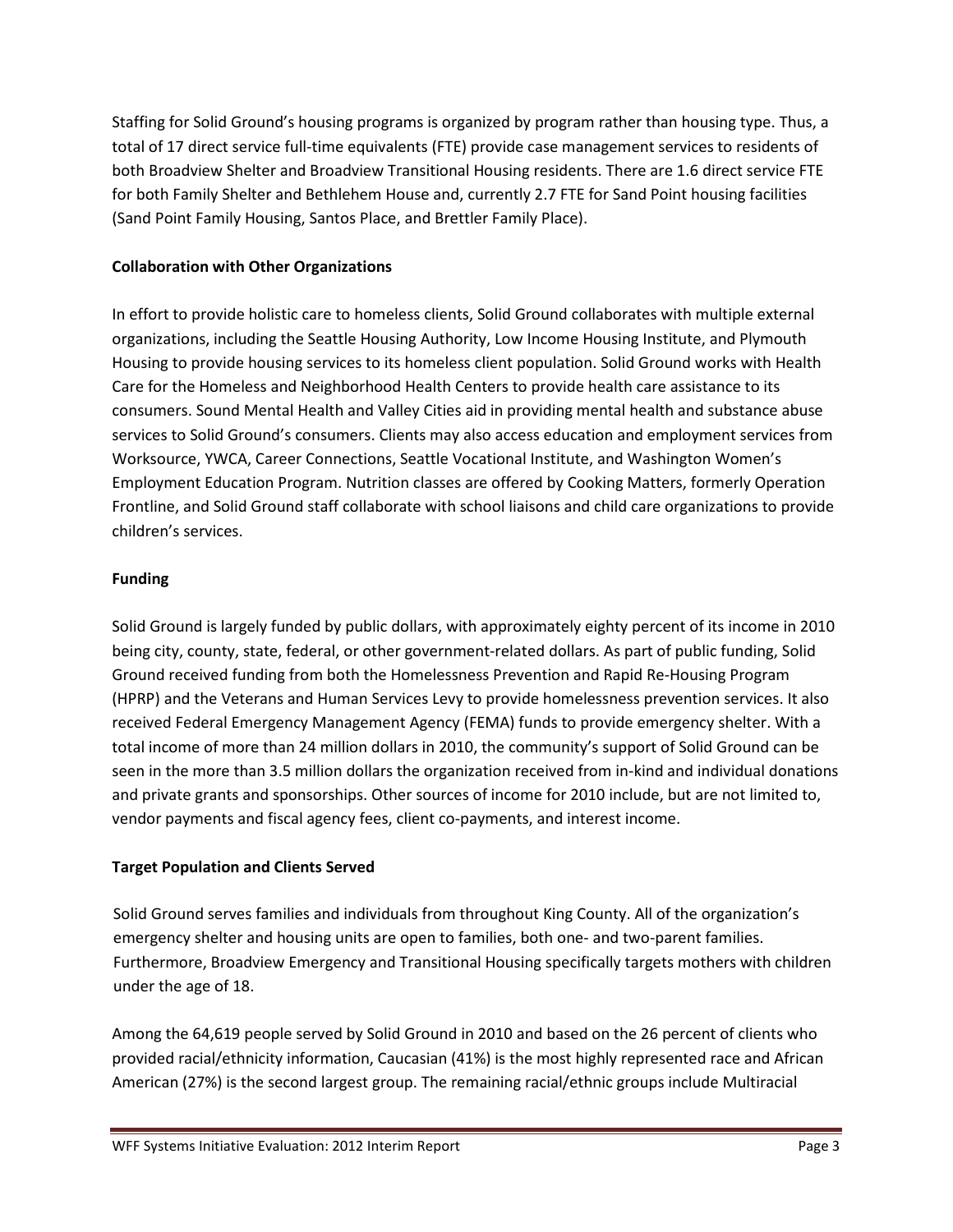(12%), Asian (8%), Latino (8%), Hawaiian/Pacific Islander (2%), and Native American (2%). Clients' primary languages (excluding English) are Spanish, Somali, Russian, Amharic, Pashtu, and Vietnamese.

Agency leadership recognizes sexual abuse and chemical dependency as prevalent challenges within the client population. Direct service staff members at Solid Ground identify affordable housing, family wage jobs, extensive debt, terminal illnesses (i.e., brain tumors and leukemia) and unmet medical and dental needs as clients' common needs and challenges.

# **Housing Services Provided**

During 2010 Solid Ground helped 430 families obtain emergency shelter, placed 306 individuals and families in transitional housing, and helped 382 formerly homeless families to move into permanent housing.

*Emergency Shelter.* Broadview provides housing to single, homeless women who have experienced domestic violence and have children. Broadview is completely confidential to protect families. Residents of Broadview emergency shelter may receive onsite, 24-hour support from program staff, including food, clothing, transportation, domestic violence legal advocacy and weekly support groups, parenting support, drug and alcohol counseling, and resource referrals. Families who speak limited English are also provided translation and assistance with immigrant processes. Children's services for families living in Broadview emergency shelter include onsite child care (during parents' meetings), support groups, and educational and recreational activities.

Family Shelter, located in North Seattle, consists of 14 fully furnished, scattered-site apartments released from Seattle Housing Authority to be used as emergency shelter for families with children. Motel vouchers are provided to wait-listed families for short-term emergency shelter. Family Shelter offers its residents case management and assistance with finding and retaining permanent or long-term transitional housing. Residents may also receive referrals for additional needed resources (e.g., food, clothing, and mental health treatment).

*Transitional Housing with Services.* Broadview transitional housing provides families with housing for up to 18 months. Residents of Broadview transitional housing have access to onsite, 24-hour support from program staff. Services available to emergency shelter residents are also available to Broadview transitional housing residents—food, clothing, transportation, domestic violence legal advocacy and weekly support groups, parenting support, drug and alcohol counseling, and resource referrals. Translation and assistance with immigration processes are available for families who speak limited English. The following children's services are available to Broadview residents: onsite child care (during parents' meetings), support groups, and educational and recreational activities.

Bethlehem House, a six-bedroom house located in West Seattle, is a transitional housing site for large families of seven or more individuals. Residents of Bethlehem House have access to services provided by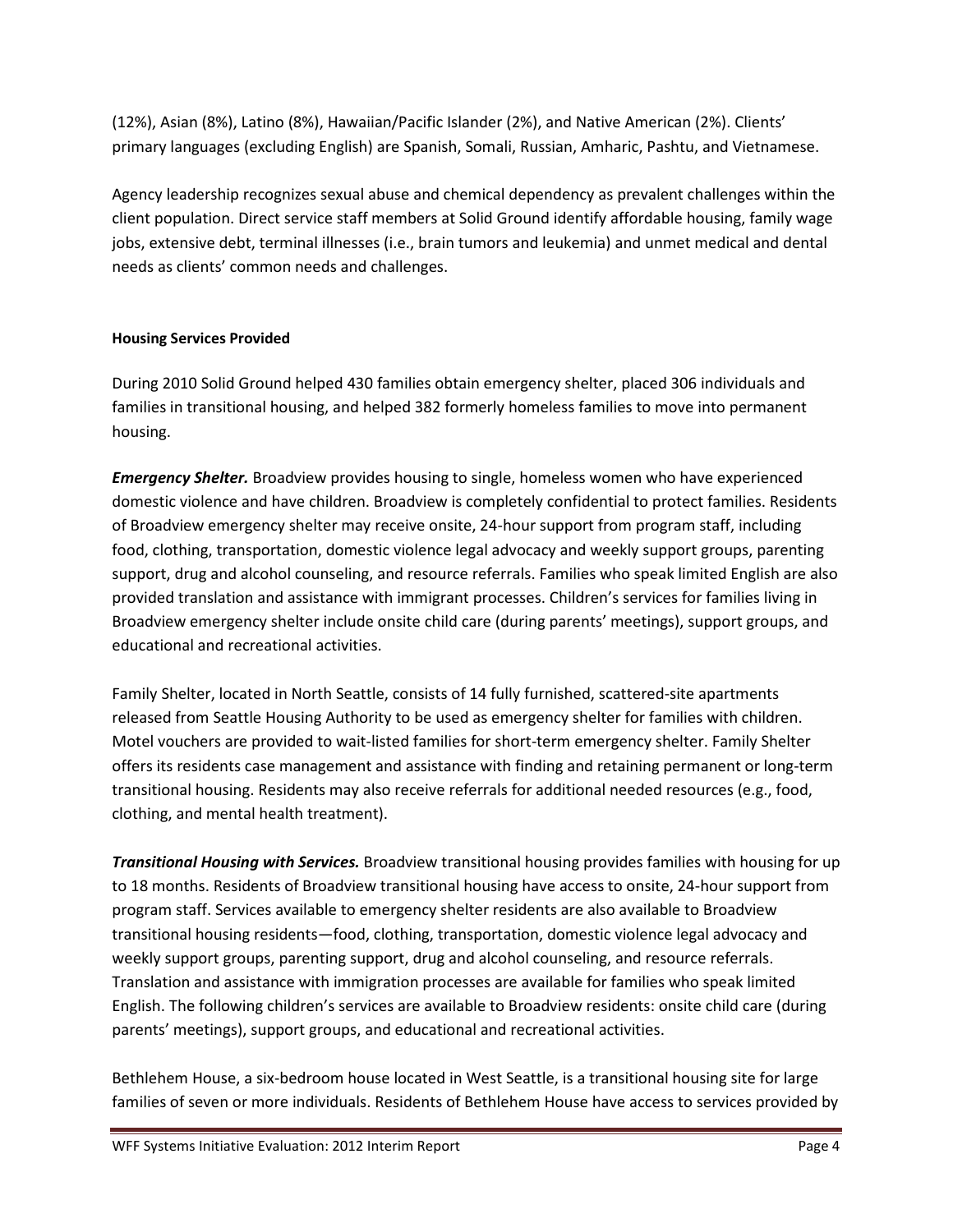Family Shelter. These services encompass case management, assistance with permanent or long-term transitional housing searches, and referrals for other resources (e.g., food, clothing, and mental health treatment).

Sand Point Family Housing and Santos Place are located at Sand Point. Families with children under 18 years may move directly from homelessness into Sand Point Family Housing. Santos Place houses single homeless men and women. Residents of both Sand Point Family Housing and Santos Place may stay for a maximum of two years and receive case management and support services (e.g., educational and job training programs) during their stay.

*Permanent Housing.* Brettler Family Place is located at Sand Point and houses formerly homeless families. Brettler Family Place provides permanent housing and support services and houses the first 51 units of supportive permanent housing at this location. Solid Ground plans to add an additional 55 permanent supportive housing units that will provide housing to families and individuals. The expansion includes 20 additional units for families and 34 units for single men and women, more specifically older adults, veterans, and people living with disabilities.

# **Support Services Provided**

JourneyHome. Homeless families that are currently living on the street, in shelter, or in transitional housing receive intensive case management services and housing search support. There is flexible funding available to program participants for moving costs, debt repayment, furniture, and other moving- and employment-related expenses. The Stable Families Project provides support to families, with at least one dependent child, who have had more than one episode of homelessness. These families may receive time-unlimited case management, emergency financial aid, clinical mental health assessments and referrals, money management classes, and domestic violence support after six months of living in permanent housing.

*Homelessness Prevention.* Mortgage counseling, financial fitness classes, and one-time loans and grants are provided to tenants and homeowners at risk of eviction or foreclosure. Mortgage counseling is provided by a HUD-certified housing counselor.

*Community Voicemail.* Voice mailboxes are provided to individuals without phones—either homeless or housed—to aid in their search for housing and/or employment. This service is offered to Solid Ground clients and several King County social service organizations at no cost. Subscribers to Community Voicemail also receive broadcast messages alerting them of community resources and events.

*Family Assistance Program.* Solid Ground provides free legal services to help individuals and families obtain or increase public benefits that have been denied, terminated, or reduced.

### **The Washington Families Fund Systems Initiative**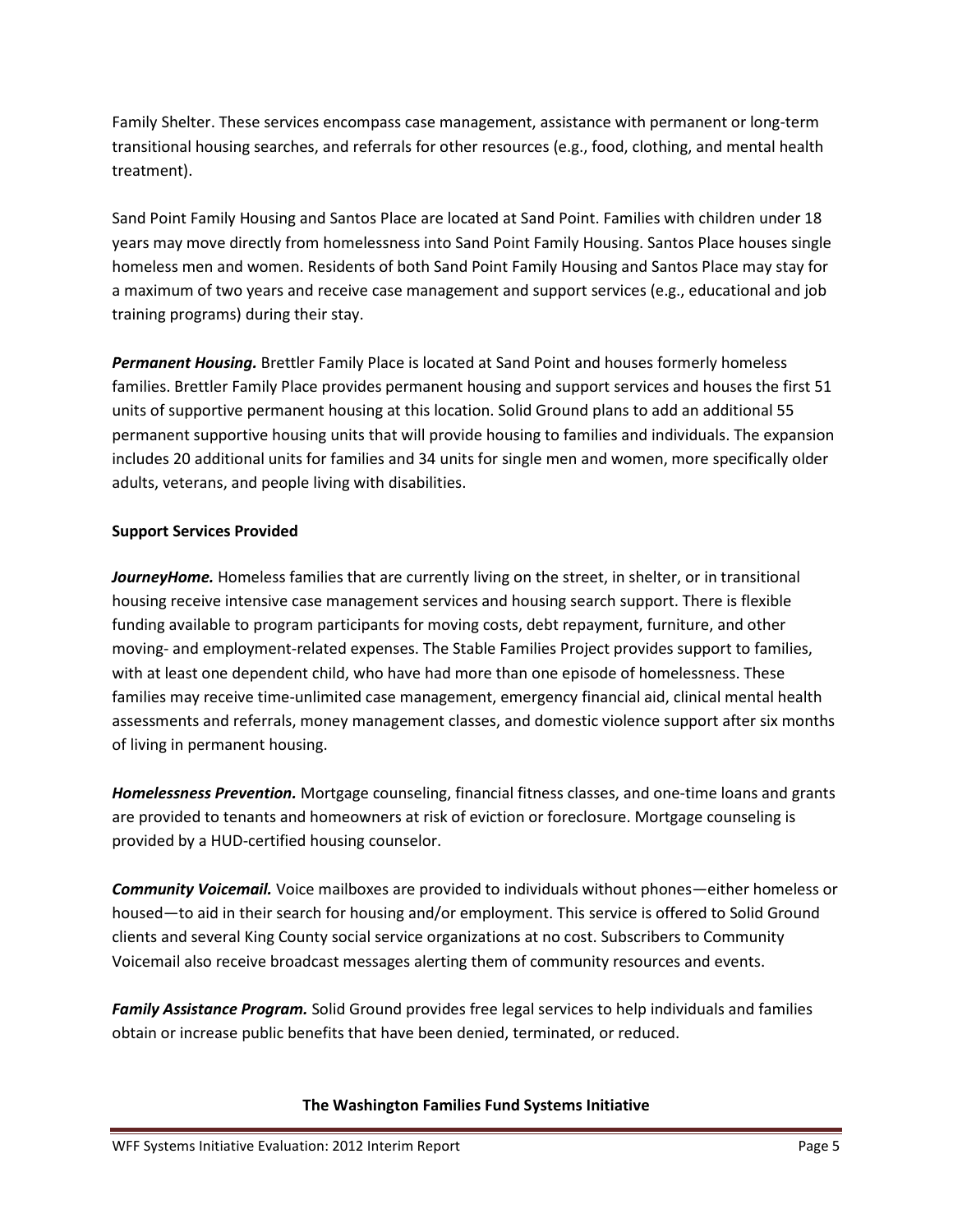### **Planning**

Leadership at Solid Ground has participated in discussions and multiple groups to improve care for consumers and help end homelessness. The Deputy Housing Director was involved in discussions on coordinated entry and served on the board for Seattle/King County Coalition on Homelessness (SKCCH). SKCCH and Seattle Human Services Coalition serve as vehicles for change in services coordination. Organizational leadership has been involved with work related to centralized assessment, intake, and tracking, but expressed uncertainty about the outcome for the system and for Solid Ground. Agency staff have participated in development activities (i.e., attending committee meetings and participating in discussions) associated with the Initiative. However, there have been minimal Initiative-related changes to date. Solid Ground's current efforts that relate to the five pillars of the Systems Change Initiative are presented below.

### **Implementation**

*Family Identification and Intake.* Families are referred to Solid Ground by other human service agencies, including the Department of Social and Health Services (DSHS), or contact the organization directly to access services. The client telephone line has a voice messaging system that instructs callers of the necessary next steps. This line receives approximately 100 calls per day. Service providers or families complete an application that is submitted to Solid Ground electronically or by mail.

A lottery system is used to identify applicants who will receive housing and, upon selection, staff contact families to notify them of openings. There is no wait list for Solid Ground housing programs. Criminal background checks are performed on all potential residents; individuals with records of violent criminal activity, sex crimes or drug manufacturing are not accepted. Information collected at intake is largely based on requirements of various funders. All staff members utilize one assessment form which includes a scale assessing the client's current situation. The score reflects whether the person is stably housed, in danger of eviction, currently homeless, etc. Program assignment (e.g., rapid housing or transitional housing) is based on this score.

Solid Ground staff have discussed centralized screening and assessment. If implemented, this would take place at intake hubs where intake staff would have a list of available resources and clients would be screened and directed to the most suitable community resource. Leadership at Solid Ground believes that coordinated entry would shorten the screening process and help service providers to determine the best program and would like to see coordinated entry implemented more broadly.

*Prevention.* Housing programs provide assistance for eviction prevention. Financial fitness classes, mortgage counseling, and the tenant hotline are homelessness prevention efforts by Solid Ground.

Solid Ground plans to work on issues related to education. A Children's Advocate will be hired to help with education-related early intervention. Direct service staff expressed a need to provide increased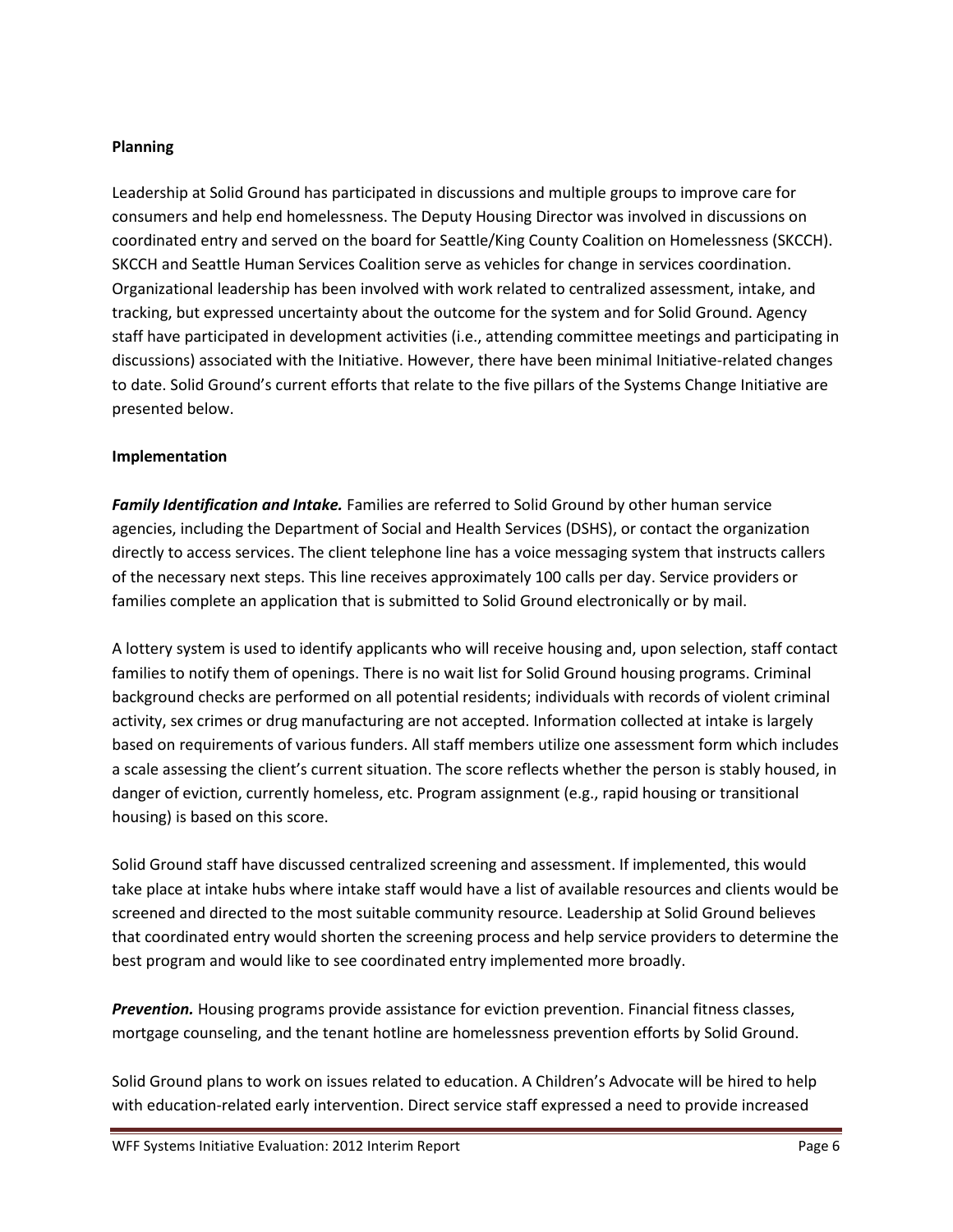support to parents and early intervention to children to increase family likelihood of success. Case managers envision greater focus on Planned Parenthood counseling and on helping high school aged children to remain in school.

*Rapid Housing.* Case managers send referral lists to Wellspring Family Services who post the lists on Safe Harbors, King County's Web-based Homeless Management Information System. Case managers refer to this information system to select families for follow-up. Providers throughout King County refer families to JourneyHome. Individuals then work with JourneyHome staff to identify needs for up to six months post-permanent housing placement. Organizational leadership finds that JourneyHome case managers can sometimes find housing within one day and equates this to rapid housing.

*Tailored Services.* Case management is client-centered and individually tailored. Case managers receive in-house and community training on cultural competency to help with providing individualized services.

*Economic Opportunity.* Job training is referred to partnering organizations and many begin attending job training while in shelter. Families who would like to further their education may attend University of Washington via the local community college.

# **Family Perspective of the Homeless Families System**

A focus group was completed with four individuals, three mothers and one father who were living in Solid Ground shelter facilities at the time of the focus group. Each family had two or more children, ranging from two weeks to 33 years of age. All of the families were living in one of Solid Ground's housing facilities and had been living there for about a month.

Places where the families had been living prior to obtaining housing with Solid Ground varied—one family had been living in a family shelter (other than Solid Ground), a mother had been living in a sober house while separated from her son, another family had been sleeping in their minivan, and one had been staying with the mother's parents, but had a deadline for moving out. Prior to needing shelter, the families looked for other resources, including rental assistance, emergency shelter, transitional housing, and low-income permanent housing. One family turned down emergency shelter because it did not allow the father to remain with his family.

Some participants of the focus group had previously received rental assistance, while others expressed frustration regarding homelessness prevention services (i.e., utility and rent assistance). One mother had been receiving a housing subsidy, but expressed that the subsidy was not enough to cover the costs of her rent. One family was responsible for paying utilities, although the Temporary Assistance for Needy Familes (TANF) that the family received each month was not enough to cover the monthly cost of utilities.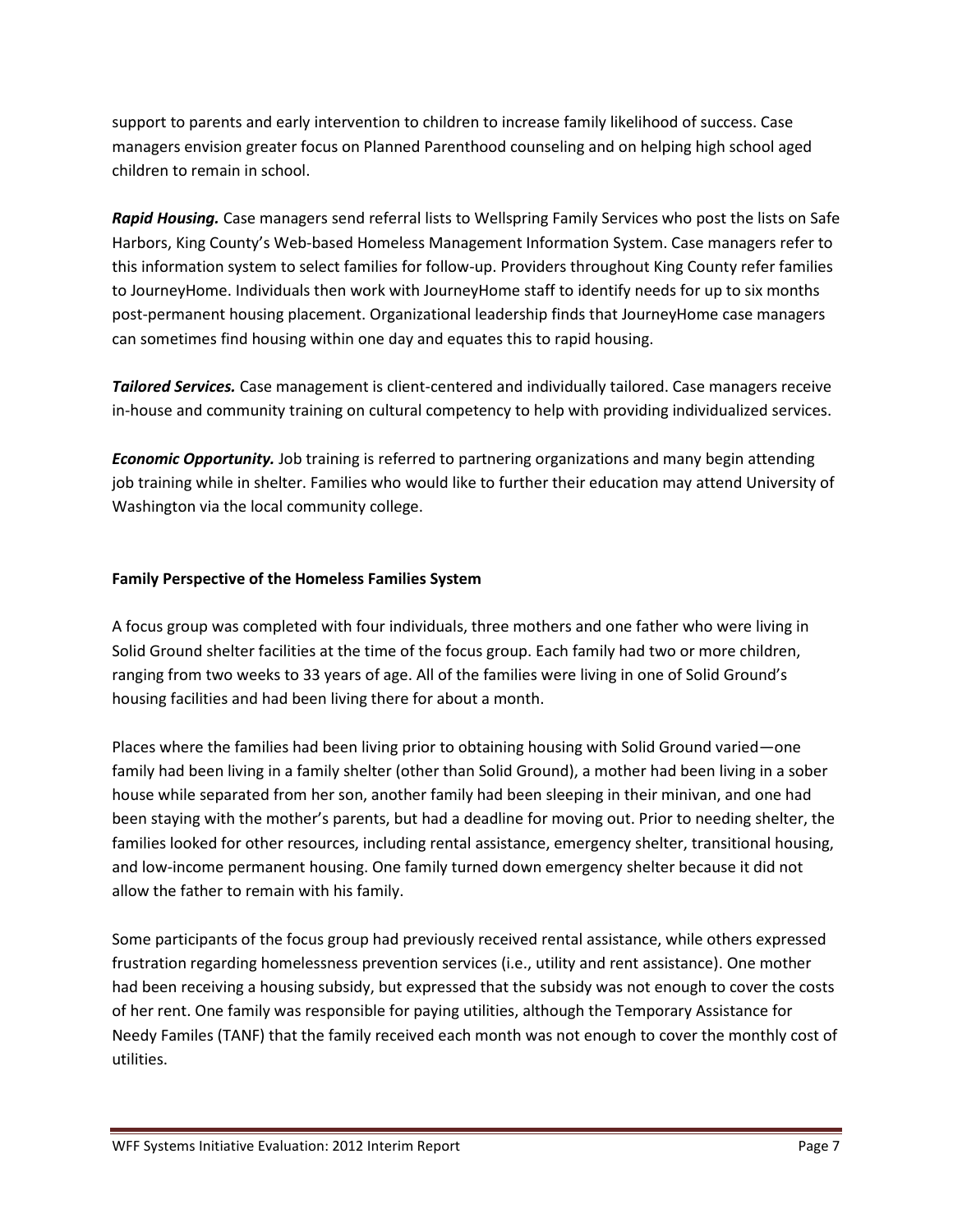The families had learned about Solid Ground from case workers at other human service organizations such as hospitals, DSHS, child service agencies and 211. One mother learned about Solid Ground from her Child Protective Services worker and moved into Solid Ground housing as she was being reunited with her son who had been living in a group home. She expressed that Solid Ground was the only option that allowed her teenage soon to live with her.

When asked if there was anything making it difficult to leave shelter, families said that limited incomes and previous housing-related debt were barriers. Each family spoke of evictions, previous move-out fees, and limited income. Three of the four participants were looking for work to help with paying for rent and retaining housing. Likewise, three of the four participants were also enrolled in educational programs and received or planned to apply for support—in-kind (i.e., computer and printer) and monetary (i.e., federal financial aid)—to do so.

One parent discussed unmet expectations of the "system" and the system's inability to coordinate services in a manner that helps families to succeed, "I wish there was more of a one-stop shop where you can go, but there would be problems with that too. Services and funds get broke up to so many agencies."

Nearly all families were in various stages of the process to obtain/secure housing and had been working with Solid Ground case managers to coordinate debt payment assistance and/or find permanent housing. Each member of the group had multiple case managers—ranging from two to an individual's estimate of 20 to 30 case managers. Even so, all participants reported having at least one case manager helping them to obtain permanent housing.

# **Challenges and Gaps**

The organization would like to streamline the intake paperwork process to reduce the time between screening and assessment for program placement. Agency staff identified challenges with data entry into Safe Harbors, the Web-based Homeless Management Information System. Agency staff believe Safe Harbors lacks user-friendliness and is being required to perform double and, in some cases, triple data entry into multiple information systems. The amount of time case managers spend on data entry is viewed as inefficient by leadership.

Child care for families and job availability are current gaps in resources. Limited shelter in King County presents a gap in services. There is an estimated 200 units of family shelter in King County, and Solid Ground receives between 600 and 700 unduplicated calls from families each month.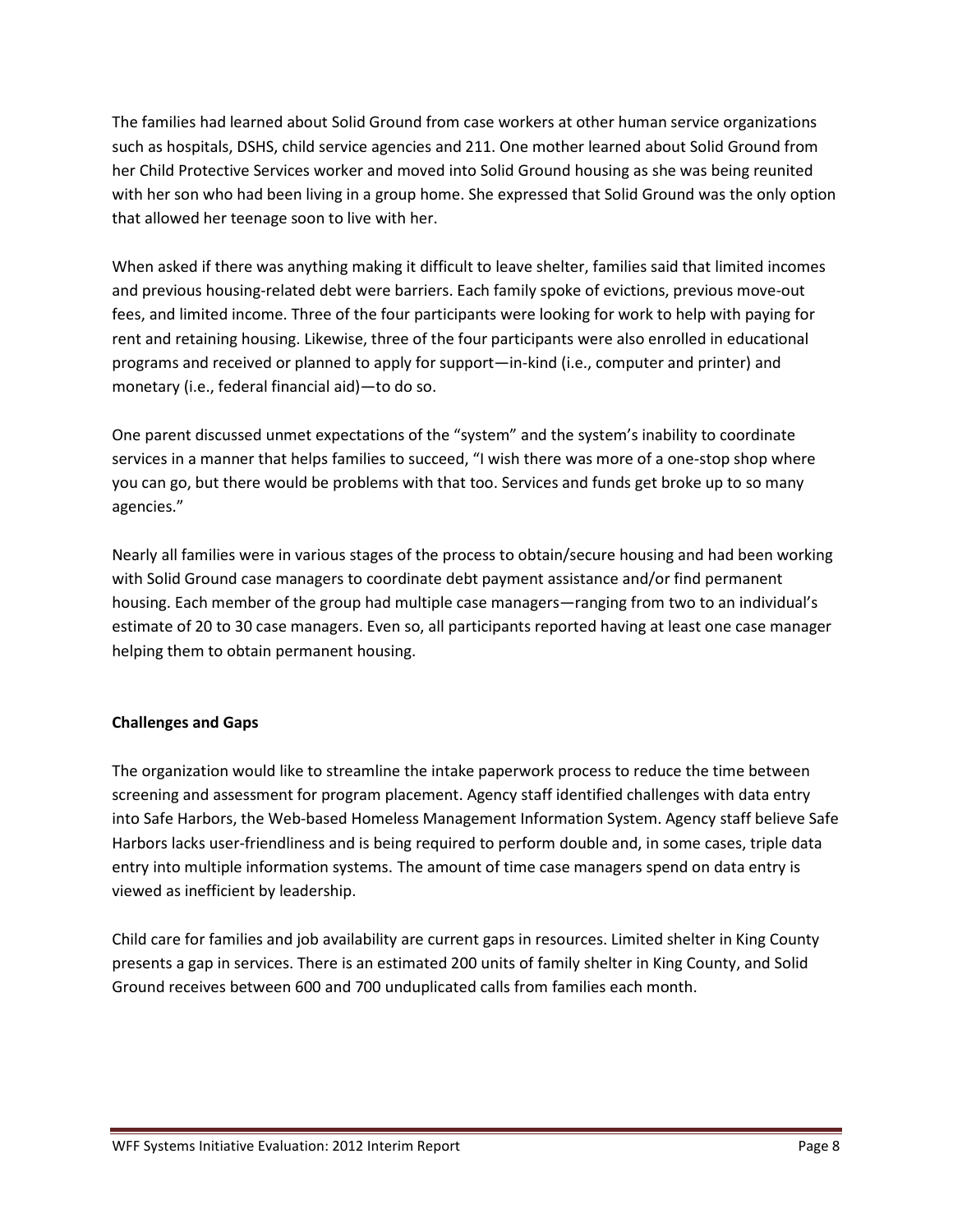#### **Next Steps**

Semiannual site visits will inform the next case study and help to highlight organizational changes that have occurred as a result of the Washington Families Fund Systems Initiative. The organization's progress in implementing changes based on the five pillars—coordinated entry, prevention, rapid housing, tailored services, and economic opportunity—will be the focus of coming case studies.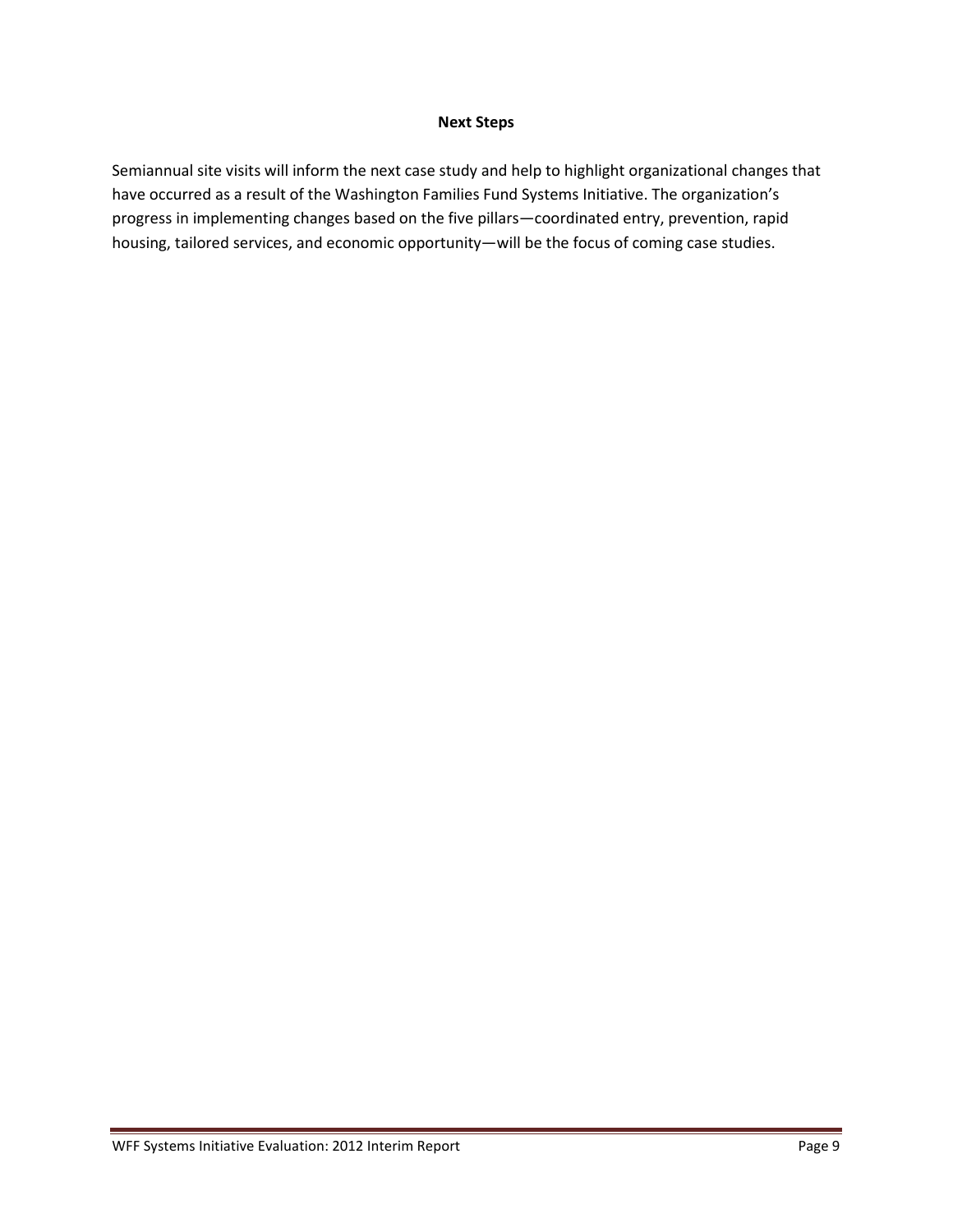# **Appendix II-B King County Housing Authority Organizational Case Study King County**

### **Overview**

King County Housing Authority (KCHA) has had a central role in creating affordable housing in King County since 1939. KCHA has a central role in King County's homeless service system providing housing resources and having the Executive Director and other key staff serve in leadership roles in the King County Funders' Group and Junior Funders' Group.

KCHA was chosen as a case study organization to highlight and follow over the course of the Westat evaluation of the Washington Families Fund Systems Initiative due to the organization's prominence both locally and nationally. The case study will provide an opportunity to understand if and how the Initiative impacts the work of the housing authority and, in turn, the roles that the housing authority may play that impact the system.

This summary begins with a profile of KCHA, including a brief description of its current resources and capacity, with a particular focus on its Moving to Work (MTW) status that enhances its ability to engage in new initiatives and ideas. We then summarize the role it has played in homelessness and its current involvement in the Washington Families Fund Systems Initiative.

# **Programs and Services**

# **Organizational Profile**

KCHA, the second largest housing authority in Washington, operates throughout King County, excluding the cities of Seattle and Renton, each of which has its own housing authorities. KCHA covers a large jurisdiction as King County is the  $14<sup>th</sup>$  most populous in the nation, covering a geographic area of 2,130 square miles that include over 37 suburban cities. The county's population continues to grow, from approximately 1.5 million in 1990 and 1.7 million in 2000 to 1.9 million in 2010. KCHA currently supports more than 18,000 households across 23 suburban cities and unincorporated areas throughout King County.

KCHA has 3,150 low rent units and 339 full-time employees, with an annual consolidated budget of approximately \$132.2 million (including tax credit partnerships). KCHA also owns and manages a public housing complex in Olympia and administers 80 units of public housing under contract to the Sedro-Woolley Housing Authority. KCHA has an asset base valued at roughly \$393 million and approximately \$14 million in capital improvements are scheduled each year. Moreover, beginning in January 2011 KCHA operated a range of housing initiatives, including permanent housing programs, housing choice vouchers, and other housing related programs.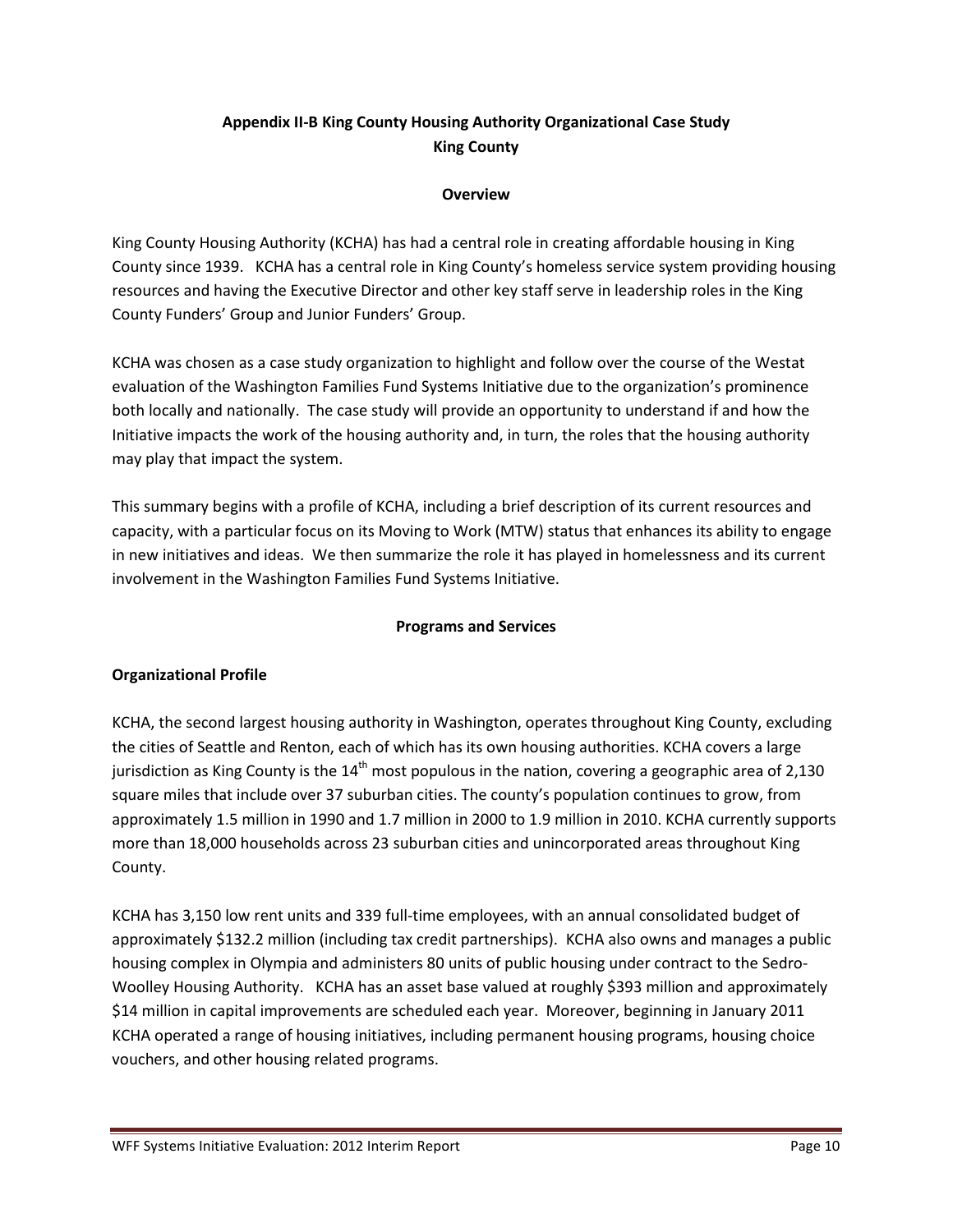### **Moving to Work**

A key distinction that KCHA shares with 33 of the more than 3,800 housing authorities in the country (including the nearby Seattle, Tacoma, and Vancouver housing authorities in Washington and Housing Authority of Portland in Oregon) is Moving to Work (MTW) status which it has had since 2003. MTW agencies have the flexibility to find new approaches that

- Reduce cost;
- Provide incentives to families with children where the head of household is working, seeking work, or participating in job training, educational programs, or other economic opportunity programs; and
- Increase housing choices for low-income families.

Each MTW housing authority has an agency-specific agreement with HUD, detailing the flexibilities granted in order to meet program goals. Each year, the housing authority completes an annual plan, to be approved by HUD, and an annual report on the outcomes achieved.

KCHA's MTW status is particularly important for the WFF Systems Initiative as it provides funding flexibility. KCHA's Public Housing Operating, Capital, and Section 8 program resources are combined into a single block-grant, allowing the housing authority to have more discretion in implementing programs. The housing authority can bend some of the housing rules to try more innovative programs and can use its reserves to meet local needs. In particular, for the past five years, KCHA has operated a Department of Homeless Initiatives funded through the MTW reserves. Originally started as a program under special projects, the Department now has 2.5 dedicated FTE staff. In addition to the director, there is a full-time program manager who handles contract management, execution, and reporting and a .5 FTE who operates as the assistant to oversee all project-based contracts, plus sponsor-based projects.

# **History of Involvement in Homelessness**

KCHA's work with homeless and vulnerable individuals began in 1999 with a special project, the Housing Access and Services Program (HASP), to help non-elderly, disabled adults gain access to Section 8 Non-Elderly Disabled and Mainstream Housing Choice Vouchers. KCHA created a county-wide consortium of organizations that refers clients to KCHA to apply for housing vouchers to be referred to HASP. The consortium included providers of mental health, substance abuse, developmental disabilities, and AIDS services; the King County Veterans; and American Disabilities Services. Individuals must be prepared for independent or semi-independent living. Service-providing organizations that are part of the consortium may also provide services to individuals who they refer for the HASP. As of our February 2011 site visit, the county had 1,700 HASP vouchers, the largest number in the country. About half of these voucher holders are transitioning out of homelessness.

KCHA's first involvement in an initiative for homeless families was in 2005, working with the Bill and Melinda Gates Foundation on the Sound Families initiative. A \$40 million, seven year initiative launched in 2000, Sound Families was designed to triple the amount of transitional housing available for families in King, Pierce, and Snohomish counties. The Foundation provided funding for services, and KCHA, along with other housing authorities in the Puget Sound area, provided operating assistance for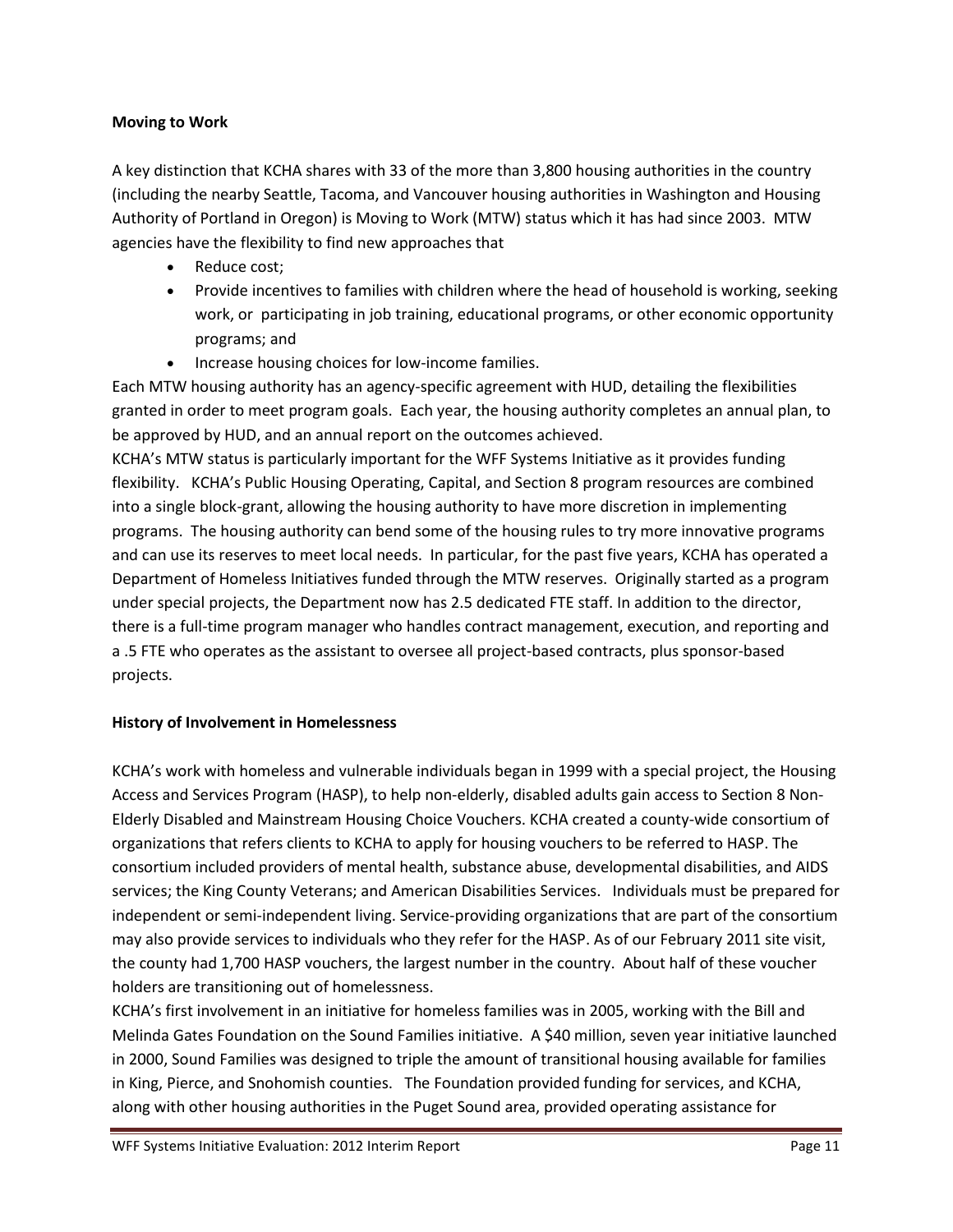transitional housing units using project-based vouchers. Housing authorities accepted into their programs families enrolled in the Sound Families program and made agreements to prioritize these families on their Public Housing waitlist once they successfully completed the program. The Sound Families program continues to have a few projects coming online–two additional projects were scheduled to come online in 2011; however, service funding has come to an end for many existing contracts. The Sound Families Initiative encouraged a transition-in-place strategy allowing families to remain in the same housing complex once they finished receiving transitional housing services; however, most need ongoing rental assistance after participating in the program. To address this need, KCHA's Sound Families graduates may access the public housing waitlist, where one in three applicants referred into public housing comes from the Sound Families program.

In 2007, KCHA started its first sponsor-based program to house chronically homeless individuals coming off the streets. Using MTW flexibility, KCHA created a third type of rental subsidy that is available to sponsor agencies, allowing them to master lease units in the private market, and then sublet to their clients. This allows extremely hard to house homeless households access to housing when their rental, credit, and criminal histories may prevent them from being housed by private landlords. KCHA provides the rental subsidy and the contracted partner agencies, primarily behavioral health providers, provide intensive, community-based services. KCHA currently provides 142 rental subsidies through this program.

A recent program targeting homeless families is Passage Point. Launched in 2010, Passage Point provides transitional housing using project-based vouchers for up to 46 adults exiting the correctional system and reuniting with their children. Passage Point is a collaborative effort between YWCA, KCHA, King County, and various community members. Program participants are offered mental health and substance abuse counseling and treatment, case management, parenting classes, job training and job placement services, and children's services.

### **Services Provided**

**Federally Subsidized Housing.** As of February 2011, KCHA owned or controlled 115 residential complexes with 8,468 units. Tables AII-1 and AII-2 detail KCHA's housing inventory of HUD subsidized housing and locally subsidized housing, respectively. KCHA's 3,200 units of federally (HUD) subsidized housing are available for individuals and families with the most limited incomes, including seniors, people with disabilities, single-parent households, and low-income working households. The 63 properties, located across the county (excluding Seattle and Renton) include high-rises for seniors and adults with disabilities, family apartment and townhome complexes and single-family houses. Public housing comprises the majority of the subsidized units.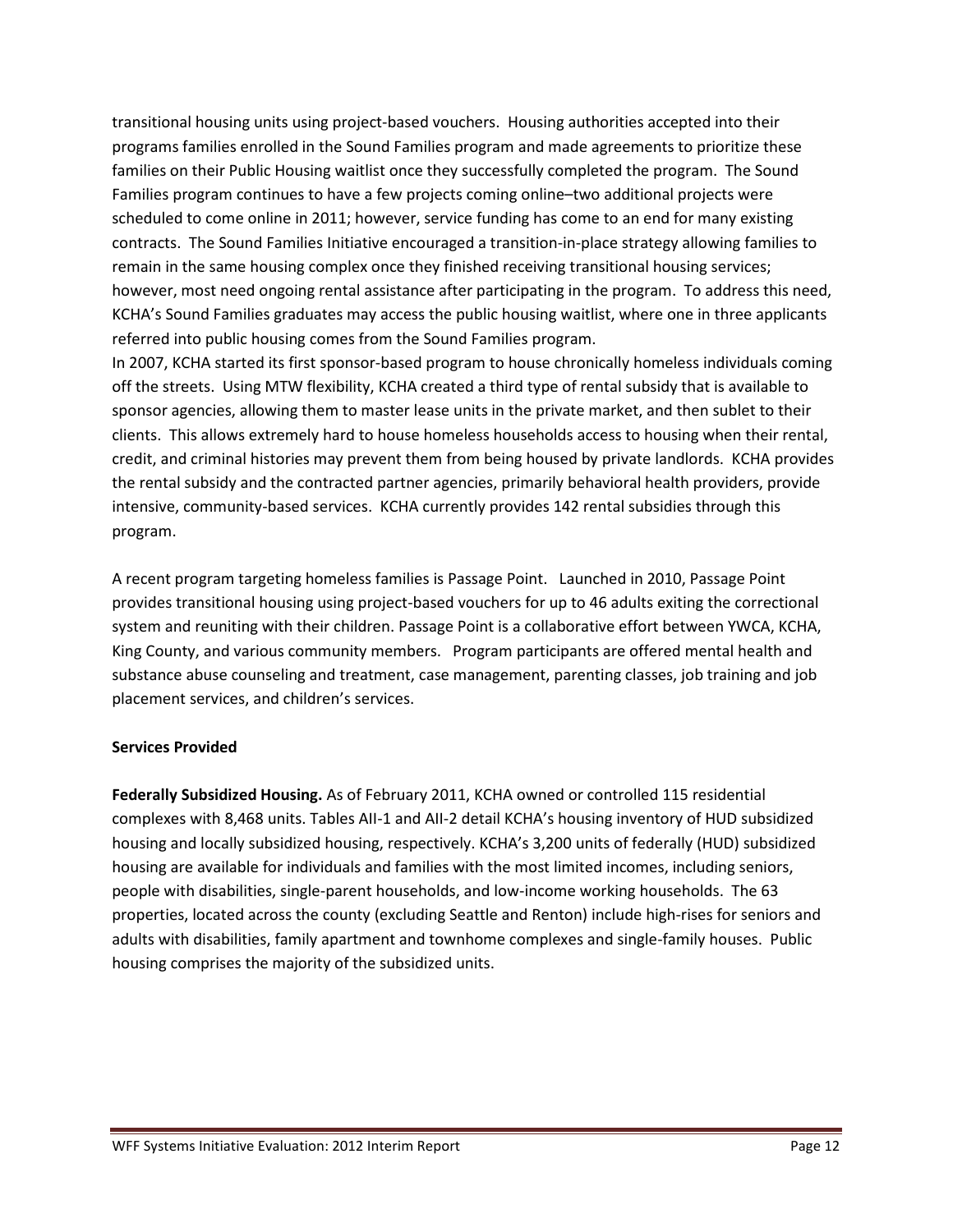| <b>HUD-Subsidized Programs</b>             | <b>Number of Sites</b> | <b>Number of Units</b> |
|--------------------------------------------|------------------------|------------------------|
| <b>Public Housing (families)</b>           | 32                     | 1,275                  |
| <b>Public Housing (senior/disabled)</b>    | 19                     | 1,223                  |
| <b>Public Housing (permanent</b>           |                        | 32                     |
| supportive)                                |                        |                        |
| <b>Section 8 (project-based)Properties</b> | 11                     | 732                    |
| ΤΟΤΑL                                      | 63                     | 3,230                  |

### **Table AII-1. Overview of KCHA's HUD-Subsidized Programs**

**Locally Subsidized Housing.** KCHA also operates over 5000 units of affordable or "workforce" housing. See Table AI-1.These programs serve low to moderate income households, as well as persons with special needs. The properties are managed by private property management firms and are typically financed with tax-exempt bonds or low income tax credits. In addition, KCHA operates four manufactured housing communities for older adults meeting age and income requirements who are interested in purchasing their own homes.

| Local Programs                 | <b>Number of Sites</b> | <b>Number of Units</b> |
|--------------------------------|------------------------|------------------------|
| <b>Tax Credit Partnerships</b> | 17                     | 1,953                  |
| <b>Bond-Financed Housing</b>   | 16                     | 2,461                  |
| <b>Non-profit Partnerships</b> |                        | 136                    |
| <b>Miscellaneous</b>           | 4                      | 29                     |
| <b>Manufactured Housing</b>    | 4                      | 430                    |
| TOTAL                          | 52                     | 5,009                  |

#### **Table AII-2. KCHA's Other Affordable Housing Programs**

**Housing Choice Vouchers.** As of January 1, 2011, KCHA had a total of 8,221 housing choice vouchers (Section 8); however, the housing choice voucher waiting list had been closed since May 2007. In June 2011 the waitlist was reopened for two weeks and 2,500 applicants were placed on the waitlist. The tenant based vouchers, provided by HUD and managed by KCHA, provide subsidies to private landlords on behalf of qualifying low-income households. Approximately one-quarter of the vouchers are targeted to participants with special needs, including families for whom the lack of adequate housing is a primary factor in the separation, or imminent separation, of children from the family; disabled households; and homeless veterans. KCHA operates a number of these programs in partnership with community agencies. Supportive housing programs, for example are operated by various non-profit agencies and social service providers, but owned and maintained by KCHA. These programs offer housing and supportive services for homeless individuals and families and for people with special needs.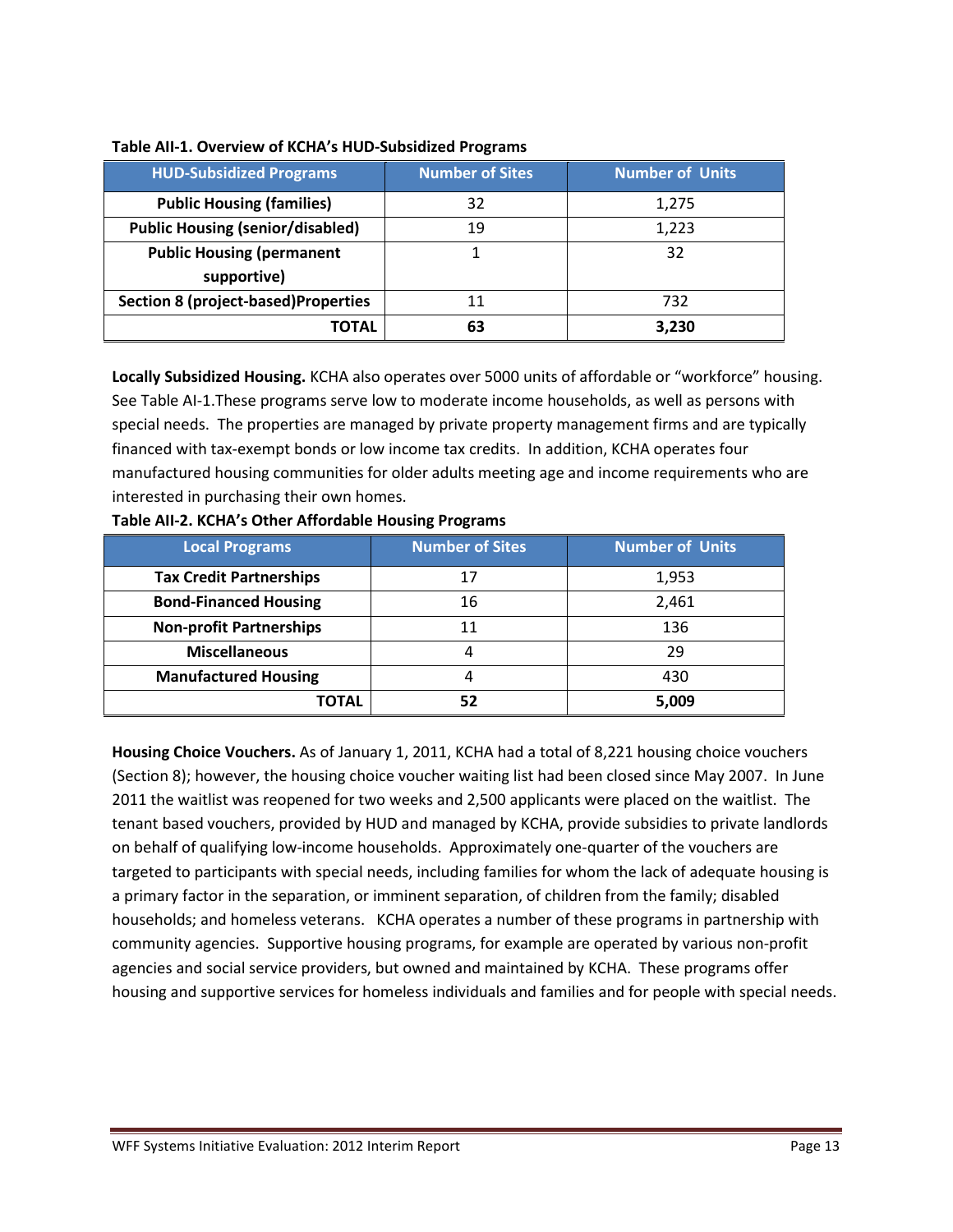**Other Programs.** KCHA operates a number of other programs related to housing, including capital construction, home repair and weatherization, development financing, and resident services (through partnerships with local nonprofit agencies).

# **Gaps and Challenges**

During the current economic crisis (i.e., the Great Recession and its ongoing impact on states) demand for KCHA programs and services increased. In June 2011, KCHA opened its Section 8 housing choice voucher waitlist for the first time since June 2007 and received a record number of applications. A total of 25,306 applications to the Section 8 Rental Assistance Program were received during the two-week period that the waitlist was open; this number of applications is double that of applications received when the waitlist was open in 2007. Of the 25,306 applications, 23,464 included children. Approximately ten percent (2,500) of applicants were selected through a lottery and placed on the waitlist.

While the demand for services has increased, the resources to provide those services are limited. HUD budgets have been cut in 2011 and the Washington State 2011-2013 budget experienced \$4 billion in cuts. The state also experienced an estimated \$500 million revenue shortfall. In February 2011 at the time of our visit, KCHA was preparing for the impact of budget cuts experienced by Department of Social and Health Services (DSHS). Cuts to entitlement programs (i.e., TANF, General Assistance for the Unemployable) were estimated to affect as much as 25 percent of KCHA public housing residents and Section 8 recipients.

KCHA staff expressed concerns regarding the future use of Sound Families units. As of our site visit in February 2011, service funding for most of the Sound Families units had expired and plans were in the making to use those units to provide housing to families identified by Department of Children and Families. Staff were concerned that Sound Families units would "smolder and go away."

# **The Washington Families Fund Systems Initiative**

# **Overall Involvement in the Systems Change Initiative**

Both the KCHA Executive Director and the director of the Department of Homeless Initiatives participated in discussions concerning the development of the Systems Initiative, although they reported that there has been no strategic involvement of KCHA in the King County plan, *Moving Forward: A Strategic Plan for Preventing and Ending Family Homelessness*. As noted earlier, KCHA Executive Director has been a member of the King County Funders' Group since its inception and stays abreast of developments in the Initiative, and staff from KCHA has been involved in the work groups on the alignment of shelters and coordinated entry.

Although not a direct part of the Initiative, KCHA, together with Building Changes and BMGF, has been working to seek service-based funding for the Sound Family units that remain, but for which the service funding has expired. In particular, KCHA and Building Changes have been working with the Children's Administration to determine how to make the units available to families who are receiving child welfare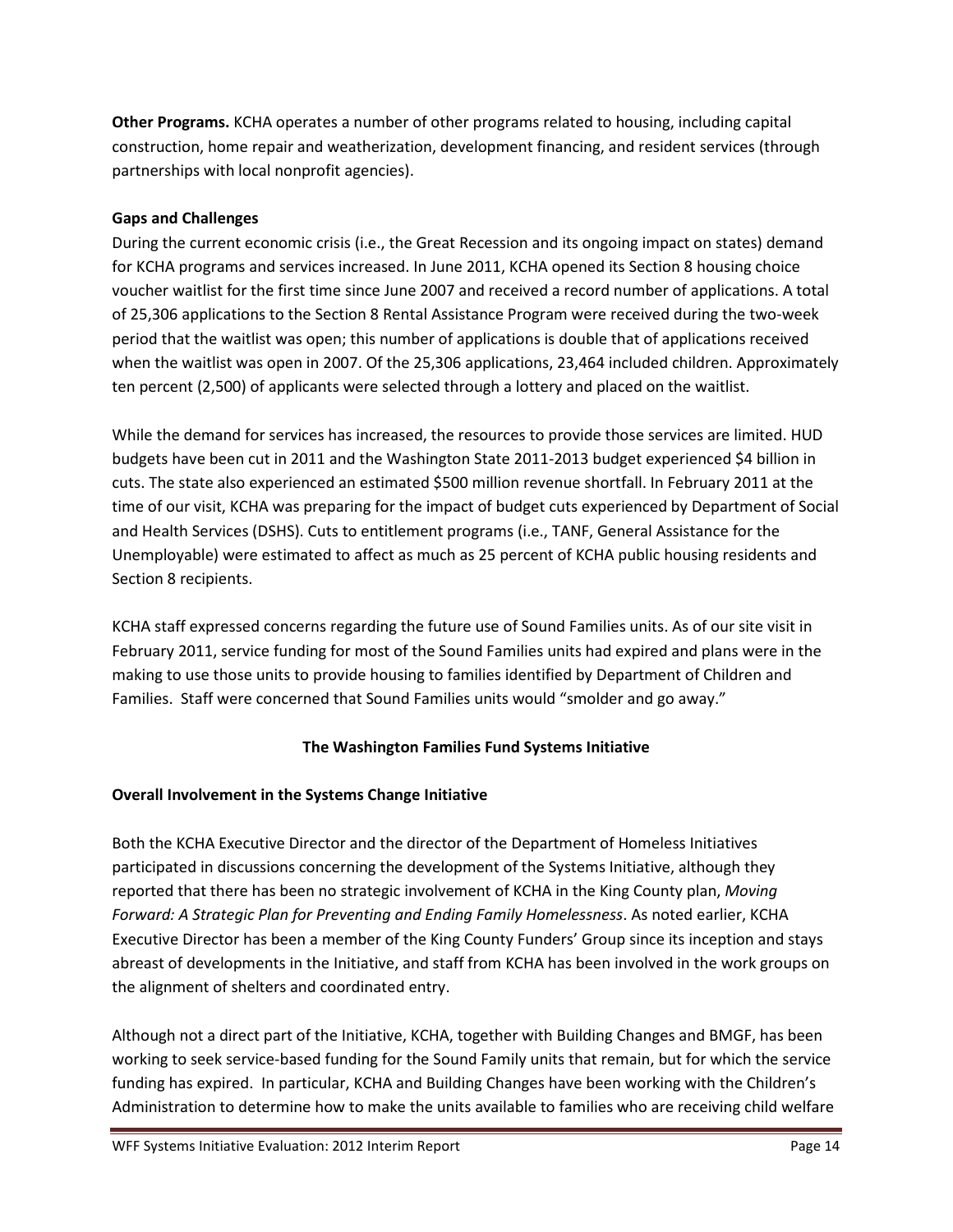services. At the time of our February 2011 site visit, KCHA, along with the Seattle Housing Authority (also seeking funding for services linked to their Sound Family units) had an initial conversation with Children's Administration, and brought in Building Changes to help coordinate the effort. Just prior to our visit, 12 housing authorities in Washington, including KCHA, had coordinated with the Children's Administration to submit applications for additional Family Unification Program (FUP) vouchers. KCHA was subsequently awarded 24 new FUP vouchers.

### **Related Initiatives**

KCHA also has other efforts underway that are relevant to the WFF Systems Initiative. With respect to prevention, for example, the agency operates a housing eviction prevention program that is a collaboration between the Housing Management and Resident Services divisions of KCHA. Property managers identify and refer to Resident Services tenants who they believe are at risk in their units. This program emerged from the concern that people are often evicted for small reasons. The agency was interested in exploring whether it could identify the families who may be at risk for eviction and assist them in staying in the units. Before the program was instituted, the eviction rate from over 3,500 public housing units supported by KCHA averaged 20 per month, but is now fewer than six households a year. The National Alliance to End Homelessness published a brief that described this program as a promising practice, and reported an estimated savings of \$3,550 for KCHA for each eviction prevented as a result of the program.

With respect to housing, the low prospects of getting new housing units due to a tight budget has caused KCHA to explore and experiment with other efforts that help people to move out of their units and free them up for additional families who are in need. For example, at the time of our visit, the agency was implementing a five year pilot of the Resident Opportunity Plan that aims to provide incentives to families that assist in their obtaining employment and becoming economically selfsufficient. In tandem with Rent Reform changes discussed below, KCHA's Resident Opportunity Plan will continue to encourage families to successfully graduate into market rate housing. This program, which was developed in partnership with the YWCA, Bellevue College, Hopelink, and Washington State's Department of Employment Security, will provide up to 100 households with intensive wrap-around services, financial assistance, and education services to help public housing residents increase their incomes and become self-sufficient. Participants in the Resident Opportunity Plan program receive services that support development of career plans, access to education and training, completion of school, and youth employment. Participants also have a savings account once they complete the program and graduate from a housing subsidy. The key challenge KCHA faces is achieving successful graduation for families living in public housing and Section 8 housing in such difficult economic times when employment is difficult to obtain. Moreover, some families, such as immigrant families, face additional barriers that compound their difficulties in leaving.

At the time of our visit, KCHA also was revamping its rent structure to increase the ceiling rent that could be paid in the housing. Prior to the change, rents would hit a ceiling when an income hit a certain point and would stay at that level even if the family's income continued to climb. Consequently, staff indicated that there were about 100 families in their housing who had high incomes but stayed in public housing because of the ceiling rents. As part of their Rent Reform plans, KCHA was working on phasing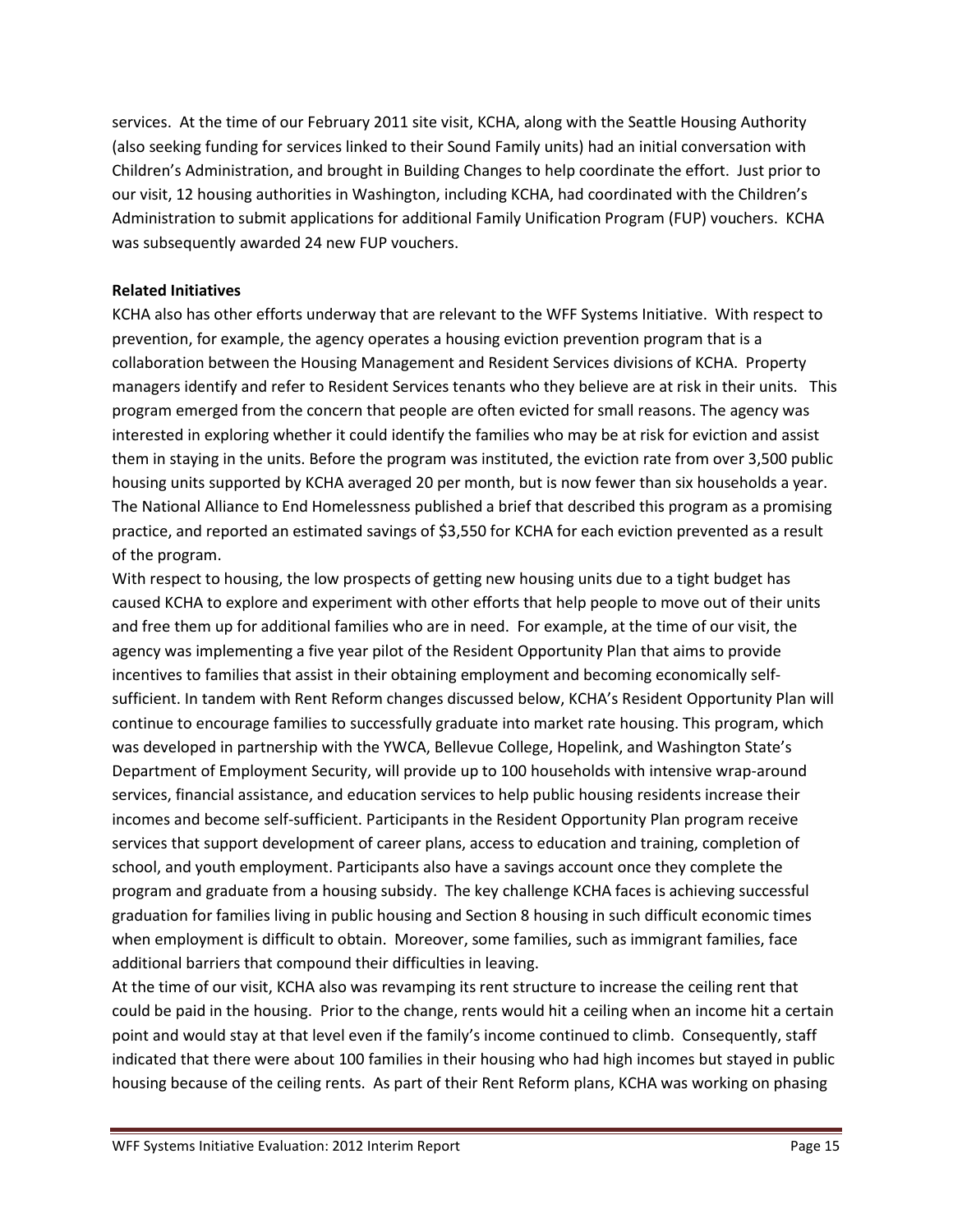out the ceiling rent, recognizing that it will likely lose some of the economic mix of families in their complexes, but it would also gain additional public housing units for extremely low income families.

### **Next Steps**

This initial document provides a baseline summary of the KCHA. Annual site visits will inform the next report and help to highlight organizational changes that have occurred as a result of the Washington Families Fund Systems Change Initiative. The organization's progress in implementing changes based on the five pillars—coordinated entry, prevention, rapid housing, tailored services, and economic opportunity –will be the focus of coming case studies.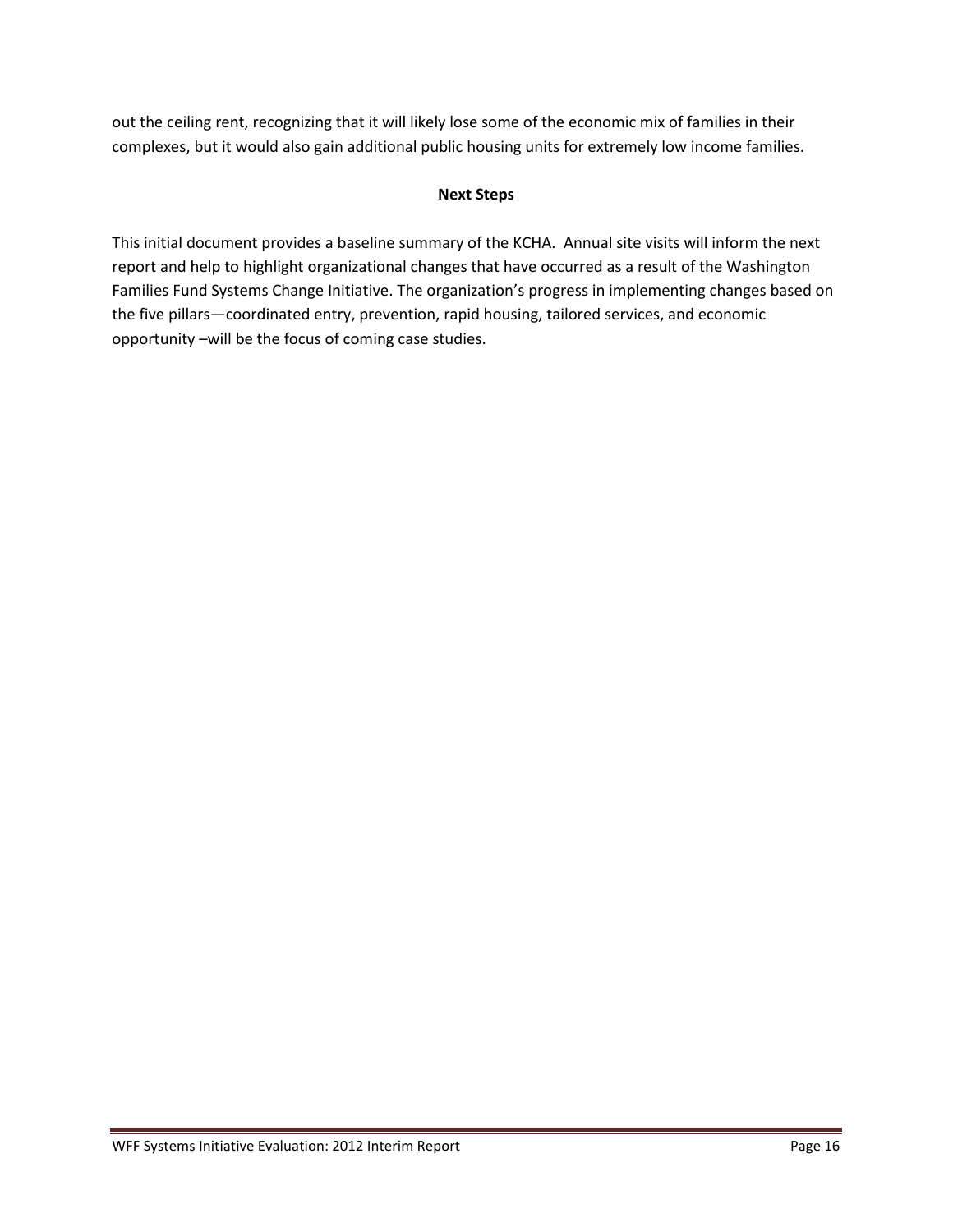# **Appendix II-C: Catholic Community Services Organizational Case Study Pierce County**

### **Overview**

Catholic Community Services is a resource for homeless families in Pierce County, Washington. It provides a multitude of services for all families and individuals with the aim of providing for most all of their social service needs, including housing. Catholic Community Services staff provide these services directly and indirectly to their clients. The organization serves as the orchestrator of services that clients receive from their staff as well as services they receive from staff at other local agencies.

Catholic Community Services' part in the Washington Families Fund Systems Initiative is an important one given its role in the Pierce community to provide services to house homeless families. It has a longstanding commitment to serve these families' diverse needs, and most importantly, to facilitate getting them housed. The organization is a key player in the community and is well known by other communitybased organizations as a stakeholder committed to reducing homelessness in Pierce County. Given the numbers of families it works with, it is an important organization to follow during this systems change initiative. Catholic Community Services' history in this region of the state, its commitment to reducing homelessness, the diversity of services it offers, and its experiences developing systems to serve the homeless population make it an ideal candidate for the organizational case study. Understanding Catholic Community Services' experiences with the systems change will be informative to the evaluation.

This organizational case study incorporates a description of Catholic Community Services' Phoenix Housing Network (PHN) program and support services, including an organizational profile, and discusses collaborations with other organizations; funding sources; target populations, including statistics on those it serves; housing services provided to clients; and staffing. The study also incorporates a section on the systems change initiative, both planning and implementation, and provides the families' perspectives on the services they received from Catholic Community Services' PHN. This document closes with a section on next steps in the case study process.

### **Programs and Services**

### **Organizational Profile**

Catholic Community Services (CCS) is a community-based organization with a long-standing history of providing housing services in Washington State. The organization began providing services in 1918 when, as the Seattle Council of Catholic Women, it provided homes for orphaned and abandoned children. By 1990, and after many changes within the organizational leadership and home base, the organization changed its name to Catholic Community Services. Since then, many community-based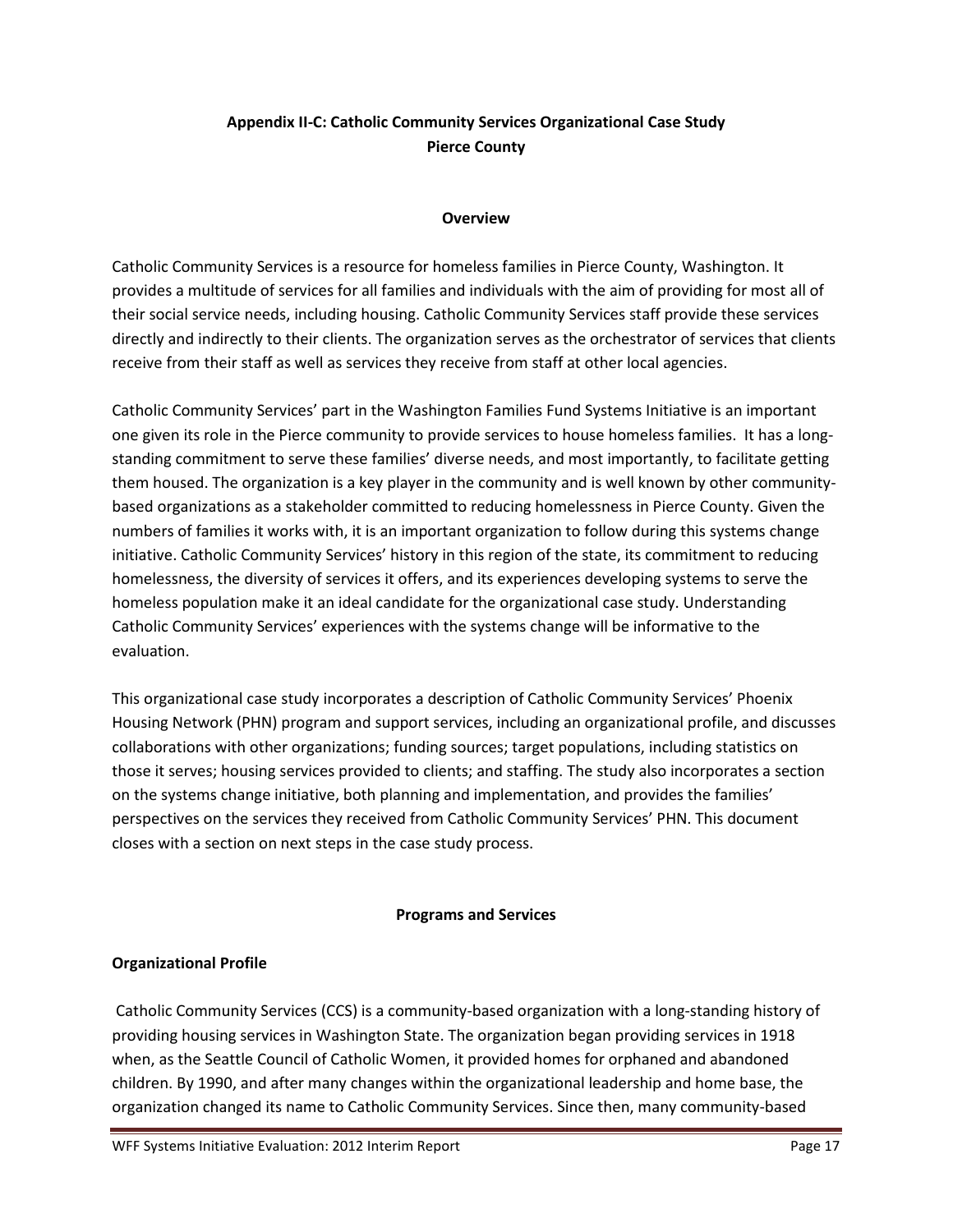satellite facilities have sprung up in the state to provide services, including some in Pierce County. One of these community-based facilities is the Tahoma Family Center.

The Tahoma Family Center, in Pierce County's city of Tacoma, is a unit within the Catholic Community Services organization that serves as a hub for more than 25 different programs. One of these programs is the Phoenix Housing Network, whose target population is families. PHN started as a small shelter program modeled after one in New Jersey where churches came together to house homeless families in a shelter setting. The program started in Tacoma in 1996 when Catholic Community Services was contacted by Associated Ministries to be one of the program sites. Catholic Community Services identified a church to provide shelter to homeless families. The program became known as the Phoenix Housing Network and remains connected to the Tahoma Family Center. In 1997, it started adding transitional housing to the array of services offered to families in the program. The initial funding began with some HUD contracts, and staff worked with community landlords and the housing authority to identify housing options. The program subcontracted on a couple of Sound Families projects; the most recent program expansion was another Sound Families project in downtown Tacoma. Currently, there are seven transitional housing (TH) programs serving about 100 families, and five families are still in shelters (as of February 2011).

The mission of PHN follows:

*Through support, dignity and love, Phoenix Housing Network, in partnership with our community, empowers families at risk of homelessness to achieve independent, healthy lives and a permanent place to call home.* 

PHN provides services to only families in the shelter and housing program. Staff work with these families and monitor their progress towards obtaining permanent housing. The monitoring process allows them to see easily that the families are working on their plans to obtain permanent housing.

# **Organizational Structure and Staffing**

PHN has 14 staff; nine are case managers. Each case manager has an average caseload of 15 clients. Staffing is stable at the Center. There is no issue with staff turnover.

Staff training and development are important to Catholic Community Services. Staff receive different types of job training to help them with job performance. Some trainings are one-on-one and others are in group settings. Clinical staff receive one-on-one professional training from the lead clinician to hone their clinical skills. Staff also receive on-the-job training from their peers. They shadow their peers as they work with clients. In addition, staff are trained on the Catholic Community Services' mission and philosophy and are trained on ethnic diversity to better work with and serve their clients.

# **Collaboration with Other Organizations**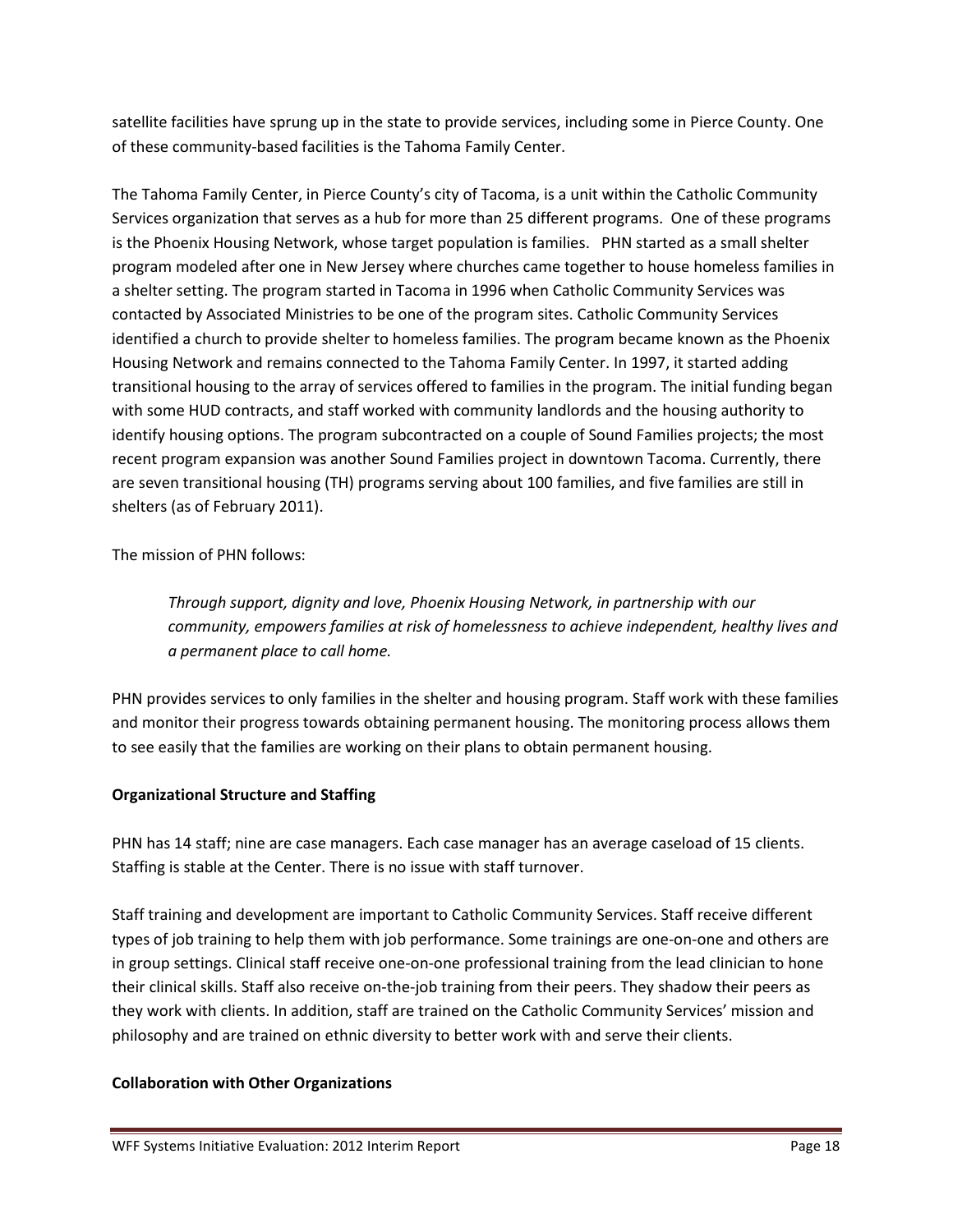PHN collaborates with many other agencies in Tacoma and the broader Pierce County community. The collaboration is centered on providing services to homeless families. PHN serves as the organization that coordinates client services, working with other agencies to deliver unduplicated and integrated services into the package of services that clients receive. Partnerships with other agencies include Goodwill, Tacoma Community House, and the Tacoma Rescue Mission.

# **Funding**

PHN receives most of its funding through grants that come from a variety of sources including federal, state, and local government.

# **Target Population and Clients Served**

PHN serves families with minor children. The average age of the adults is approximately 25 to 30 years. The adults are typically mothers, but recently there have been more single fathers seeking services. PHN serves 25 families in a year in shelters and 90 to 100 in transitional housing. Families can stay up to two years in the housing. Right now, though, they will have a hard time getting Section 8 vouchers to pay rent. The lines are not as clear now on the length of time families can stay in the housing. When the new permanent housing facility, Guadalupe/Vista, opens there will be no time limit on how long the family can stay.

Case managers report that families come to the Tahoma Family Center on their own or from a shelter seeking assistance. Most families enter the program from the street, shelters, or doubled-up situations. Once they reach the program, whether they receive services depends on where the openings are. If the families meet the eligibility requirements for the different programs, then staff are able to find housing for them.

All families must go through an intake process prior to enrolling in the program. The process includes a packet of instruments used to collect information on the families, and staff ask a series of questions to determine the programs for which program the families are eligible.

Families are screened for specific criminal offenses, for example, offenses that are violent or sexual in nature. Families are screened carefully because most of the housing is not owned by Tahoma Family Center, and PHN wants to be extremely careful about the tenants.

Families are also screened for substance abuse. They need to be clean and sober while in the program. Staff conduct urine screens before families are allowed to enter the program, and they are conducted while families are in the program. If someone has a positive screen while in the program, he or she will need to do a follow-up drug/alcohol screen and may be referred to a private agency for treatment services. In addition, the person may be required to attend 30 days of Alcohol Anonymous (AA) meetings. If the person fails to remain clean, he or she is referred to an in-patient program. If the person chooses not to enroll, he or she will not be allowed to remain in the program.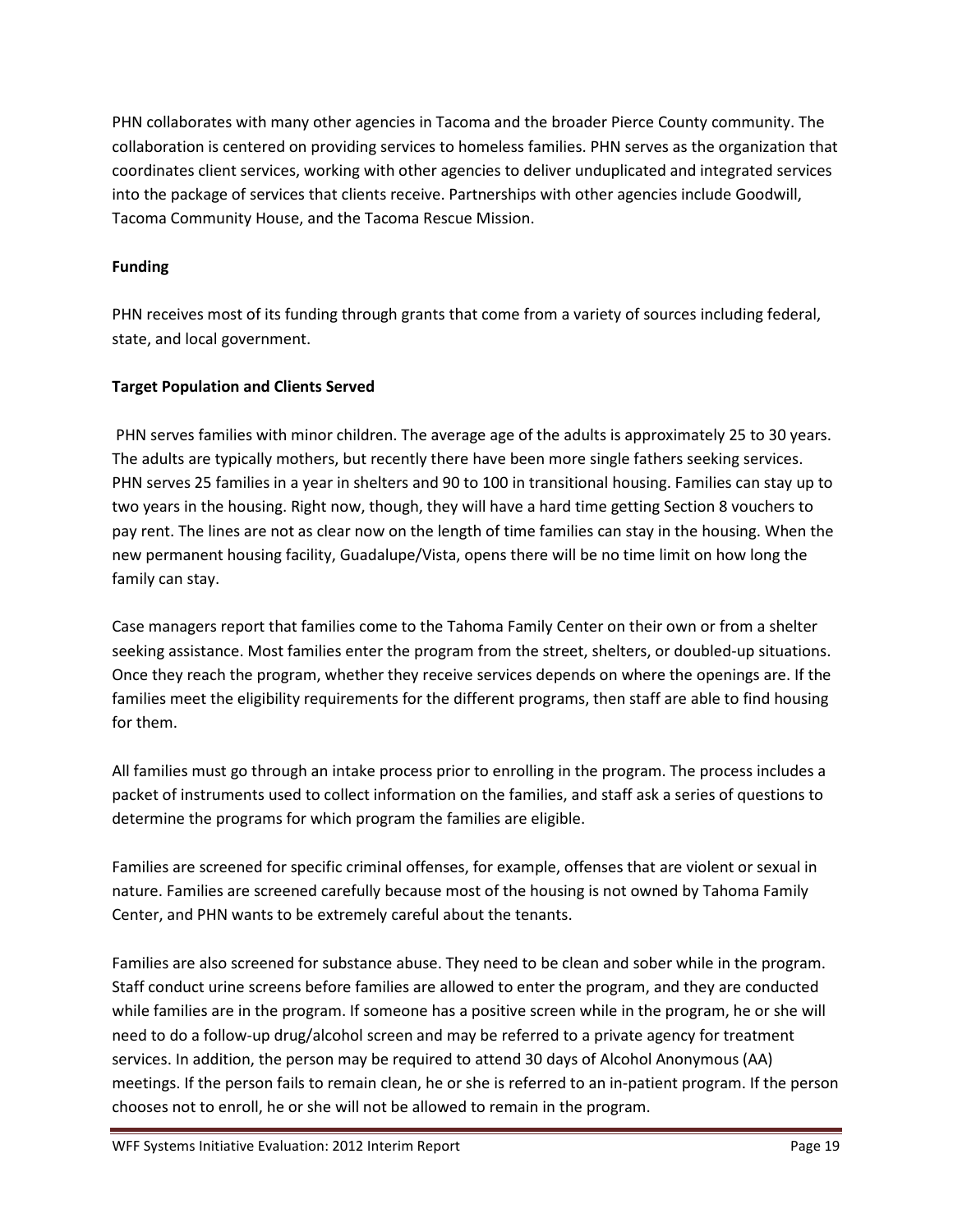### **Housing Services Provided**

Once a family enters the program, staff prepare a service plan and work with the family to meet their goals. In addition to housing goals, these may include medical/health and employment goals. Families and staff revisit the goals every 90 days to check progress and determine if adjustments need to be made. In addition to goal setting, staff conduct strengths assessments with families. This allows the families to recognize what their strengths are and where they need to improve.

The staff meet with families weekly for the first several months of the program; the meetings then taper off as the family stabilizes. Staff provide case management services based on family need. Parenting, budgeting, and nutrition classes are not required, but the program does require that families work on something productive for 40 hours a week.

# **The Washington Families Fund Systems Initiative**

### **Planning**

Catholic Community Services' PHN staff have been involved with the Washington Family Fund Systems Initiative through their participation in the Homeless Coalition and Continuum of Care meetings. They were part of the City/County Pilot for the Homelessness Prevention and Rapid Re-Housing (HPRP) program and part of the original centralized intake system.

Catholic Community Services' PHN staff gave a lot of thought to the Initiative early on and made a bid on the prevention grant. They were involved in some of the grant meetings during the early stages of the Initiative, which also involved county planning for centralized intake. They also became somewhat involved with the planning of the Initiative through their involvement with the Homeless Coalition.

### **Implementation**

*Coordinated Entry/Centralized Assessment, Intake, and Tracking.* Today PHN is one of the providers that participates in and receives intakes from the centralized intake system. Several PHN staff have been included in the trainings on how to use the new system. Based on firsthand knowledge of system operations as a user of the system, PHN reported that the centralized intake system was overwhelmed when it became operational on January 31, 2011. It was difficult to get referrals from the system. PHN had three intake openings to fill and ended up working outside the system to get the slots filled.

Once the system opened up a little and there was less of a bottleneck in the process, PHN started to get referrals from the centralized intake system. Not only was this process a change for PHN, but the number of referrals was also not what the staff were accustomed to receiving; they recently received three referrals from the new system when in the past with the previous system they would get four to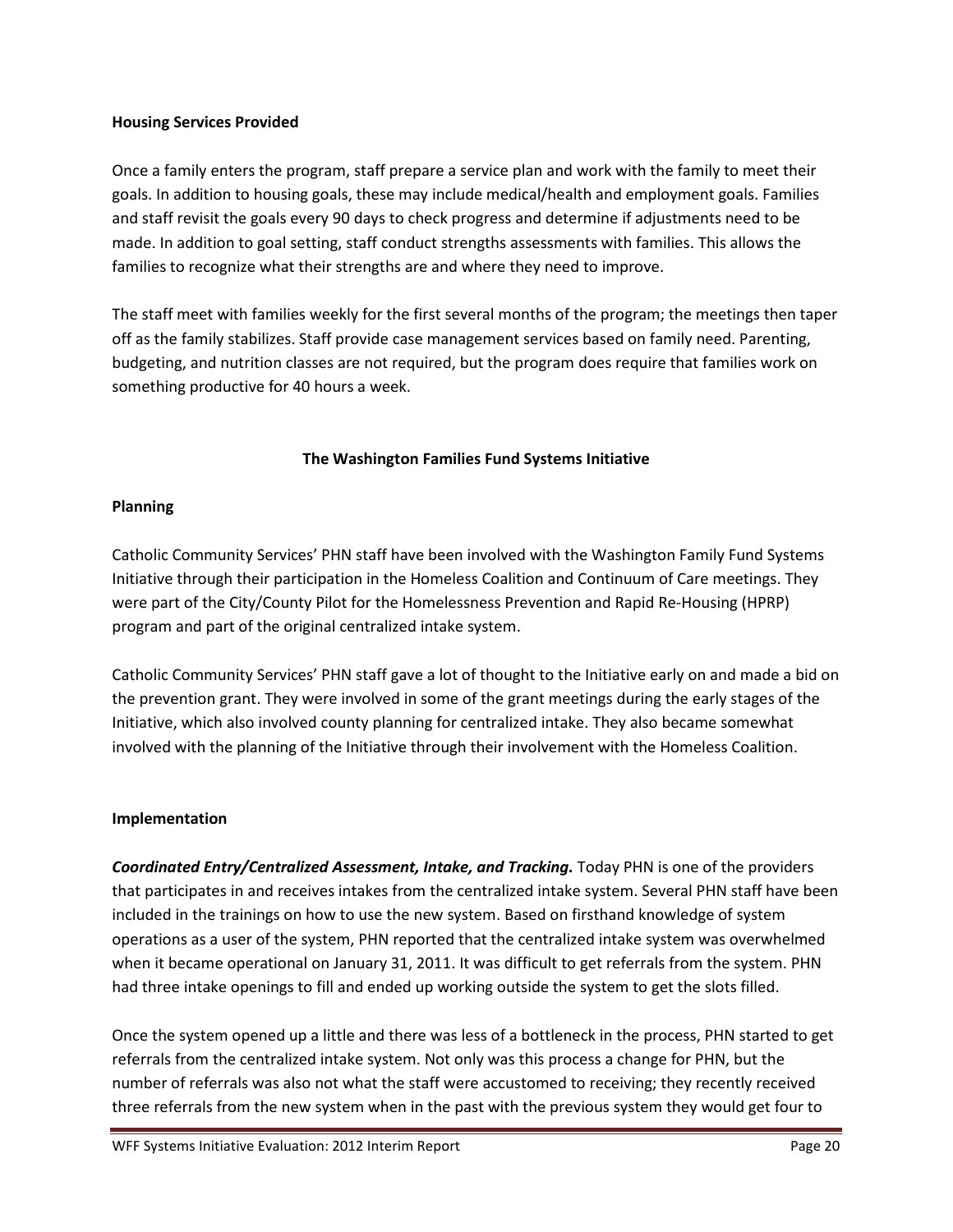five walk-ins a week. Not all of the walk-ins were served, but those that were not were put on a wait list to receive services.

PHN realized that it needed to make sure that it was communicating to Associated Ministries about the number of openings it had and to give them accurate information to get the referrals they needed. One thing that the organization needs to do is to update its profile. The one it is using is from the Homeless Management Information System (HMIS) database, and Associated Ministries has asked all providers, to update their profiles so that they can use them to send the providers the appropriate families.

The PHN staff are not sure how the new centralized intake process will affect its operations, but they are going into it with an open mind. If things do not work, then they will let Associated Ministries know what their issues are with the system. Staff indicated that one of the good things about their community is that they speak with one another; the lines of communication are open.

PHN's staff think that the new systems will positively affect families. Staff hope that families will not have to go from place to place to obtain the services they need or get the right information. Staff realize that they need to be patient with the new system.

Prior to the centralized intake process, PHN maximized the number of families it brought through its intake process to make sure the housing units were full. With the new process, it is difficult to know when the clients would come through the system for services. With the old process, people came in every Monday seeking services. This would not continue with the new centralized intake process; all clients will have to go through intake at Associated Ministries. There will probably not be a crowded lobby every Monday morning with families who show up hoping to get services. PHN expects that the centralized intake system can and will triage people effectively. Proper triaging would be a great help to the families and to Catholic Community Services.

Even with the new process that occurs at Associated Ministries, staff will still need to conduct an intake process onsite in order to have information to conduct a background check on the family.

*Prevention.* It is a strategic approach for PHN to be involved with prevention funding. The Network is interested in exploring ways to prevent homelessness and submitted an application for the prevention funds. The staff felt that their experience through the work that they have done supported their desire for future work in this area. They think that they may not have gotten the prevention grant because the grantors liked having centralized intake and prevention under one roof so that some families could be diverted from shelters. At this time PHN does prevention by taking the first eight phone calls it receives in a month. Staff conduct a needs assessment of those families and direct them to the resources they need.

PHN conducted an HPRP program for the past year and gained a lot of experience with delivering those services. PHN also received a grant from Housing and Urban Development (HUD) to do homeless prevention with veterans. Staff felt that through these grants and the services they typically provide that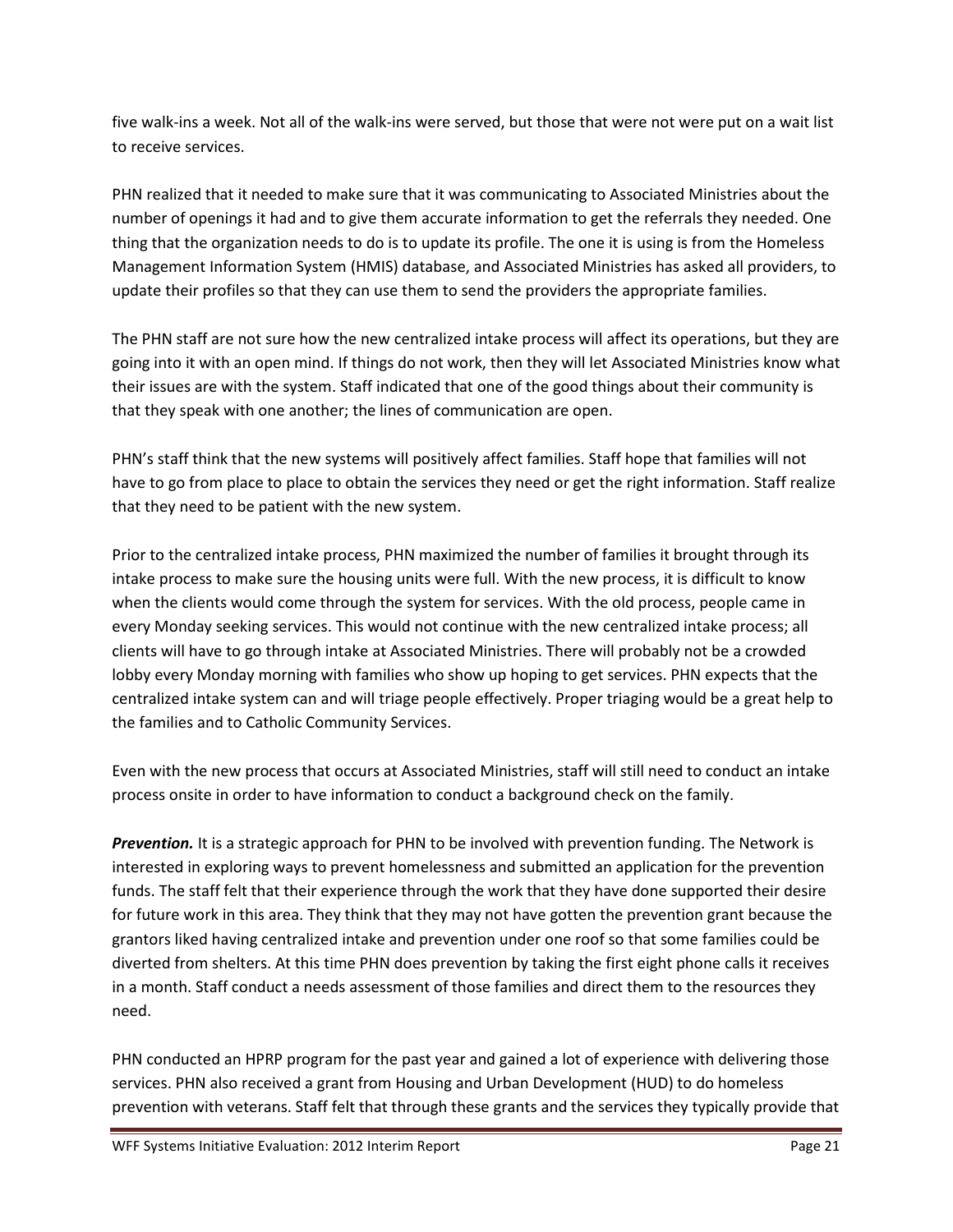their expertise in this area has grown considerably. PHN's priority is to expand prevention services for veterans even though they have not seen a lot of veterans' families. It is collaborating with the Department of Veterans Affairs (VA) now on some activities involving homeless veterans. Though Phoenix Housing Network has always served veterans' families, it now has new resources targeted towards these families. There now seem to be more 21-year-olds coming home from the war in Iraq who have families and need services.

PHN identified a number of challenges relating to prevention. First, a full and complete assessment is needed to really examine the family's situation and make the proper program plan. The second challenge is measuring outcomes. HUD has not been clear on what the desirable outcomes are for prevention. For the HPRP prevention component, PHN pays the clients' rent and provide a 90-day service that could have been extended. However, it was found that this is not enough help for most people; they need more. The HPRP referrals come through Associated Ministries.

*Rapid Housing/Housing.* The rapid housing resources that are currently available for families are provided through HUD's HPRP, although PHN does not provide the rapid housing services through HPRP. They did just begin providing these services for the veterans' population.

PHN has found that landlords are more willing to work with them on their current transitional housing (TH) programs than before. In particular, landlords are more willing to work with them if they provide support services to families, especially for clients with criminal backgrounds. Staff have found that, with some families, it is helpful for PHN to be on their lease to ease the anxieties of the landlords.

PHN staff feel that they could use more resources such as more affordable housing in their communities. There is more housing in the community now than before, but it consists of condominiums, which often are not affordable to the clientele.

*Tailored and Mainstream Services.* PHN had some involvement through the Homeless Coalition with planning or other activities associated with the tailoring and mainstreaming of services to families. But these activities were already values and practices of the agency. For example, PHN has been involved with training homeless service providers in motivational interviewing. Case manager training enables them to provide better services to the families. Case managers physically move families when needed. A truck goes to the furniture bank and storage units and hauls furniture for the families. The case managers work on the families' plans and help them make goals and meet the goals.

The level of case management provided by the case managers to their clients depends on their level of functioning. If they are low functioning, they will get more help with things such as filling out applications. Staff are required to see the families weekly and to check in with them. Staff inspect the units on a monthly basis and have a review with the families at 30, 60, and 90 days.

*Economic Development.* The organization works with the Workforce Development Council (WDC) whose mission is to support self-efficiency and close workforce gaps [\(http://www.seakingwdc.org\)](http://www.seakingwdc.org/), and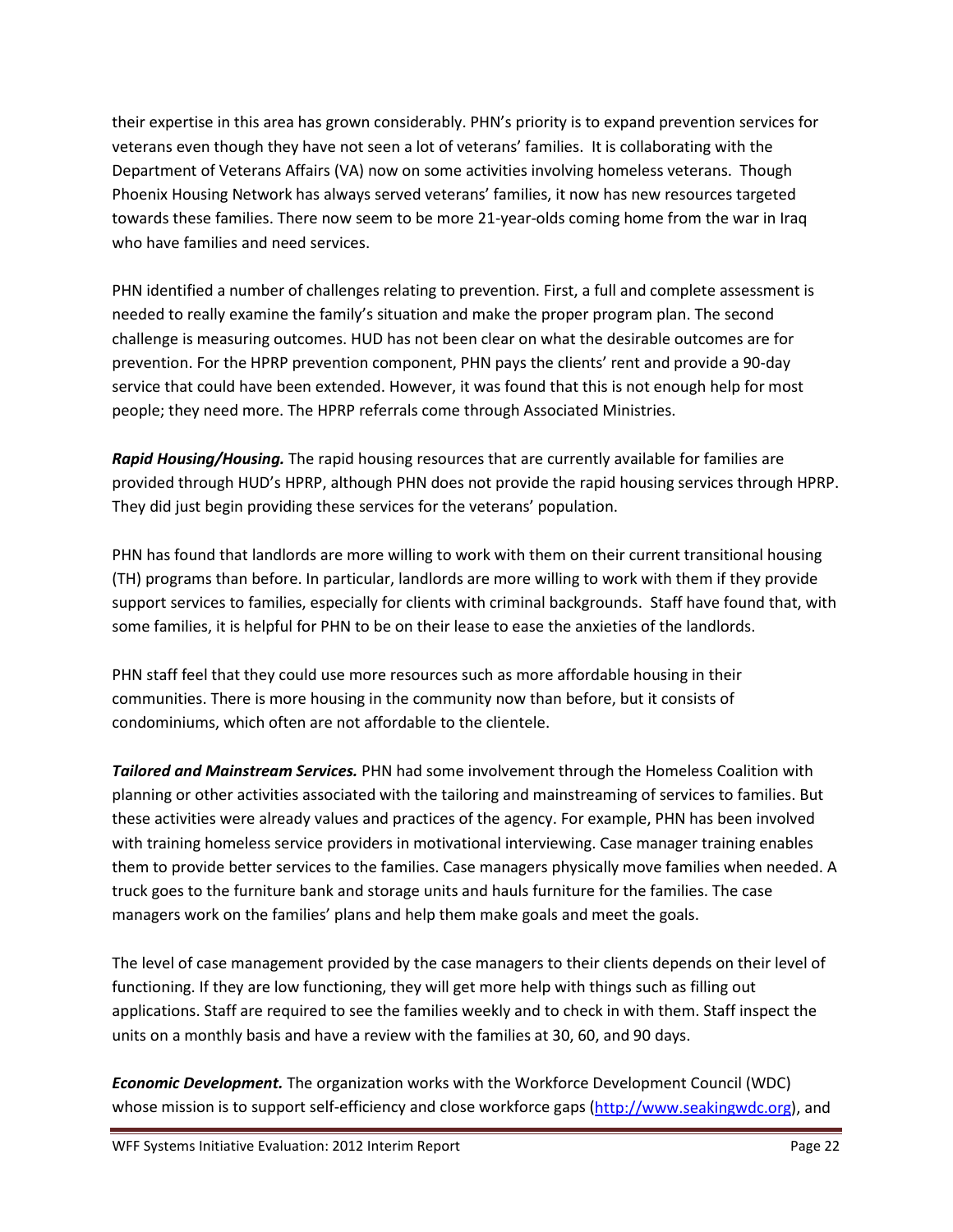has helped to enroll families in their certified nurse aide (CNA) grant programs. PHN has also partnered with Tacoma Goodwill on other grants through the Washington Families Fund activities. Staff send families to DSHS or to the Emergency Operations Center (EOC), but the agencies do not know where the families come from (DSHS or EOC); consequently, they do not know that they came from PHN.

*Data/HMIS/Evaluation.* The PHN actively participates in the HMIS, using it not just for the Washington Families Fund Systems Initiative data but to satisfy other program data requirements as well. Staff have seen improvements in the system in the last two years. Staff have had to be more thorough with their HMIS input, paying more attention to data quality. In addition, more staff have been trained in HMIS in the last two years, increasing the number of staff who are eligible to enter data and run reports. In order to provide better services to HMIS users, Pierce County recently hired an HMIS trainer. This person is available to train staff in the various agencies that use the system.

With the centralized intake process, Associated Ministries starts the data entry with families. Once the families are entered into the system, then Associated Ministries makes the records available to PHN. What initially appears as a closed system, that is, the records are not available to PHA, is only closed until Associated Ministries gives PHN access to the records. Some of the providers have concerns about confidentiality within the centralized intake system. Staff have heard rumors about agencies being able to see other agencies' confidential information. PHN also had some issues with the closed system with the HPRP pilot, but most of those issues have been worked out.

With regard to data reports, staff have outcome reports that they use on a routine basis to make decisions about the program. They use the reports to look at how families are progressing and to determine if they are meeting their individualized goals.

Catholic Community Services is making some changes to data system to make the reports uniform. This agency is in conversations with Pierce County to make its system compatible with HMIS. There are data points that the PHN is interested in tracking more effectively, including employment.

One challenge PHN faces is the reporting requirements of the different funding sources. Each funding source requires its own unique report and PHN has to generate these reports often using multiple data sources. It is inefficient to have to go through the same data sources multiple times pulling data for each report. Having compatible systems will help them to retrieve data more effectively.

# **Family Perspective of the Homeless Service System**

Eight families participated in the client focus group: five women, two men, and one couple. The ages of the children in these families ranged from 2 months to 18 years. The families have been in the program from two months to one year.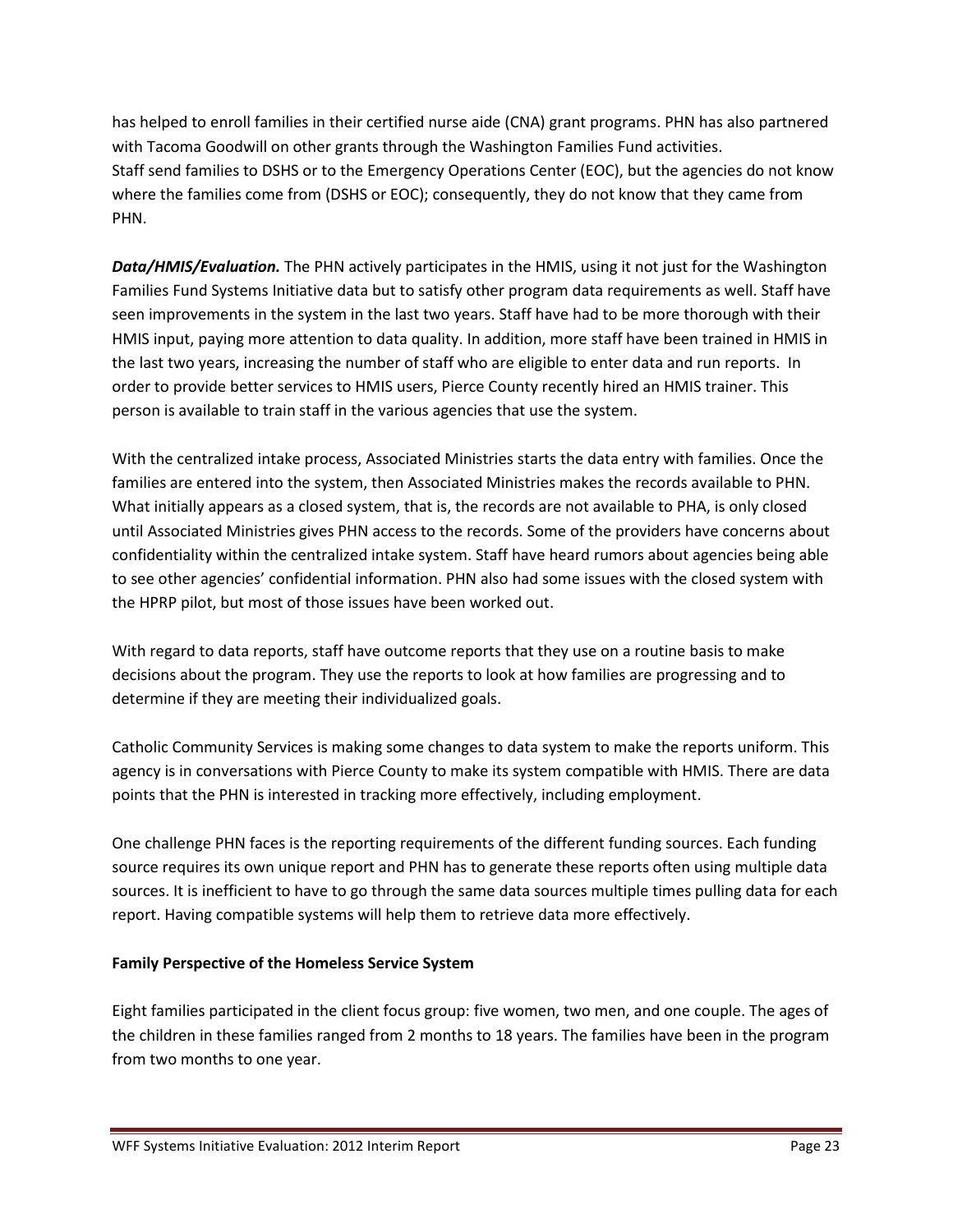There were different ways in which the participants were put in touch with PHN. They were referred either through a personal contact with a relative, friend, case manager, church, or school personnel, or by calling 211 For these families, it took from a couple of days to approximately two months to get into the program. Some families waited a while before they were able to get housing; one family reported calling every shelter every day for two months before finding a place to live. Most clients had to call and apply to multiple places before they were successful in finding somewhere to stay.

Many of the clients stayed at different places before coming to PHN. Some of them lived on the streets, in hotels or motels, stayed in churches for a week at a time, couch-surfed with friends and relatives, and cycled in and out of temporary places. One went straight from a home to this program without being in any other temporary housing. One family reported that this program was the only one that allowed them to go straight to transitional housing.

The program has given the families assistance in a number of different areas including transportation, provisions during Christmas holidays, getting a driver's license and car insurance, therapy services for children, clothing to wear during job interviews, and providing extracurricular activity for their children.

Some clients indicated that there were services they would like or had difficulty getting. One such difficulty is the Transitional Housing, Operating and Rent Assistance (THORA) Program. Clients cannot go back to school because of the THORA program; it affects their benefits. With regards to transportation, they would prefer to get bus passes, which provide more flexibility than bus tickets, but they tend to get the tickets. Car insurance is often challenging. Not having car insurance automatically disqualifies them from applying for certain jobs. They also find that their food stamps are insufficient.

In terms of prevention and what could be done to prevent someone from becoming homeless, the clients reported that assistance with rent payments would be useful. Sometimes they were unable to come up with their rent on time, but DSHS needed to see an eviction notice before it would help. Also, if they are seasonal workers, they need a few months of assistance during the year to keep their housing. Another issue is foreclosure programs; one participant reported that none of Obama's foreclosure programs were helpful; it is possible for people to slip through the cracks. Others reported that prevention is not always possible; sometimes there are unforeseen events that occur that are unavoidable. One additional comment about prevention is the ability to save for a rainy day; that would help keep one from becoming homeless.

With regards to PHN staff, clients reported that the staff are fantastic. They also reported that they received excellent support for their children.

# **Challenges and Gaps**

The Phoenix Housing Network staff are generally open to the systems initiative. There was some initial concerns over the details of how the centralized intake would actually work. With the passage of time though, staff seem to be cautiously optimistic about the initiative.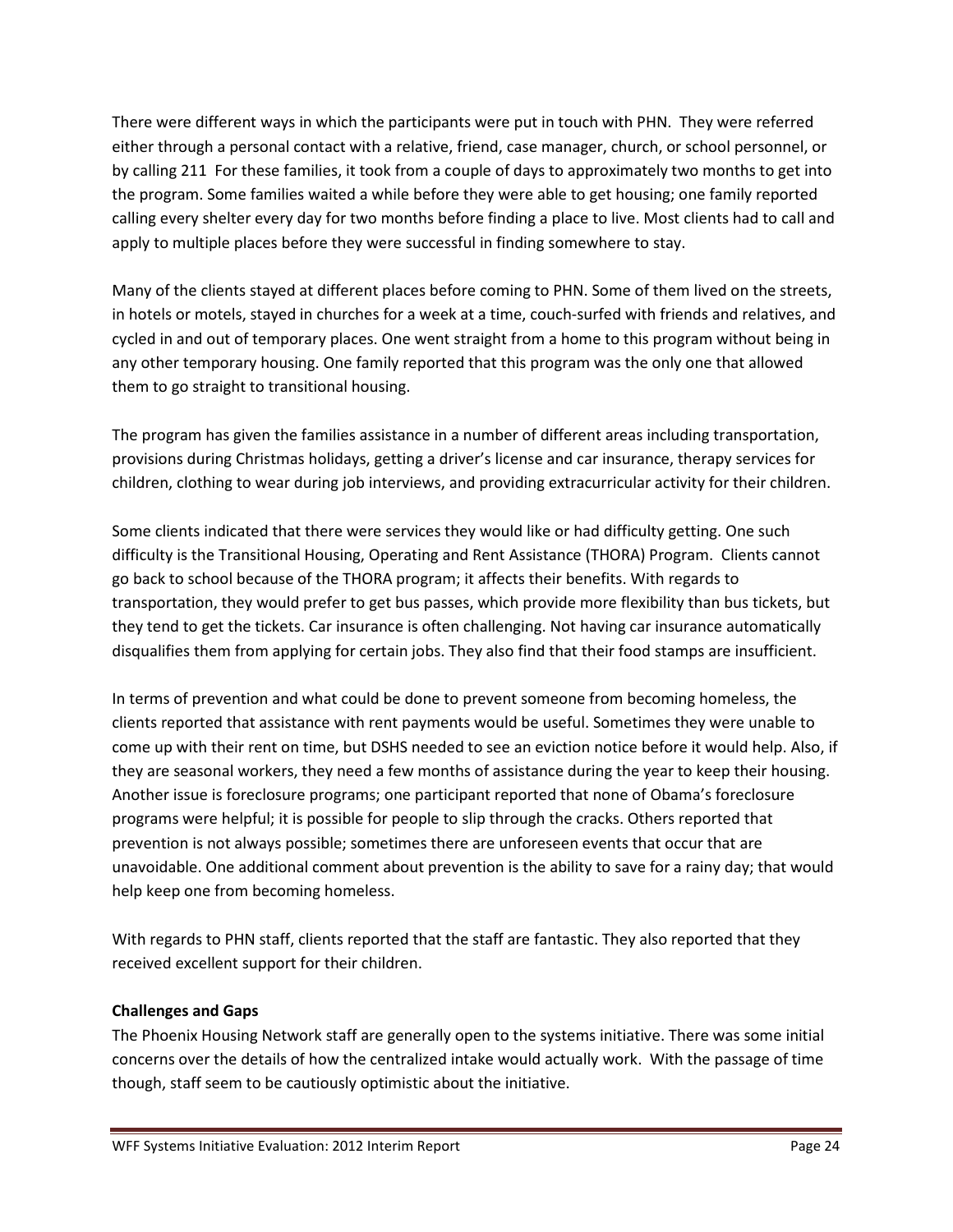In regards to the organizational climate, the most obvious change is that they do not allow drop-in intakes any longer. In addition, staff have also changed how they talk to people initially when they call the agency on the phone asking for help. Staff are a little more reserved since families are to go through the centralized intake process prior to coming to the Tahoma Family Center.

The initiative has not changed how Phoenix Housing Network prioritizes its work. Their prevention activities have been planned for quite a few years and they are continuing to move forward with them. The Washington Family Fund initiative and HPRP have given Phoenix Housing Network the opportunity to fulfill those goals.

There is some potential for undesired results. Staff worry about families being "caught in a run-around." They have to trust that centralized intake is sending them families that are appropriate to their program. If that does not happen, Phoenix Housing Network will have to send people back to centralized intake and that would be unfortunate. For example, denial of services could happen because centralized intake does not do criminal background checks and criminal history is an eligibility criterion for the Phoenix Housing Network.

### **Next Steps**

The next steps in the process for the organizational case studies are to conduct follow-up interviews with the organizations to determine the status of their involvement with the Initiative, the degree of implementation at their sites, any impacts from the systems change, and any unanticipated changes that have occurred as a result of implementation.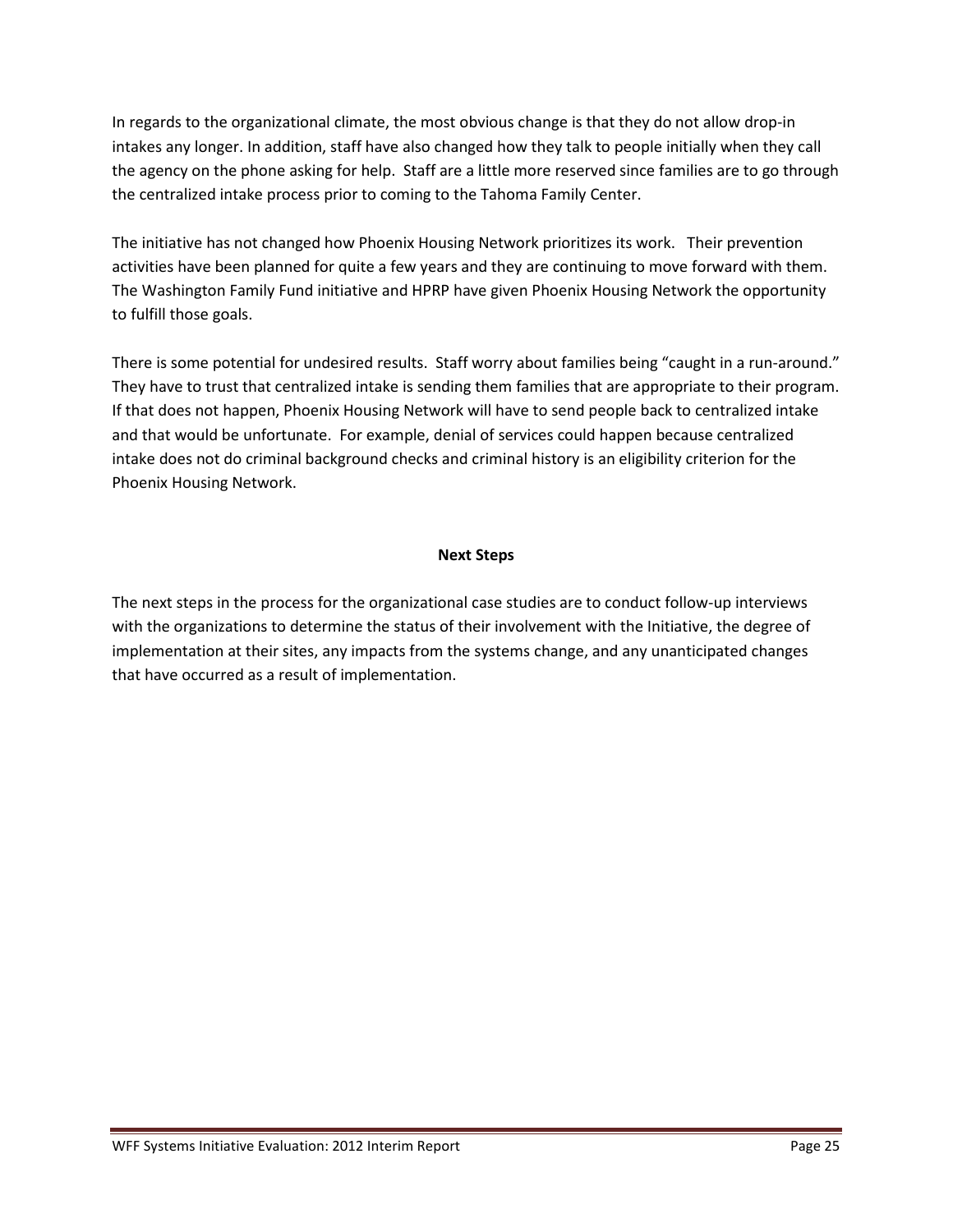# **Appendix II-D: Tacoma Public Schools Tone Resource Center Organizational Case Study Pierce County**

### **Overview**

The Tone Resource Center identifies students in the Tacoma Public School System who are currently homeless and works to provide a variety of resources to meet the needs of those students. Entering its 10th year in operation in 2012, the Tone Resource Center operates under the federal McKinney-Vento Act, which stipulates that children meeting the Act's definition of homelessness can be provided transportation as needed to attend their school of origin. In addition, the program provides a range of supports and services to these children and their families that are often not found in other communities. The program was chosen as an organization to highlight and follow over the course of the Washington Families Fund Initiative because of the unique role it plays, its prominence locally, and the potential for providing guidance for other communities.

This summary begins with a profile of the organization, including a brief description of its history, current role, and capacity. Detail on the identification process of children, including the numbers and circumstances of children identified, is then provided, followed by descriptions of the services provided. A summary of family perceptions of the services, gathered through a focus group of families in the school system, is then presented, followed by a description of the gaps and challenges in the program, and their role in the Initiative to date.

# **Programs and Services**

# **Organizational Profile**

The Tone Resource Center within the Tacoma Public School System began in 2002 with the Congressional reauthorization of the McKinney Education of Homeless Children and Youth Program. Reauthorized as the McKinney-Vento Homeless Education Assistance Improvement Act as part of the No Child Left Behind Legislation (P.L. 107-110), the Act mandated that school districts appoint a liaison whose role is to ensure that children and youth meeting the Act's homeless definition: are identified and have access to immediate enrollment in the district schools; are not separated from the mainstream school environment on the basis of their homelessness; and are informed of their rights to comparable services (including transportation to and from the child's school of origin, as well as special education and gifted and talented services, etc.). In addition, part of the McKinney-Vento liaison role is to identify and remove barriers that may cause difficulties in the educational success of homeless children and youths.

The Tone Resource Center grew out of the Tone School (where it continues to be located). This school was one of the longest operating schools for homeless children, having been established in 1997. The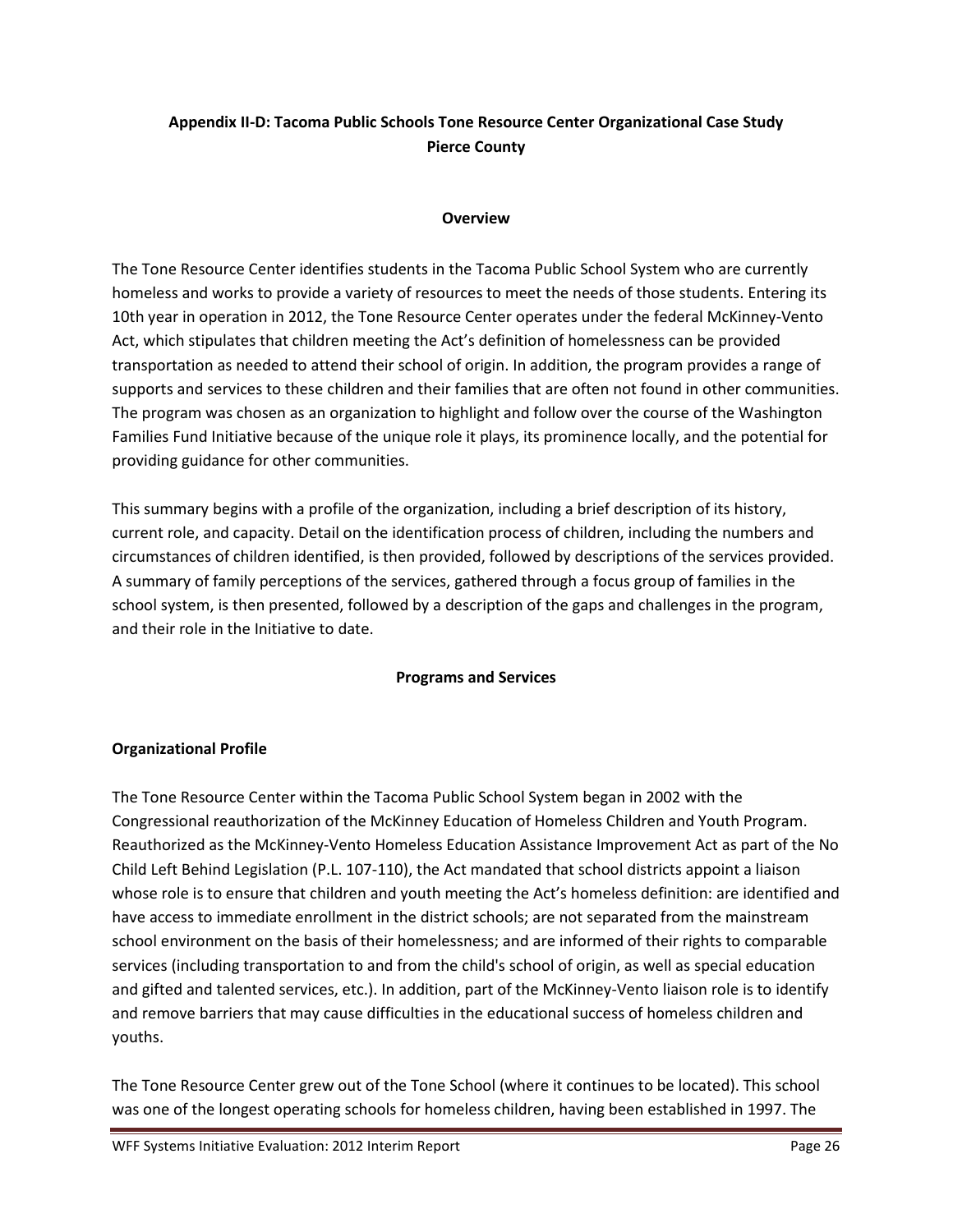school had operated for grades K through eight and Head Start with a staff of 12, including teachers, a school nurse, counselors, and outreach workers. During the final year it was open, the school served approximately 400 students over the course of the year and up to 50 children a day.

As stipulated in the Act, the school system hired a McKinney-Vento liaison to coordinate transportation and other services for homeless students. The position was filled by the individual who had served as the Tone School nurse since 1988. The funding through the Act paid for half of her salary, and the other half was covered by Title I funds. Title I funds also supported a peer educator and, for the last two years, have supported a full-time high school liaison who rotates through seven high schools and associated programs.

Several years into the program, the Tone staff were experiencing difficulties in managing the effort across the entire school system. They were arranging all the transportation and other supports but not getting the necessary buy-in from the individual schools. Based on an assessment of the program, the state McKinney-Vento coordinator recommended that the program adopt a more decentralized model in which a key coordinating contact is designated by each school's principal. These contacts are employees of the school, typically guidance counselors, but also include office professionals, a nurse, and some vice principals. The Tone staff try to train the building staff each year, especially those new to the role. Tone staff report that the decentralization has been a "work in progress "and is only as good as the person filling the role. The building contact role is an additional duty for the employee and can be very time consuming. These contacts are responsible for completing the intakes with families, as well as forms for free lunches and clothing. Every month, the Tone staff send a list of students to the building principal and building contact person. This list includes every child who is McKinney-Vento–eligible, along with a cover sheet reminder that each child is eligible for Title I services (e.g., remedial learning).

# **Identification of Eligible Families**

Since From September through April 2011, 1,306 students were identified as homeless, running at a rate of approximately 60 more than the previous school year. In March alone, 92 students were identified. Only 12 percent of the students (151) identified as homeless were new to Tacoma Public Schools. The table below provides a more detailed description of the grade level and housing status of the students identified.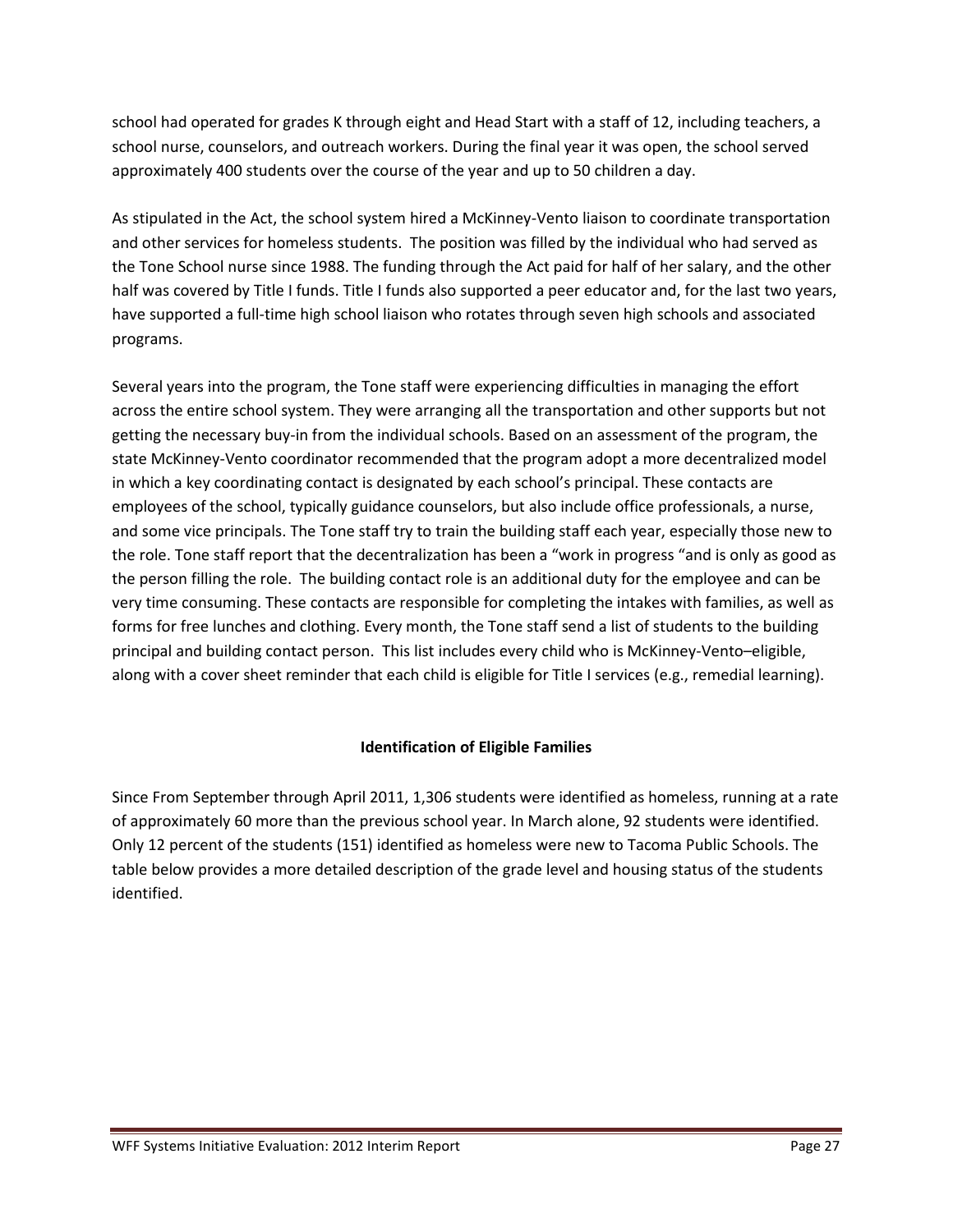| Students Identified for McKinney-Vento (9/11-4/11) | <b>Total number</b><br>of children:<br>1,306 |
|----------------------------------------------------|----------------------------------------------|
| <b>Grade Level</b>                                 |                                              |
| Early Childhood Education                          | 4% (54)                                      |
| Elementary                                         | 47% (616)                                    |
| Middle                                             | 18% (233)                                    |
| High School                                        | 23% (297)                                    |
| Unavailable                                        | 8% (106)                                     |
| Housing (at the point of identification)           |                                              |
| <b>Shelters</b>                                    | 18% (237)                                    |
| <b>Transitional housing</b>                        | 13% (171)                                    |
| Motel                                              | 5% (70)                                      |
| Doubled-up                                         | 38% (502)                                    |
| Eviction prevention                                | $<1\%$ ( 3)                                  |
| Foster care-temporary                              | 8% (98)                                      |
| Temporary placement                                | 9% (115)                                     |
| Unaccompanied youth                                | 8% (100)                                     |
| Other (unsheltered, care, etc.)                    | 1% (10)                                      |

As can be seen, half of the students identified as homeless are attending elementary school or receiving childhood education, and about 40 percent are in the higher grades. Consistent with the definition of homelessness used by McKinney-Vento, the students come from a broad range of housing arrangements. The single largest percentage (38%) is living in doubled-up situations at the time of identification. A similarly large percentage (31%) is living with their families in a housing program provided by the system—shelter or transitional housing. An additional five percent are staying in a motel, either through the system or with the family's own resources. Approximately a quarter of the children appear to be living away from their families, in temporary placements, in foster care, or on their own as unaccompanied minors.

Children are often identified as meeting McKinney-Vento homeless criteria through shelters. Every shelter and transitional housing program has the McKinney-Vento intake forms. Each identified family is asked to complete a form that asks for background information, their needs for uniforms, and their needs for supplies. The McKinney-Vento liaison is at each of the shelters at least once a week to check on who has moved in, who has left, and whether there are any issues or concerns with the schools that need to be addressed. Increasingly, as ties with the building contacts are strengthened, children are being identified as being eligible for McKinney-Vento at the schools. For example, if a child is missing a great deal of school, the building contact may inquire and find out that the problem has to do with a family's move to a shelter. Families also can be identified by food services if they check "homeless" on the free and reduced lunch form.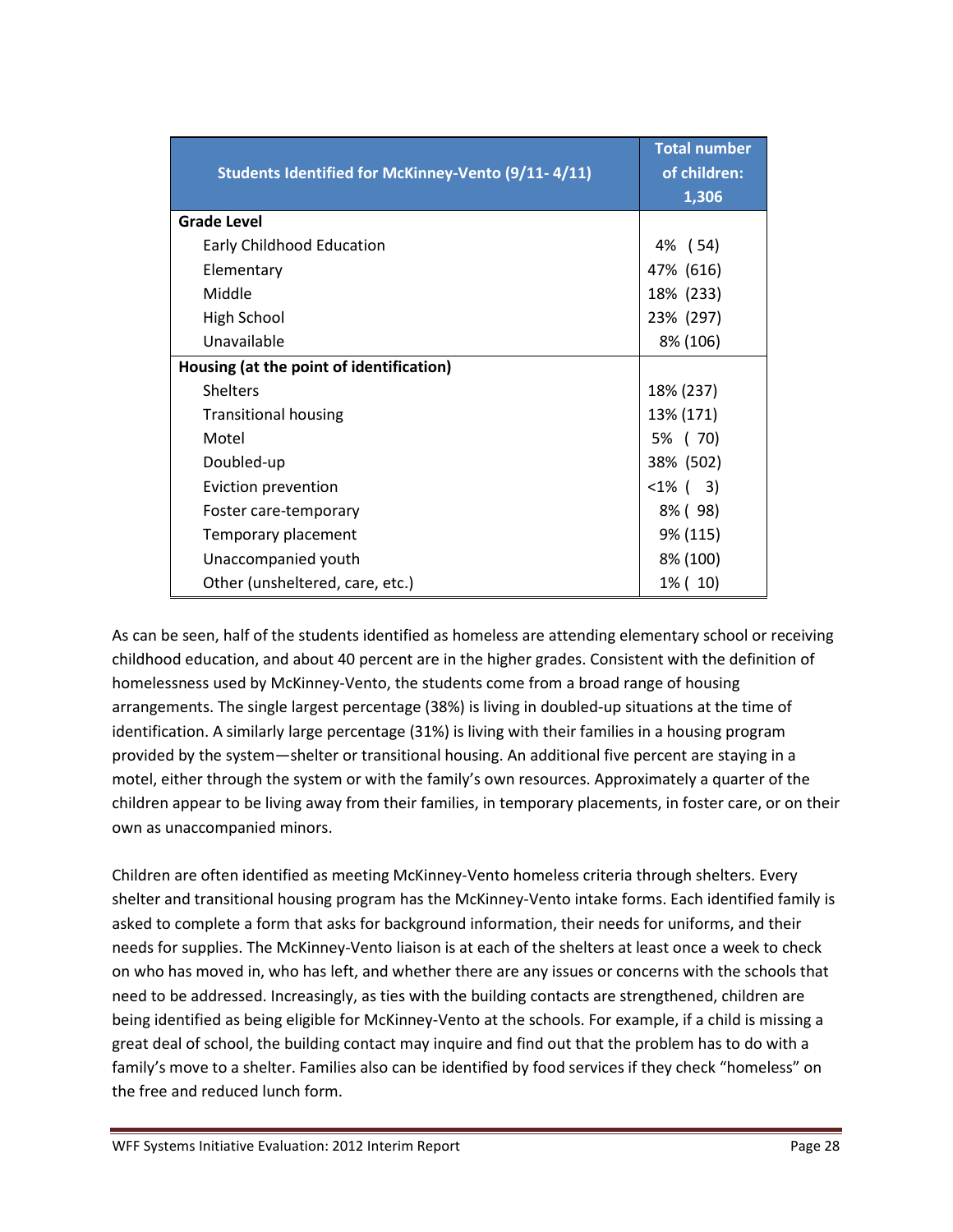Typically, families do not come forward themselves to let the school know they are homeless unless they are aware of the transportation that can be provided or are very desperate for help. High school students are an exception, however, and are reportedly often self-referring. The program notes that they have students that are unaccompanied youth (not in the custody of a parent, in a temporary situation) who are often in many situations—most common are couch surfing, handed off from one person to another. The staff also report instances in which a child may be alone because he or she has a parent who died. There are enrollment issues in the high school, especially if a student has any type of disciplinary background.

Families also are identified through word of mouth at the high school level, with children in the program telling other children in need about it and families doing the same at other grade levels. The staff report that a fair number of families are repeat clients.

Finally, to encourage communication especially at the high school level, each school has a Facebook page, and the high school liaison has added texting to her work phone.

### **Services Provided**

There are two parts to the program:

- The federally regulated component involving the identification of students in the school district who meet the federal McKinney-Vento definition of homeless and who are entitled to transportation to their school of origin; and
- The community-based portion, the Tone Resource Center.

# **Transportation**

Staff believe that homeless children come to the attention of the program and the school system primarily because they are having trouble getting to school. In the initial years of the program, the McKinney-Vento liaison coordinated all the transportation for the students identified under the Act. In the past few years, the program has been trying to have the individual schools maintain the children within their building and to set up the transportation for their students. If a family contacts the McKinney-Vento liaison first, she or he sets up the initial contact, then has the school provide the services.

Data from 2006 indicated that the transportation costs can be high, with roughly \$400,000 a year covering these expenses. The options provided include using the Tacoma School District bus system, purchasing bus passes from Pierce Transit for high school students, reimbursing personal mileage costs, and, when needed, brokering student transportation with qualified providers in the community.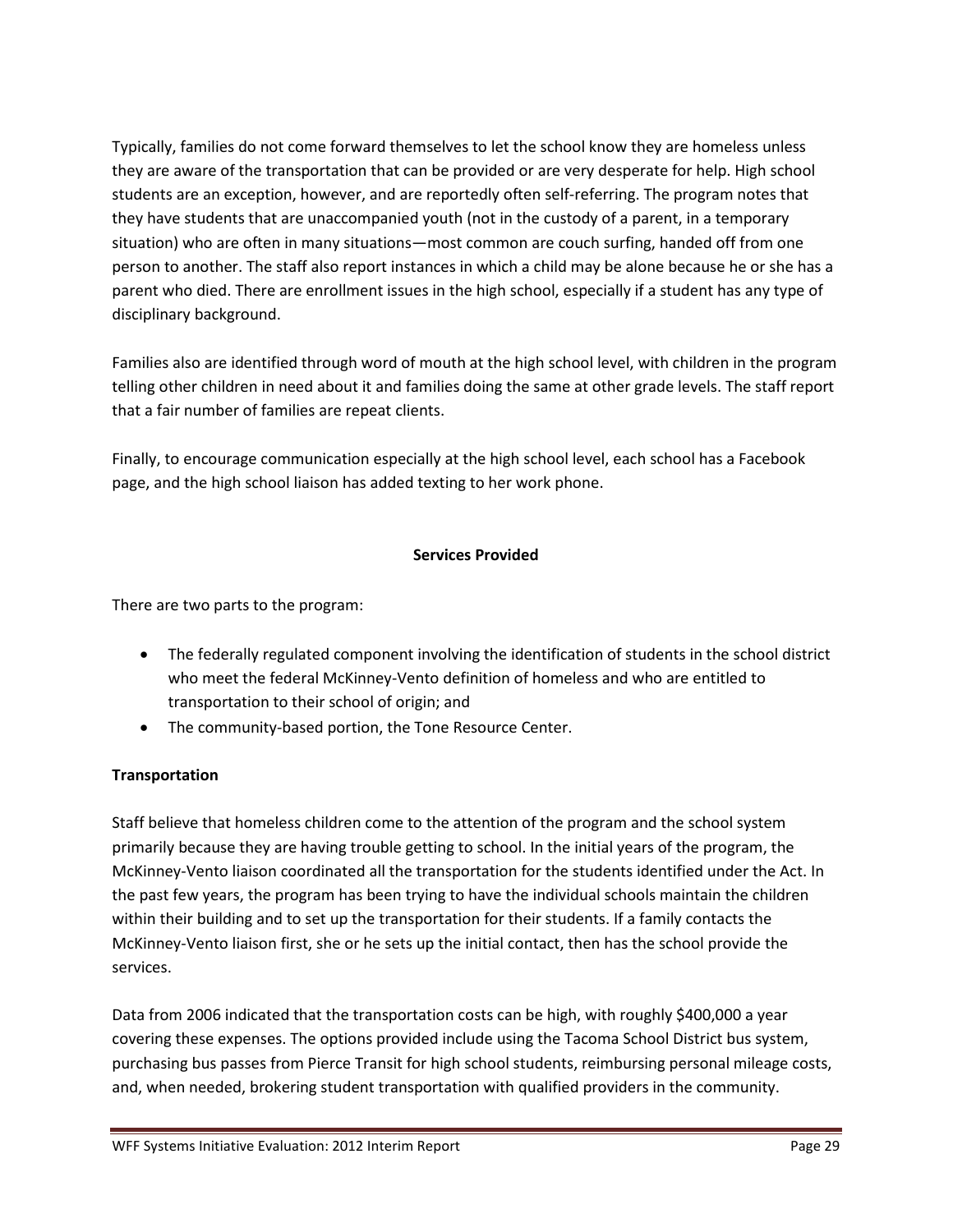One of the key challenges noted with transportation is the need to be flexible and respond to the changes in children's individual living situations. Transportation plans can change weekly as families move to different living arrangements.

### **Other McKinney-Vento Program Services**

Aside from transportation, several other mainstream services are offered to eligible students through the McKinney-Vento program. On the program's one-page intake form, students and their parents may indicate the specific services they need or desire. Students who request assistance are provided free breakfast and lunch during the school year and are referred to other sources throughout the community for meals over the summer.

Counseling, medical coupons, medical/dental referrals, vision referrals, and Medicaid/Department of Social and Health Services (DSHS) services are also provided through the McKinney-Vento program. Students may request important records, including missing enrollment records, a birth certificate, immunization/medical records, prior academic records, or guardianship records and are linked to Title Irelated services, such as tutoring, Special Education, gifted/talented classes, and LEP/bilingual resources.

If students wish, they can be linked to after-school programs, a Teen Center, vocational/technical training, and other community resources through the McKinney-Vento program.

# **Tone Resource Center**

Every student is eligible to request uniforms, shoes, and coats. The program provides uniforms to those in need (most schools other than high school require uniforms) and school supplies. Most school supplies are donated by the community. Clothing, often new clothing, also is donated. The program's Trust Fund allows them to purchase uniforms, new clothing, and shoes. In addition, high school students are provided funds as needed to pay for their cap and gown, ID cards, and other items and fees pertaining to graduation. This year those funds have helped close to 40 McKinney-Vento students with graduation expenses.

The Tone Resource Center relies on community support through donations. The program does not do any active solicitation or campaigns to encourage donations. The staff report that many of the same organizations continue to donate each year.

A unique donation comes through Project SAVE, operated by the University of Puget Sound. Each year at graduation time, the school found that its dumpsters were full of clothing and dorm items that students did not want to take home. The school started a program at the end of the year in which they provide all dorms, fraternities, and sororities with big bags to donate items they do not want. The school then organizes a large group of volunteers to sort through the donated items, and a local laundry launders all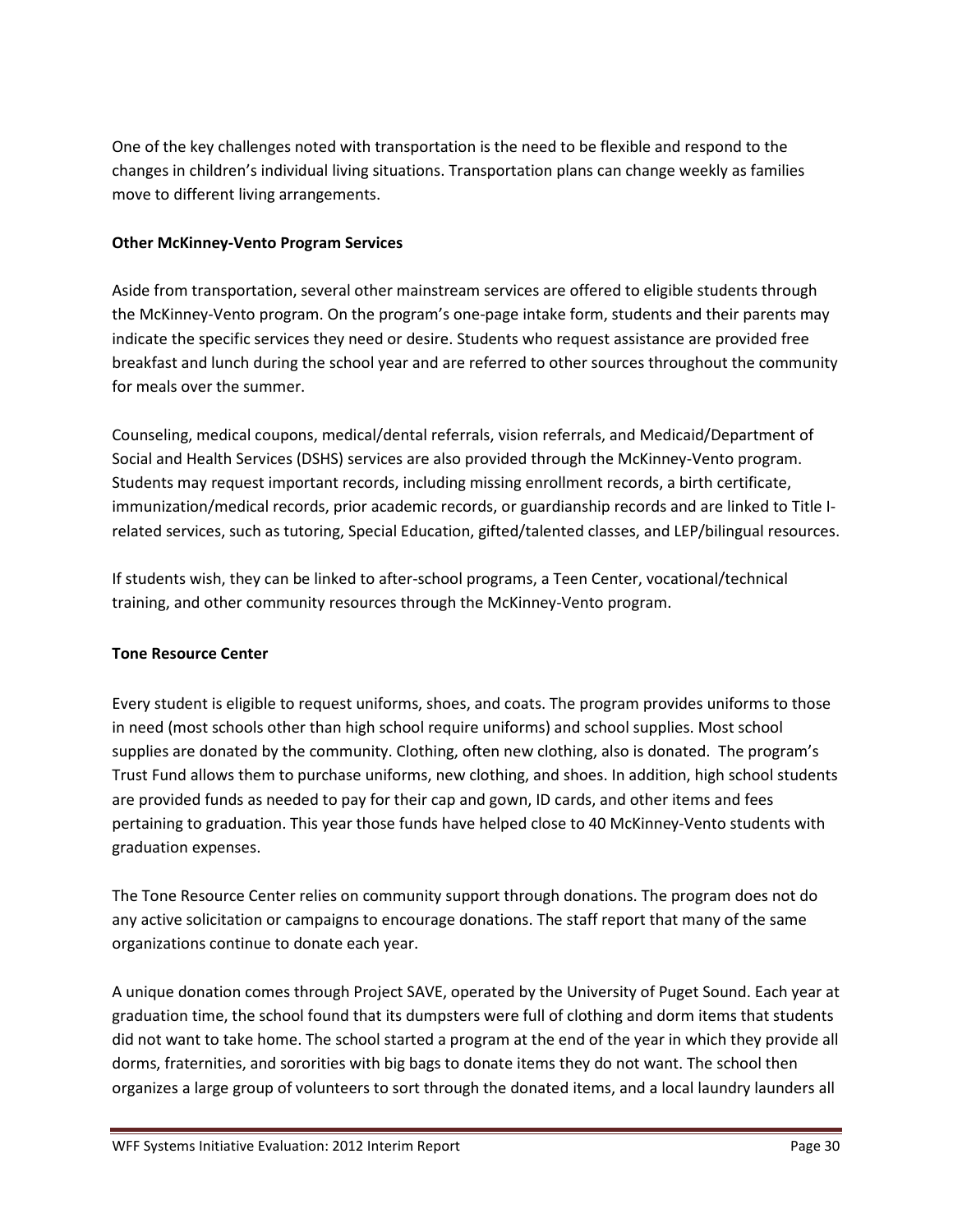the clothing and bedding. This year, more than 600 bags were distributed. The staff reported that through this effort they obtain a lot of clothing for their teen bank, as well as bedding and small appliances that can be used by the shelters.

For 14 of the schools, a local food bank is working with the program to operate a "backpack" program that provides weekend food for several hundred children. A backpack filled with food such as fruit, snacks, nutrition bars, and juice goes home with a child on Friday. The child returns the backpack on Monday and it is refilled at the end of the week. It is up to each school to identify the children who need this resource.

The Tone Resource Center is often a recipient of large donations that it tries to distribute through its existing channels. For example, it recently received eight large pallets of backpacks and school supplies, as well as three large pallets of snack packs. The program shared these resources with the backpack program.

For the high schools, Youth Resources provides a grant that was used this year to purchase hygiene items. Teens would just have to show up, no questions asked, sign their first names, and write down what they took.

# **Family Perspective of the Homeless Families System**

A focus group was conducted with the mothers of six families who had children in the school system and had been connected with Tone Resource Center. Each of the families had multiple children, in all levels of the school system. Four of the families were from the greater Seattle area, two had recently moved into the area—one within the last month, the other a few years ago. All were staying at the Tacoma Rescue Mission and had been there from as little as a week to about six weeks. Most had been there about two weeks.

Most of the families had found shelter through different outlets, such as through one's church, by going to DSHS, and calling 211. The reasons for needing shelter varied. One family faced eviction and then went through its remaining resources, living with relatives, and paying for a hotel with their tax refund. Another family came from California after the father lost his job. They decided to go north and landed in the Seattle area. They chose Tacoma as it was relatively less expensive. Another family had their Temporary Assistance for Needy Families (TANF) cut off, stayed with their sister for a few weeks, while calling 211 and calling the Tacoma Rescue Mission for about a month, before they could enter shelter. The family received the number from Associated Ministries.

All of the mothers spoke of receiving services through the school system and Tone Resource Center. One mother who had come from California noted that, by the time her daughter entered the school, the school already knew they were staying in a hotel but were very discreet about helping them. The school had the family complete paperwork and then the Tone staff called her and provided a uniform,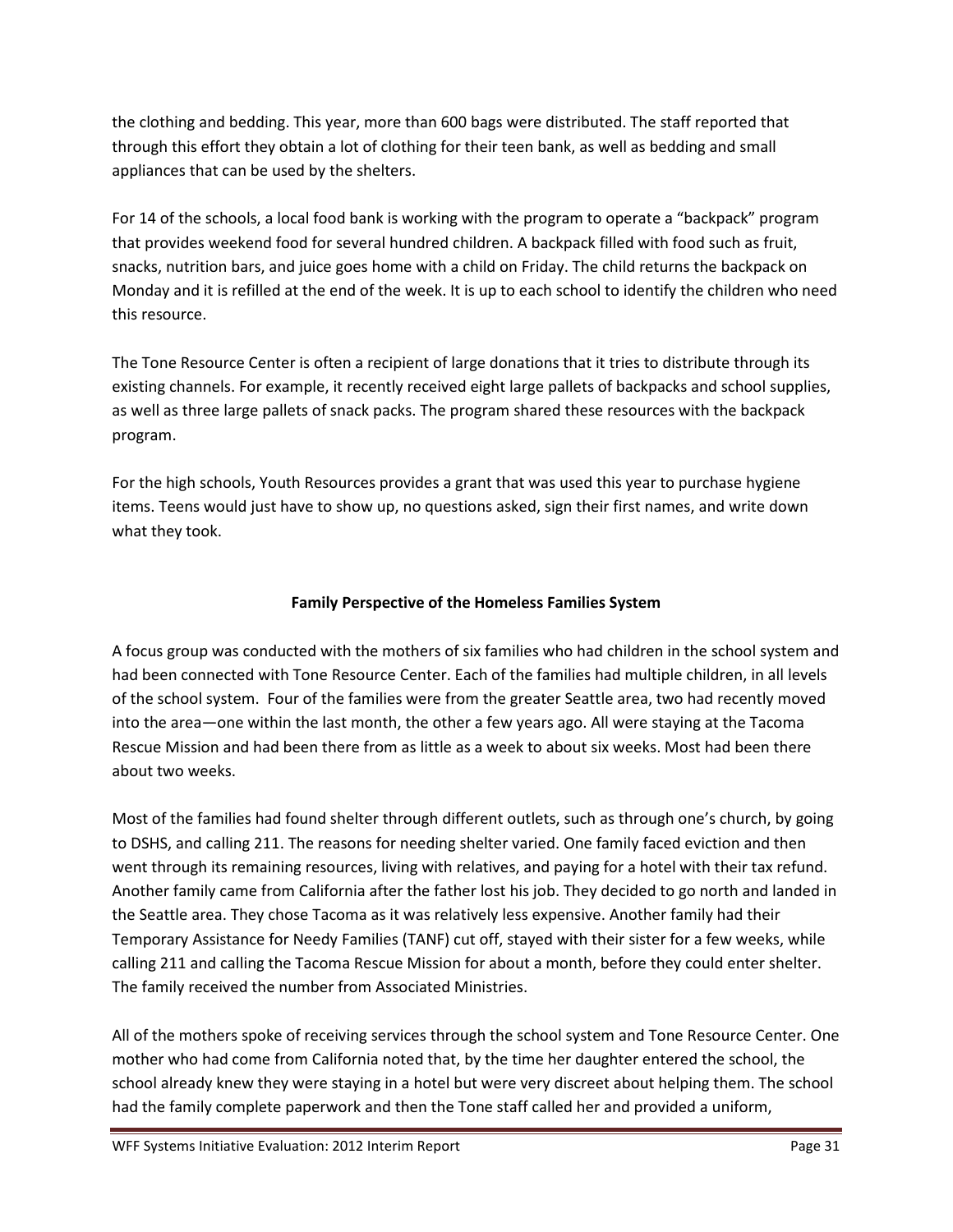toiletries, school supplies, and new clothes. The mother noted that she received a lot more than she had expected. Others in the group reported receiving similar goods and remarked that most were brand new or "like new." They also remarked about the transportation that was provided and the access that made it easy to have their children go to the school of their choosing. When asked about access to food, they said that the shelter provides food and that during the summer almost every park in the area provides breakfast and lunch for the children.

Among unmet needs, employment and ready access to jobs were noted most commonly. For example, one woman wondered why the shelters could not bring employers or employment services to the shelter so they could have a one-stop-shop and not have to use bus fare and resources for gas. They also noted the need for competent day care facilities, gas vouchers or bus fare, and housing. One person commented that, although they are signing up with Associated Ministries for housing and housing resources, it might make more sense to get connected with education and employment first, and then housing.

Other struggles noted included having a child with special needs who cannot go to day care because of behavioral issues. The child receives services for occupational therapy, speech, and behavior and qualifies for door-to-door services. Another mother noted that she also had a child with special behavioral needs and is working on receiving Supplemental Security Income (SSI) now. The school system is working with her to make sure she receives the services she needs.

Families reported waiting in long lines for health services and discussed the difficulties in getting vision and dental care, especially with the cuts to Medicaid. Families noted that they now are going to the emergency room more for services, especially with dental issues, such as abscesses. The cuts to Medicaid in general were noted often. Finally, they noted the difficulties in learning what services were available and could meet their needs. They did not feel as though they always had the opportunity to use the resources that were available. DSHS, once thought of a place where there were told about resources, now is viewed as much more streamlined. They noted that, before families would sit down and talk to someone; now they are seen at a window.

# **Challenges and Gaps**

The program would like to establish an integrated, seamless, one-stop shop for families' basic needs. Staff also noted the need for an outreach component for unaccompanied youth, as well as other programs for youth under 18.

The program also does not operate in the summer, which is viewed as a disadvantage. The high school liaison tries to set up students for summer school and internships, and there are many summer eating programs for children in the parks. Staff indicate that a bridge between the school year and the summer would be helpful.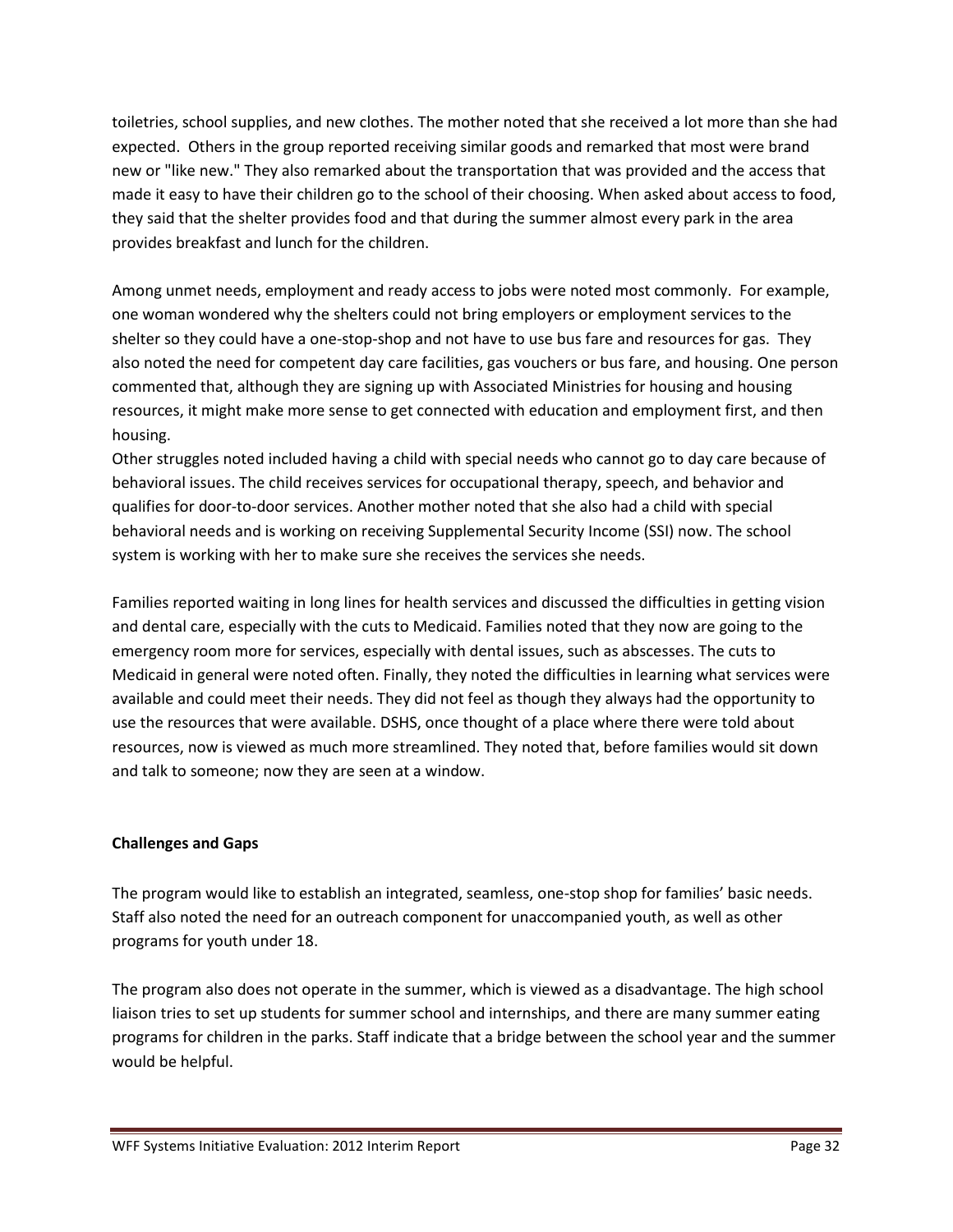One of the program's challenges is getting families to understand their rights. The program loses children each year through the families' movements. There is a concern that families do not understand that they can continue to get benefits throughout the year, even if they move. The staff conduct an ongoing process of training and clarifying the system and families' rights with their contacts at the building level, but there can be unevenness in the communication with families across schools.

### **The Washington Families Fund Systems Initiative**

Program staff have been involved in the development of the Pierce County Plan to End Family Homelessness, the Washington Families Fund Systems Initiative. Given the nascent form of the Initiative, the program has not been directly affected by the Initiative to date but has played a role in its development.

The McKinney-Vento liaison has served on the committee that worked on centralized intake and the high school liaison is on the economic committee. Staff also have become more involved in other community efforts now that they have the building contacts conducting much of the day-to-day work with individual children and families. For example, the director attends the coalition for the homeless meetings, and the high school liaison attends the coalition for homeless youth. The youth coalition is looking to bolster both housing and services for homeless youth.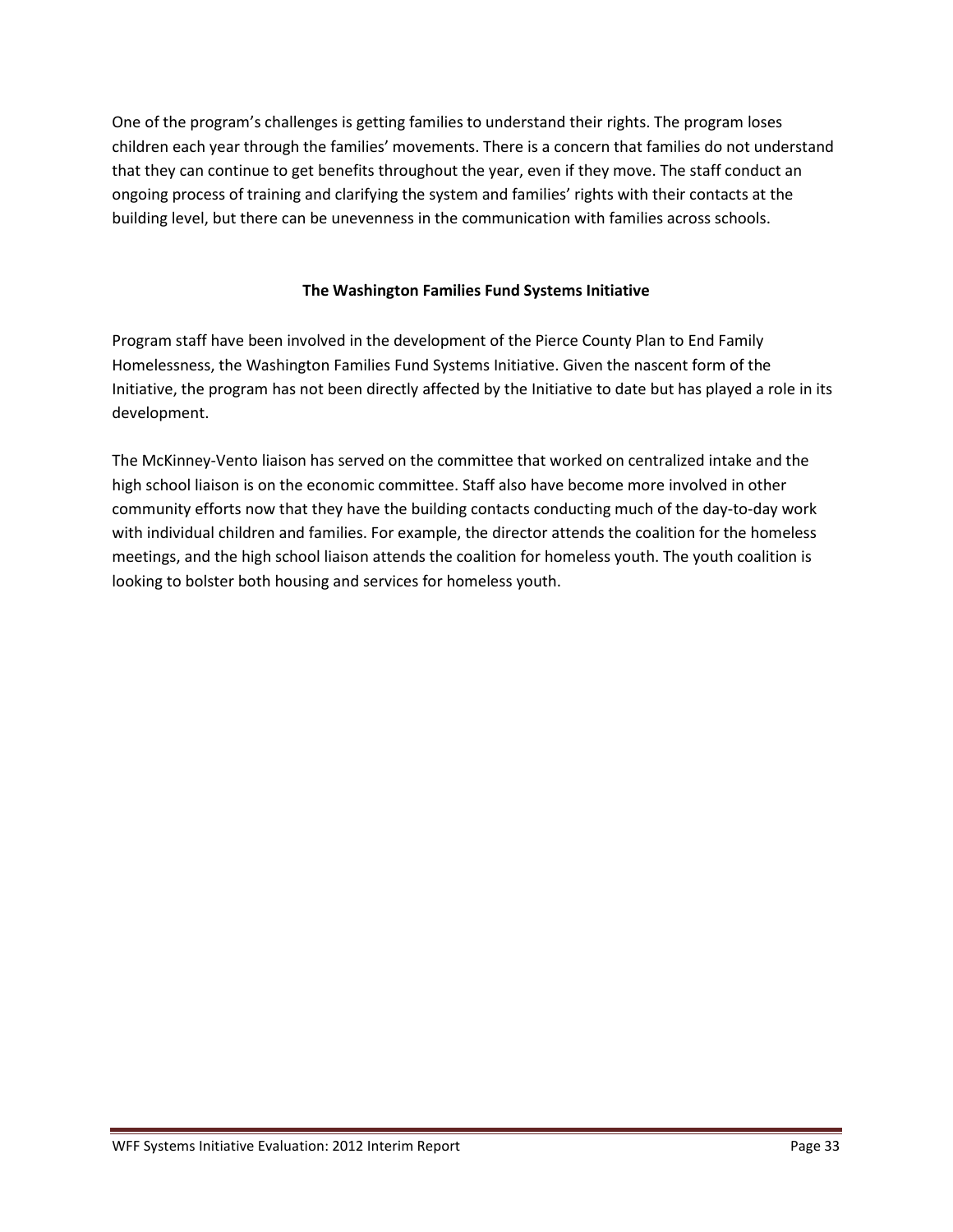# **Appendix II-E: Snohomish County YWCA Organizational Case Study Snohomish County**

#### **Overview**

The Young Women's Christian Association (YWCA) of Snohomish County has been a leader in providing self-sufficiency-promoting services to women and families throughout the county since the 1960s. With a foundation in empowerment, the YWCA is home to services and advocacy efforts that address poverty, violence, and discrimination and provide a vehicle for families' long-term independence. The organization provides emergency shelter and transitional and permanent housing, along with a host of preventive and supportive services, such as mental health services, domestic violence services, and employment services.

The YWCA was chosen as an organization to highlight and follow over the course of the Washington Families Fund Systems Initiative due to its prominence both locally and nationally. The YWCA's participation in the Washington Families Fund Initiative will provide an opportunity to understand if and how the Initiative affects work and services at a large multiservice organization. The purpose of the organizational case studies is to gather information from organizations that provide housing and services in the three demonstration counties to understand how the Initiative is being implemented; the role that the organizations are playing in the Initiative; what, if any, impact the Initiative is having on organizations; and the changes the organizations are experiencing due to the Initiative, other changes in the system, and other environmental and contextual factors. These organizational case studies will be conducted annually as a part of the systems study component.

The case study begins with a profile of the organization that provides an overview of its history, current programs and support services, collaboration with other organizations, resources, target population, housing services provided, and staffing. Second, the case study addresses the organization's role in the Washington Families Fund Systems Initiative, including the planning and implementation of the Initiative, and families' perceptions of service receipt from the organization. The summary concludes with a discussion of next steps in the case study process.

### **Programs and Services**

### **Organizational Profile**

The Seattle YWCA, established in 1894 by a group of 28 women, began as a lounge and cafeteria to help working women attain self-sufficiency. The organization convened various interest- and culture-based clubs to help young women maintain focus on the "best things" and prevent distraction by "questionable amusements." In 1914 the regional headquarters building was built in downtown Seattle. The organization expanded in 1919 to include additional branches in King County to provide social,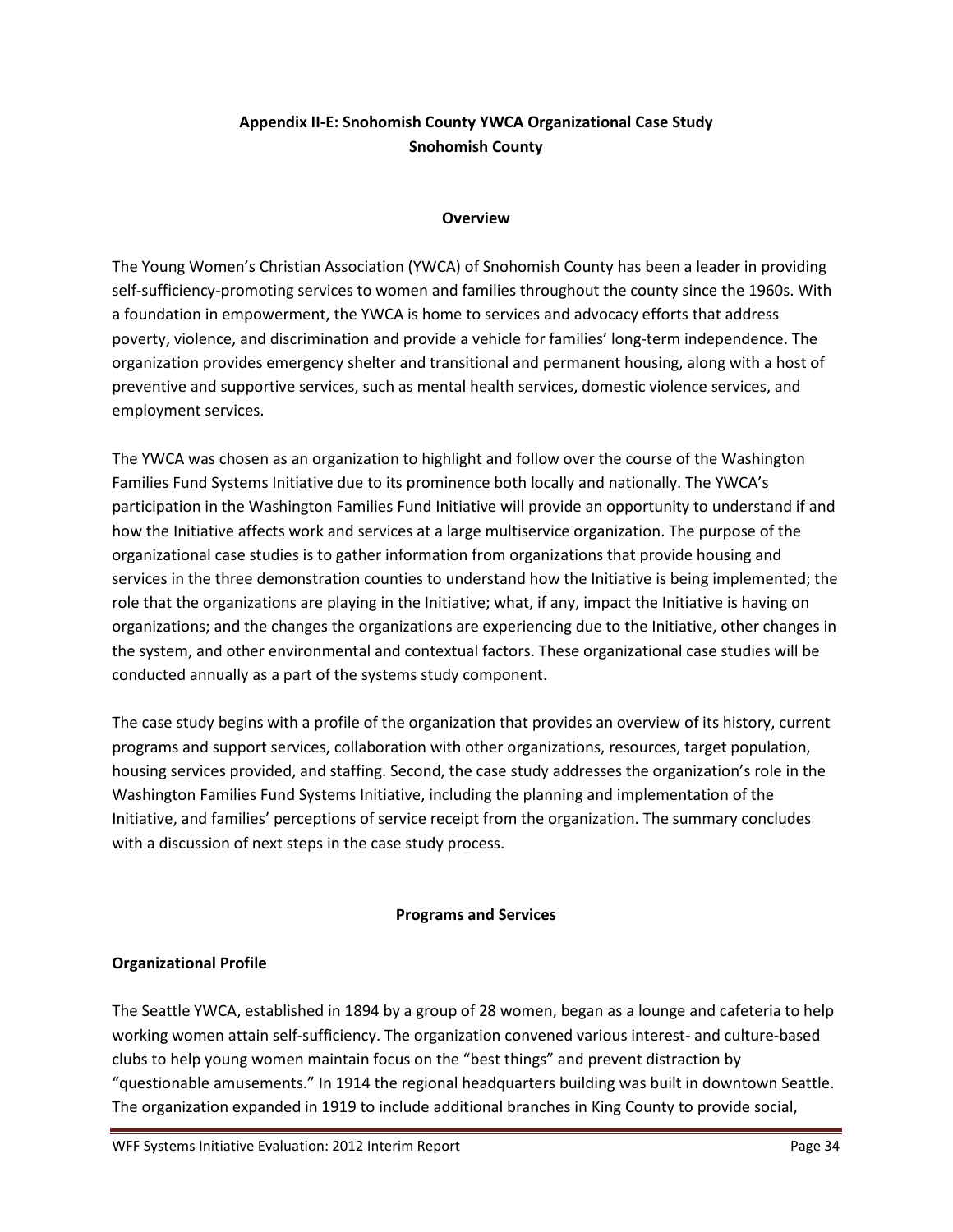educational, and employment programs to a broader range of women. The YWCA has operated in King County for about 100 years working to advance the quality of life for all women and their families by providing services and advocacy tailored to the needs and cultural diversity of its community. Throughout the 1980s and 1990s, the YWCA began focusing more on issues of housing and homelessness. It developed both emergency shelter and permanent housing units for low-income women and families.

As it began to acquire and build additional permanent housing units for low-income women and families, the YWCA opened a regional service center in Snohomish to serve a broader range of families. In addition to emergency shelter and housing, the Snohomish County facility provides employment services, counseling, and family services.

### **Organizational Structure and Staffing**

The YWCA of Snohomish County owns and operates two emergency shelter programs, eight transitional housing programs, three permanent supportive housing programs, and four permanent housing programs. The emergency shelter programs include five units of emergency shelter and an additional three motel vouchers per month. The organization has a total of 82 transitional housing units, 73 units of permanent supportive housing, and 225 units of permanent housing. There are 12 case managers on staff to provide case management services to participants of YWCA housing programs. Details for each program and type of housing are shown in the following table.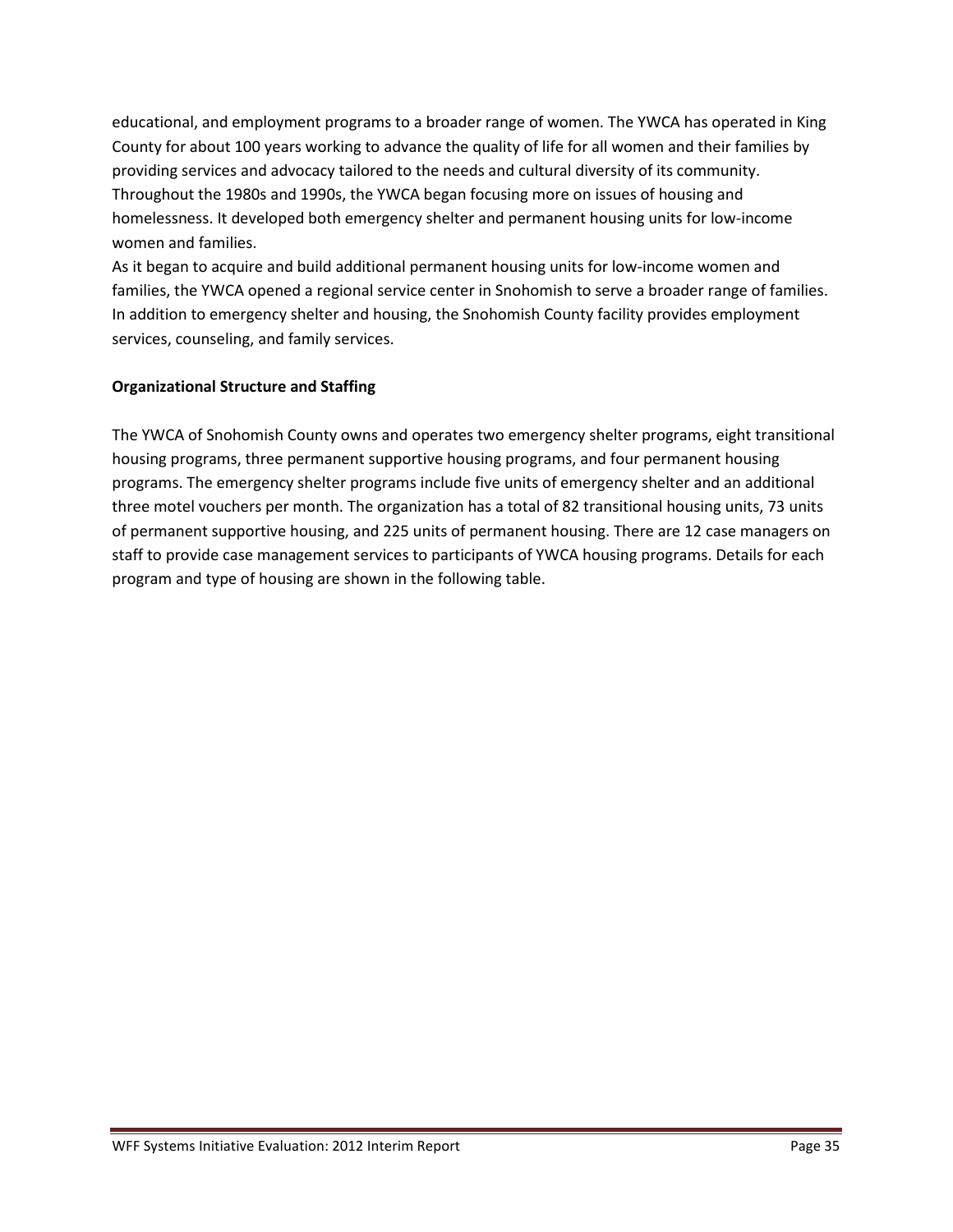| <b>Housing Program</b>              | <b>Housing Type</b>                | <b>Number of Units</b> |
|-------------------------------------|------------------------------------|------------------------|
|                                     |                                    |                        |
| <b>Emergency Shelter</b>            |                                    | 8                      |
| <b>Homeward Bound</b>               | Pathways                           | 5                      |
| <b>Motel Voucher</b>                | FEMA/ESAP Vouchers                 | 3 vouchers/month       |
|                                     |                                    |                        |
| <b>Transitional Housing</b>         |                                    | 82                     |
| <b>Homeward Bound</b>               | Pathways                           | 8                      |
| <b>Project Reunite</b>              | <b>EHA Project-Based Voucher</b>   | 8                      |
| <b>Family Tree Apartments</b>       | <b>EHA Project-Based Voucher</b>   | 8                      |
| <b>Edmonds Highlands</b>            | <b>HASCO Project-Based Voucher</b> | 12                     |
| <b>THOR Program</b>                 | <b>Scattered Site Leasing</b>      | 5                      |
| <b>Trinity Place</b>                | <b>HASCO Project-Based Voucher</b> | 22                     |
| <b>East Terrace</b>                 | HASCO Project-Based Voucher        | 7                      |
| <b>Fairview</b>                     | <b>HASCO Project-Based Voucher</b> | 12                     |
|                                     |                                    |                        |
| <b>Supportive Permanent Housing</b> |                                    | 73                     |
| <b>Shelter Plus Care</b>            | Section 8                          | 12                     |
| <b>PSH Sound Families</b>           | HASCO Project-Based Voucher        | 48                     |
| <b>SHP Chronic - Single</b>         | <b>SHP</b>                         | 13                     |
|                                     |                                    |                        |
| <b>Permanent Housing</b>            |                                    | 225                    |
| <b>Homeward Bound</b>               | Section 8                          | 5                      |
| <b>Victorian Woods</b>              | Section 8                          | 66                     |
| <b>Somerset Village</b>             | Section 8                          | 64                     |
| <b>Wear to Live</b>                 | Section 8                          | 90                     |

# **Collaboration with Other Organizations**

The YWCA collaborates with multiple organizations to provide a wide range of services to its housing program participants. The YWCA partners with the Housing Authority of Snohomish County and Everett Housing Authority to provide housing units to families in the transitional and permanent housing programs. It works with Snohomish County Legal Services to provide legal assistance. The YWCA has developed partnerships with Evergreen Manor, Bridgeways, and Compass Health for chemical dependency and mental health treatment. It also collaborates with Volunteers of America, Housing Hope, and Catholic Community Services for additional services.

### **Funding**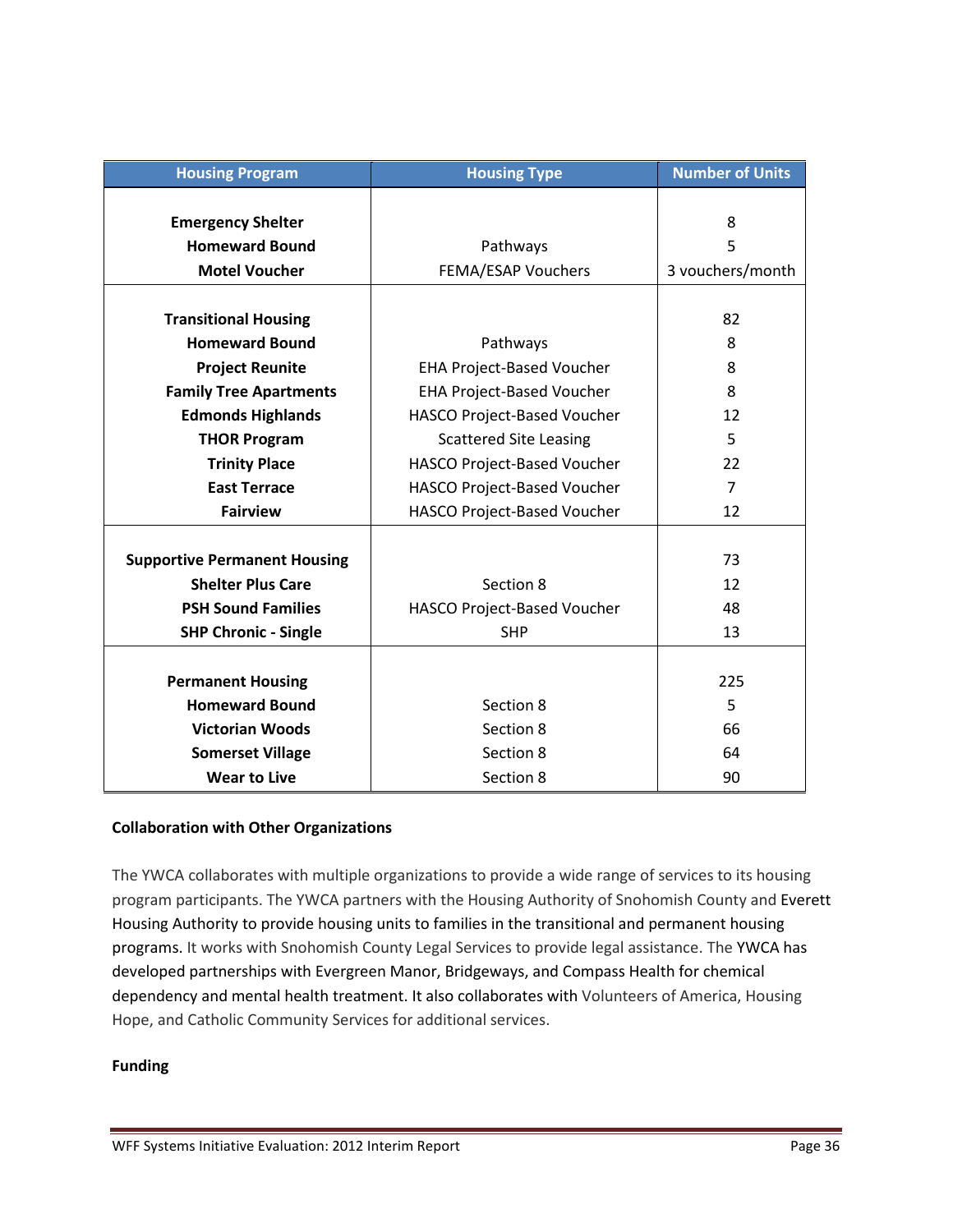The YWCA had a total income of more than \$32 million in 2009. It is primarily funded by public dollars, with more than half of its income source in 2009 being fees and grants from government agencies. As part of this public funding, the YWCA received Federal Emergency Management Agency (FEMA) funds to provide motel vouchers and rental assistance to its clients. It also received philanthropic and community support of more than \$7 million from the United Way and other contributors. Other sources of income for 2009 include program services fees and investment income, totaling more than \$5 million.

# **Target Population and Clients Served**

The YWCA serves families from throughout Snohomish County. With the exception of 13 supportive permanent housing units, all of its emergency shelter and housing units are open to mothers with children under the age of 18.

# **Housing Services Provided**

The YWCA provides emergency shelter, transitional housing, and permanent housing for families.

*Emergency Shelter.* Pathways for Women operates the Homeward Bound Shelter in Lynnwood, Washington. This facility provides emergency shelter for five women with children under the age of 18. Families can stay in the Homeward Bound Shelter for up to three months. The YWCA also operates a motel voucher program with FEMA/Emergency Shelter Assistance Program (ESAP) funding. This program provides motel vouchers to homeless families (i.e., mothers and/or fathers with children) from throughout Snohomish County for up to three nights a year. This program can provide three families with vouchers each month.

*Transitional Housing with Services.* The YWCA operates eight transitional housing programs located throughout the county.

Homeward Bound Transitional Housing provides eight units of transitional housing to mothers with children younger than 18 years. While residing in Homeward Bound families receive support services, including, but not limited to case management, parenting services, mental health and chemical dependency services, job training, and legal assistance. To be eligible for this program, families must be residing in emergency shelter at the time of enrollment, and while enrolled they must meet regularly with a family advocate and be working towards self-sufficiency. They also must remain clean and sober and be willing to participate in a program to support their recovery, if necessary.

The YWCA operates eight units of transitional housing under Project Reunite in Everett for chemically dependent homeless mothers who need help to reunite with children under 18 who have been temporarily removed from their custody. Services provided to program participants include substance abuse treatment, mental health and domestic violence counseling, job training, and case management services.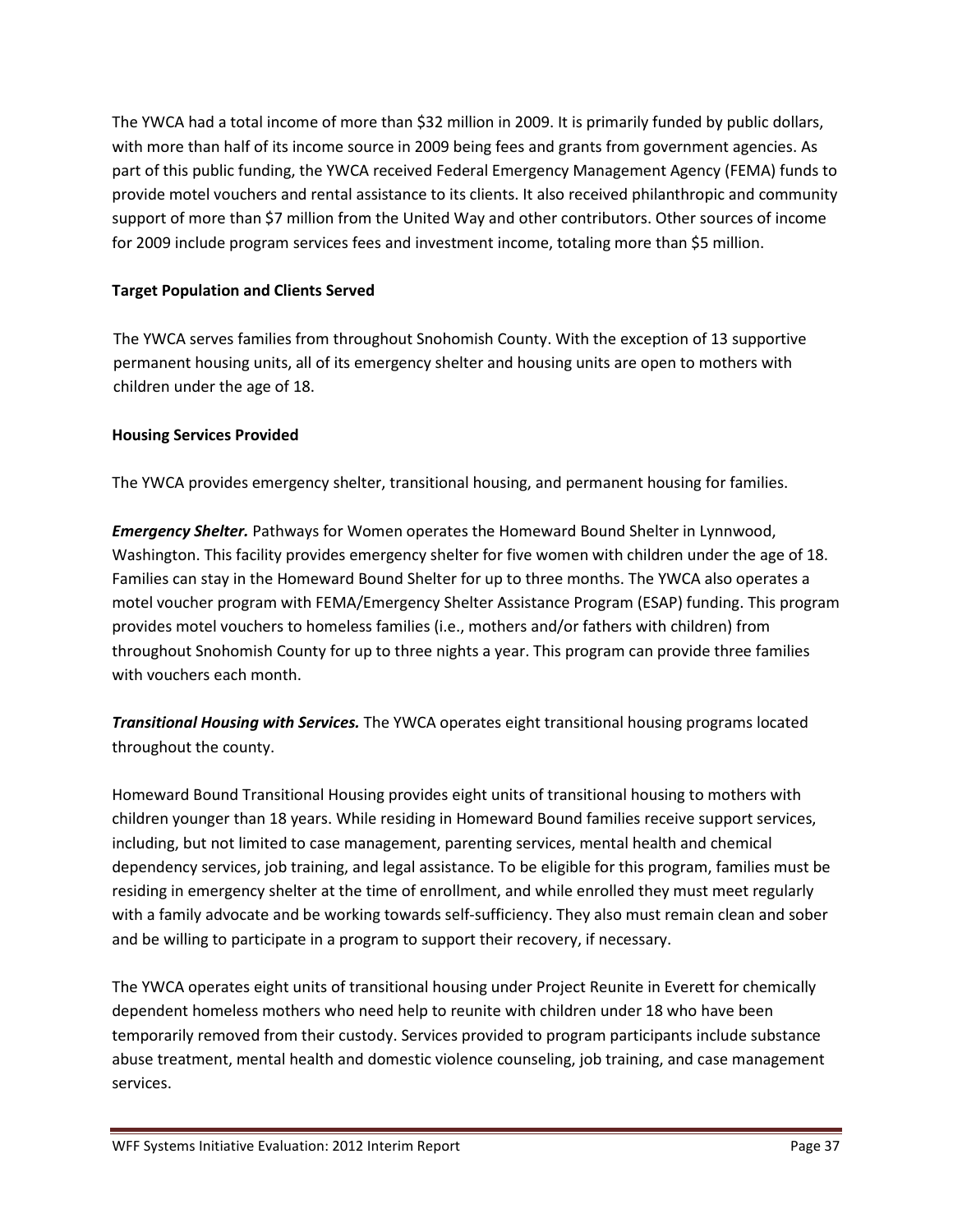The YWCA operates 12 units of transitional housing in the Edmonds Highlands complex, which is a 120 unit, mixed-income apartment facility owned by the Housing Authority of Snohomish County (HASCO) located in Edmonds, WA. These units are reserved for single women with children.

Shelter Plus Care and Trinity Place are all transitional housing programs for families provided by YWCA Snohomish County. Project Reunite provides housing to mothers who have children younger than 18 years old and have a history of chemical dependency. Residents of these programs receive assistance in developing and achieving goals and are connected with needed services and/or treatment programs (i.e. permanent housing, legal services, mental health treatment, or parenting classes).

*Supportive Permanent Housing.* Participants of the Shelter Plus Care program must be single adult females with documented disabilities––severe mental illness, chemical dependency, HIV/AIDS, and/or a developmental disability. Other YWCA supportive permanent housing programs serve mothers with children younger than 18 years old. Those residing in these permanent housing programs, including Sound Families housing sites, receive long-term support services to help with housing retention.

*Permanent Housing***.** As with other housing programs at the YWCA of Snohomish County, permanent housing is provided to mothers with children under age 18. Victorian Woods, Homeward Bound Shelter, Somerset Village and Wear to Live are permanent housing programs operated by the YWCA of Snohomish County. YWCA permanent housing units are rented at affordable rates and its residents have access to YWCA services to promote self-sufficiency.

# **Support Services Provided**

In addition to housing and shelter programs, the YWCA provides food and nutrition, health, and employment-related services. The programs described below are those available to YWCA of Snohomish County clients and related to the Washington Families Fund Systems Initiative.

Everett Regional Center serves as the headquarters for YWCA programs in Snohomish County and houses the Pathways Counseling for Women, Children's Domestic Violence, Shelter Plus Care, and Working Wardrobe programs. Pathways for Women, including Homeward Bound Shelter and Transitional Housing, and Trinity Place are also located in Snohomish County.

*Pathways Counseling for Women.* Individuals in the community and employment and housing program participants can receive mental health counseling from the Pathways Counseling program. Services are based on a sliding-fee payment scale and include individual, couples, and family counseling. Eligibility is determined during the intake process.

*Young Parent Program.* Homeless parents between the ages of 18 and 25 who are residing in YWCA housing (transitional or emergency shelter) have access to the Young Parent Program. Participants of the program receive intensive housing and employment case management, parenting classes, GED tutoring and paid internships. Previous outcomes for program participants include gaining employment,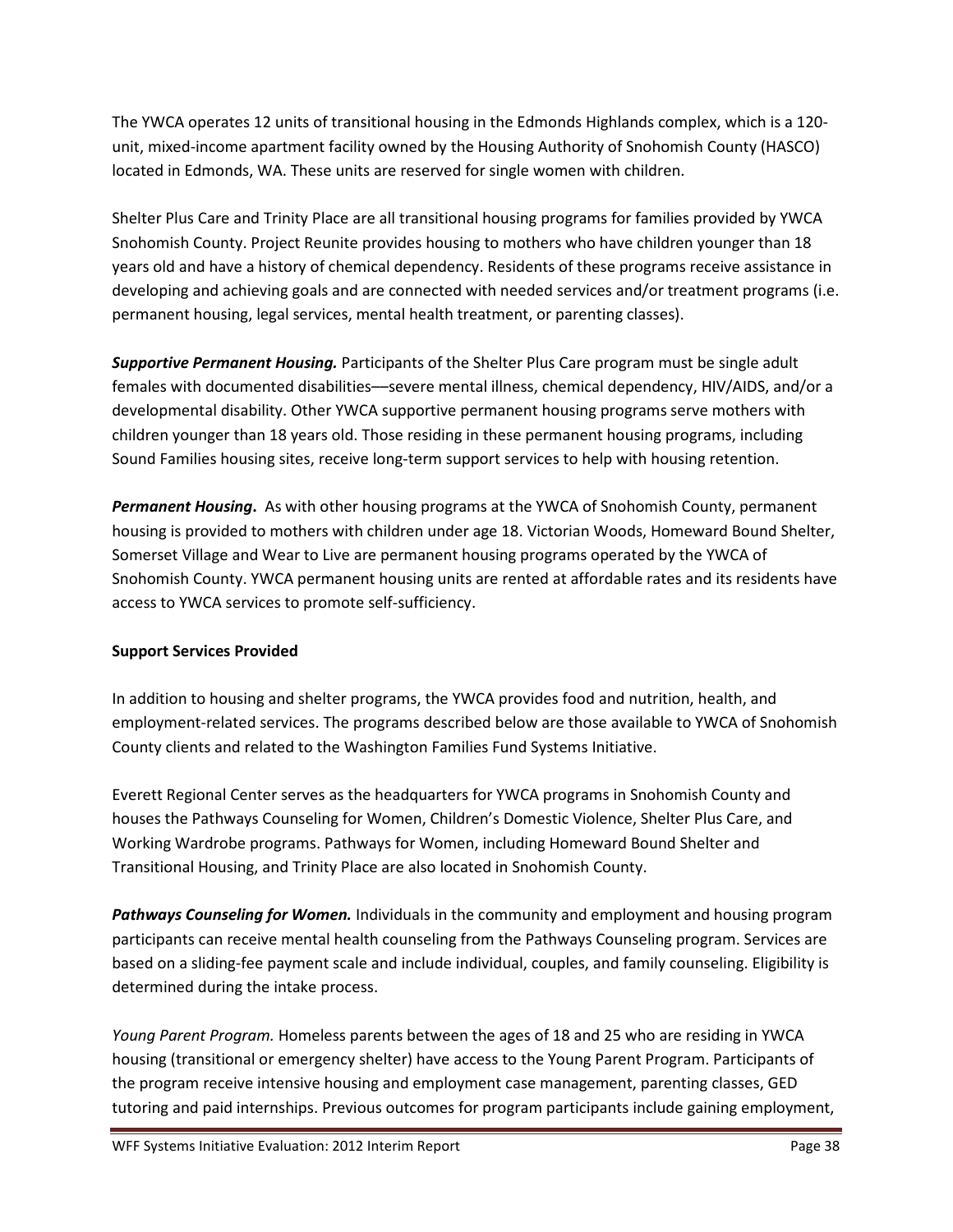increasing wages, obtaining a GED, enrolling in higher education and/or completing a vocational training program.

*Health Care Access.* The Health Care Access program facilitates connections between individuals who are homeless or at risk of becoming homeless and medical care services. Through this program individuals may receive all or some of the following services: health care coverage, medical and dental care, eye exams and glasses, prenatal care and/or health-related information.

*Working Wardrobe.* After being referred by a case manager, homeless or low-income women have access to a clothing bank with work-appropriate clothing. Clothes are donated by members of the community and retail stores and can be obtained by voucher.

# **The Washington Families Fund Systems Initiative**

### **Planning**

Organizational leadership is aware of the Initiative, but unsure about how the details (implementation strategies, family selection, etc.) of the Snohomish County pilot will impact the YWCA. Thus, at baseline there were minimal Initiative-related changes. YWCA's current efforts that relate to the five pillars of the Systems Change Initiative are presented below.

### **Implementation**

*Family Identification and Intake.* The YWCA accepts client referrals from community agencies. Clients are also referred to the organization by the Department of Social and Health Services (DSHS). A new intake system has been implemented at the YWCA; thus staff is being trained on the organization's coordinated intake process.

The YWCA interns screen clients for services and perform case management for all new families. Intake takes place over the course of two visits. During the intake process, goals for the action plan—long-term and weekly goals—are developed. Clients are either placed in transitional housing or emergency shelter. Families who are ineligible for YWCA housing may be placed in units operated by other agencies.

*Prevention.* The YWCA provides rental assistance when Emergency Shelter Assistance Program funding is available. FEMA rental assistance funding also permits the YWCA to provide rental assistance, although the organization does not currently have FEMA funding for this.

*Rapid Housing.* The YWCA of Snohomish County provides transitional housing—families can reside in this housing for a maximum of two years and receive intensive case management throughout the entire two years.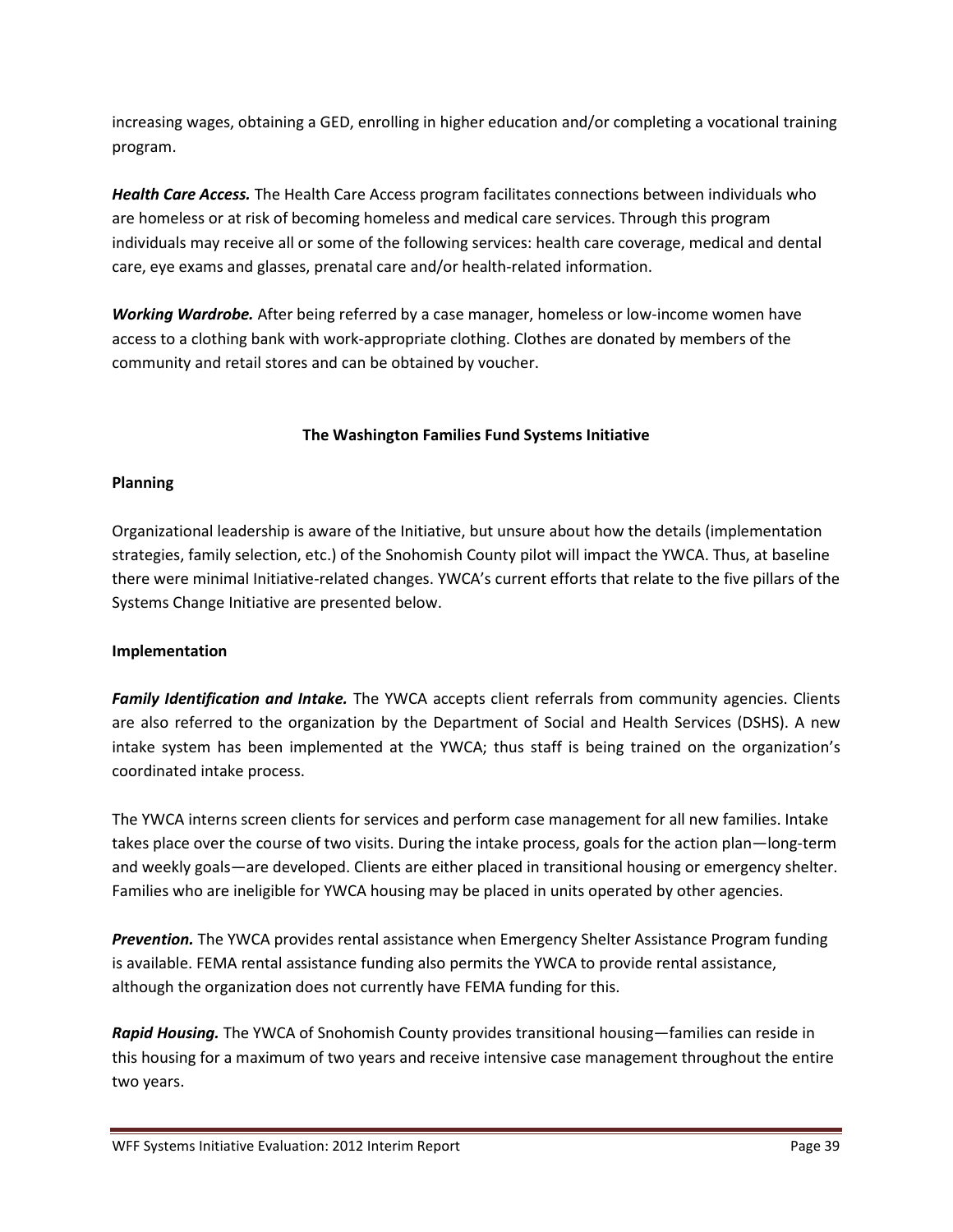*Tailored Services.* The YWCA utilizes coordinated intake to screen and identify families for their programs and develops plans of service that are tailored to family needs.

*Economic Opportunity.* The Displaced Homemaker Program and Life Transitions Program provide the following services to women, usually 40 years old or older: resume writing assistance, support groups, interview training, working wardrobe, and job search assistance. YWCA clients may also take classes at College of Hope. The YWCA of Snohomish County also provides money management renter's certification classes to help families retain housing.

# **Family Perspective of the Homeless Families System**

A focus group was conducted with seven mothers residing in Snohomish County YWCA housing. Participants had between one and four children ranging from two months to 19 years old. Mothers in the focus group expressed varying reasons for their current or recent episode of homelessness; however, lack of employment/steady employment, and thus lack of resources to pay rent, was often identified as the cause for seeking shelter. One mother was working full time for a company and had to leave her job to take care of her baby; leaving the job resulted in not being able to afford her rent. Another participant had been low-income for most of her life, had never held a steady job, and said that she learned how to receive Section 8 from her mother, who had also received Section 8. The participant wanted to live on her own and attend school, but the financial aid was not enough to cover core living expenses. She then began couch surfing and then lived in the King County YWCA shelter before moving to Snohomish County YWCA housing. Several participants primarily requested services from the King County YWCA, but the organization had a long wait list for shelter, including one participant who was on the wait list for seven months. A participant of the focus group who lived in King County YWCA housing said that everyone there knows each other and that counselors support families. She believed that advocates at the YWCA of Snohomish County could be more helpful to families and could do a better job of pushing families. She believed that the advocates are "too laid back."

Several of the participants plan to work towards self-sufficiency or further their education, although some experienced challenges while working towards the goal. Two weeks after moving into housing at Snohomish County YWCA, one participant lost her Temporary Assistance for Needy Families (TANF) benefits and her job, and was looking for a new job at the time of the focus group. The mother, who had been low-income for most of her life, said that she could return to school if she wanted and that her financial aid was still available; however, she believed being in shelter gets her more things that she needs. Despite challenges, participants had hope for achieving self-sufficiency. One participant wanted to go to school to become a social worker and provide drug and alcohol counseling. "Self-sufficiency is what I'm trying to get," said a mother in the focus group, "they do prepare you for that here."

Focus group participants discussed case management often, such as one participant who said that although families know some things, they also need case managers to tell them about resources that are available. Participants said that case managers inquire about each family's goals and connect the family with services (i.e., parenting class, budgeting class, and renter's certification) that will help the family to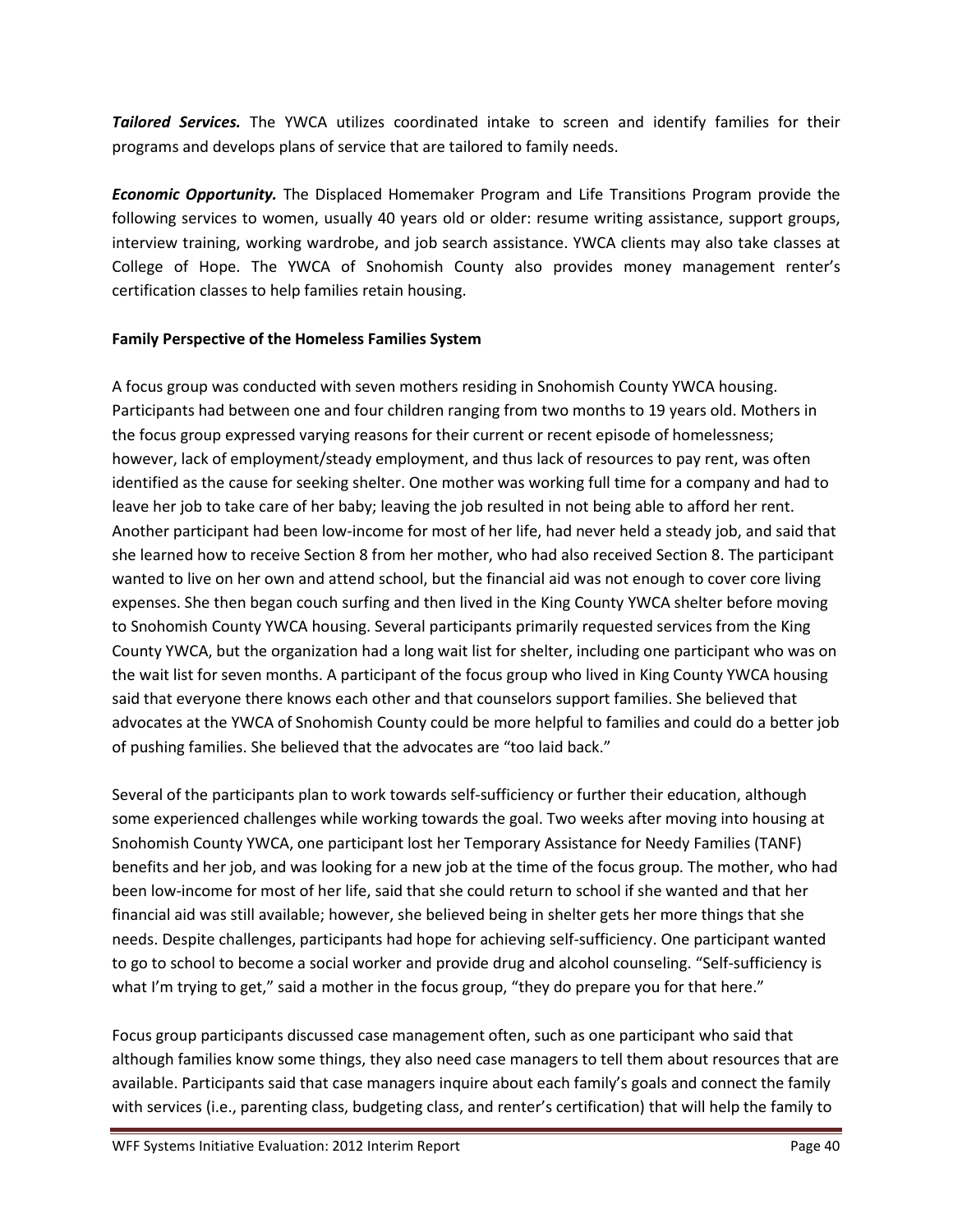achieve those goals. A mother who participated in the focus group said, "It's the persistent people, people with goals who get the shelter spots."

Focus group members expressed beliefs that some staff members are detached and discriminatory, including one who said that staff do not take the time to get to know families and that some people are treated differently. Another participant agreed saying that some program staff "treat it like a job" while some are invested. One focus group participant had a different experience, however, and said she had gotten to know everyone.

# **Challenges and Gaps**

During an interview with two YWCA case managers, prevention services, child care, bus tickets, and cash assistance were identified as lacking or difficult to access. Case managers have also found that although families graduate from transitional housing programs, there is difficulty identifying landlords who will rent to the families. Organizational leadership identified several gaps in funding (FEMA, Housing Authority of Snohomish County) that have caused services, such as Shelter Plus Care, case management for mental health counseling programs, and prevention programs (i.e., Project Anchor), to be reduced.

# **Next Steps**

Semiannual site visits will inform the next case study and help to highlight organizational changes that have occurred as a result of the Washington Families Fund Systems Change Initiative. The organization's progress in implementing changes based on the five pillars—coordinated entry, prevention, rapid housing, tailored services, and economic opportunity—will be the focus of coming case studies.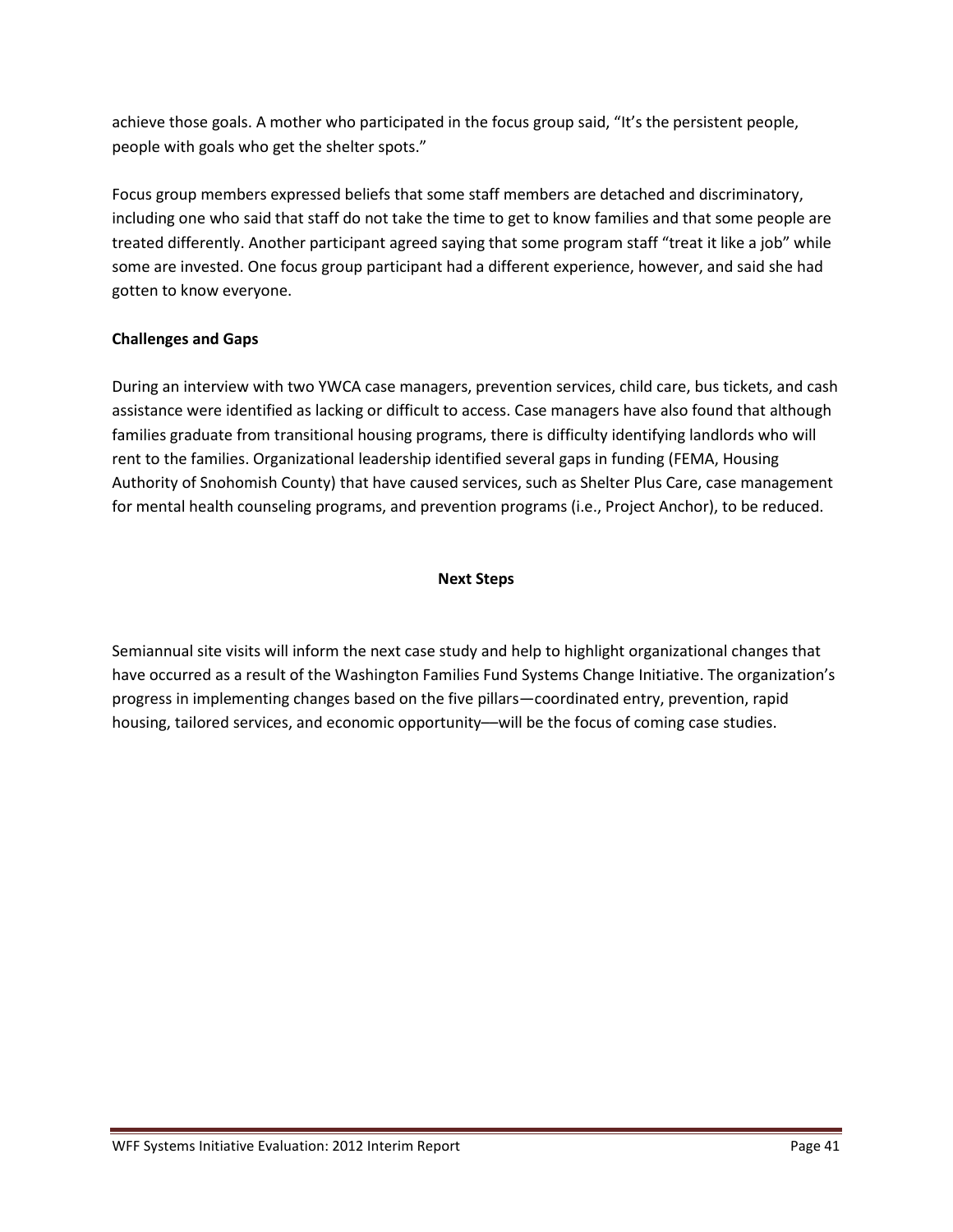# **Appendix II-F: Everett Community College Organizational Case Study Snohomish County**

#### **Overview**

Everett Community College is home to more than 80 educational programs that include a variety of vocational and certificate programs. In order to support students as they pursue certificates and/or Associate's degrees, the college provides diversity, academic, financial, counseling, and career support services. In 2010, Everett Community College partnered with Housing Hope and Coast Real Estate to offer a property management certification program to homeless, low-income students. The Property Works education program began as a pilot project in 2010, and the program received additional support in January 2011 to continue and expand the program.

Everett Community College was chosen as an organization to highlight and follow over the course of the Washington Families Fund Systems Initiative due to the unique role it plays in its community, its prominence locally, and the potential for providing guidance to other communities that can benefit from this type of program. Everett Community College's participation in the Washington Families Fund Systems Initiative will provide an opportunity to learn if and how the Initiative impacts programs and services at an educational institution. The purpose of the organizational case studies is to gather information from organizations providing housing and/or services in the three demonstration counties that will help to provide an understanding of how the Initiative is being implemented; the role organizations are playing in the Initiative; what, if any, impact the Initiative is having on organizations; and the changes the organizations are experiencing due to the Initiative, other changes in the system, and other environmental and contextual factors. These organizational case studies will be conducted annually as a part of the systems study component.

This case study begins with details on the Property Works education program, including an organizational profile with a description of the program, collaborations with other organizations, and the program's funding sources. The process for identifying eligible families and details on additional services that are available to program participants are then provided. Next the case study addresses families' perspectives of the services for homeless families, gaps and challenges identified by program staff, and the program's role in the Washington Families Fund Systems Initiative. The case study concludes by outlining the next steps in the case study process.

### **Programs and Services**

### **Organizational Profile**

The Property Works certificate program at Everett Community College began in 2010 as a pilot project.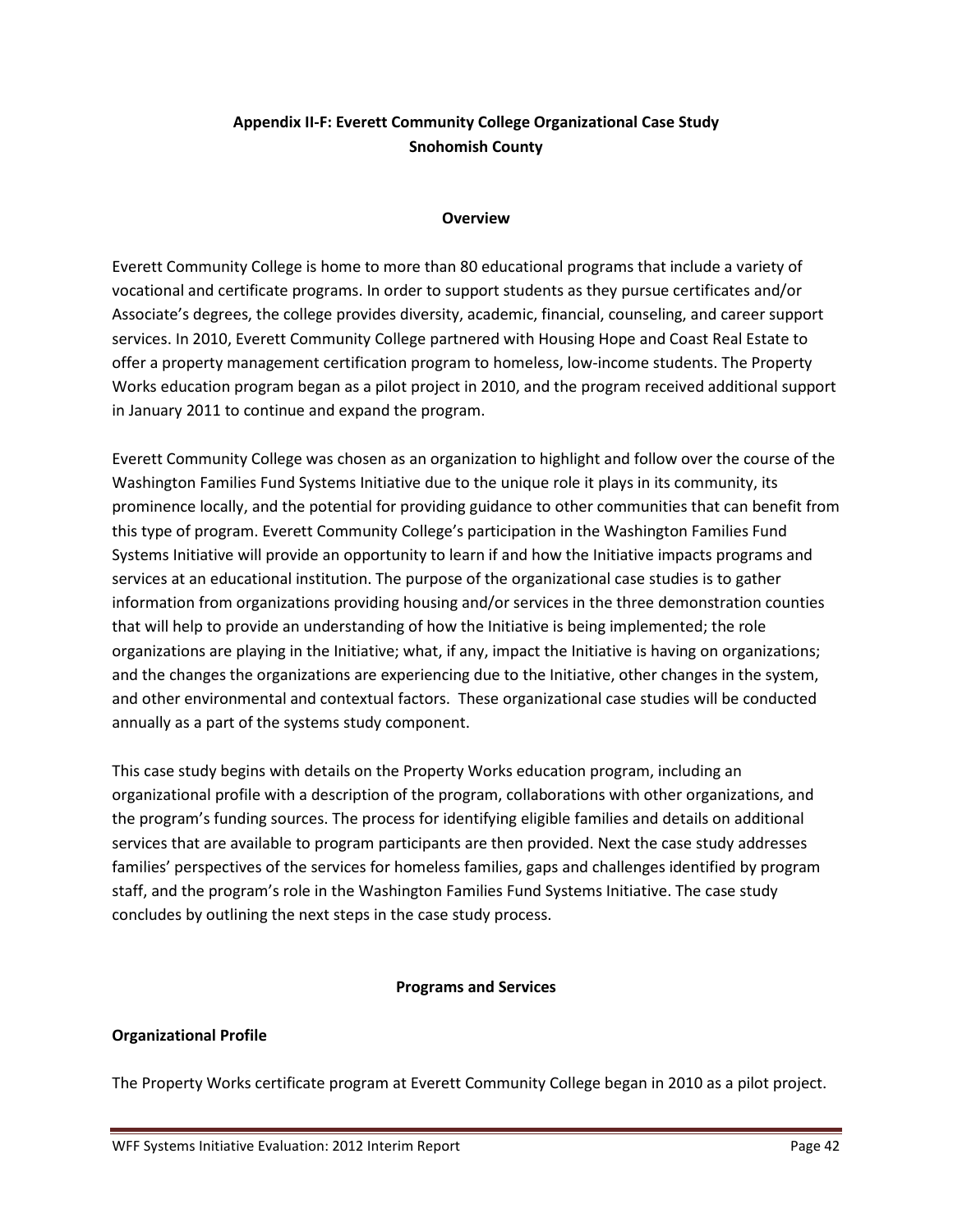Through this program Everett Community College offers a 19-credit certificate that prepares participants for entry-level positions in property management, and includes computer skills training and 200 hours at an internship. Students take classes in property management of affordable and supportive housing, desk clerk operations, and tenant services and communication. The program helps to address the needs of low-income and homeless students by providing work opportunities for those grappling with securing employment; specifically, the program helps families to enter or reenter the workforce. The Property Works education program graduated its first cohort of 13 students in July of 2010, and enrolled 29 students in its second cohort. In year two the program expanded to include property maintenance; the expansion gave students the option to specialize in the office aspect of property management or in property maintenance. Students in the program's second cohort earn Certificates in Office Leasing and Green Maintenance. In its first cohort seven graduates of the program had secured employment before completing the program.

Property Works Education Program prepares students to work as leasing agents, onsite managers, and maintenance personnel in apartments and commercial buildings. Students attend two quarters of classes, three times per week. After completing the first four weeks of the program, specialized courses, focused on either maintenance or office work, begin. Students taking the office work track continue to attend classes on Everett Community College's campus while maintenance-focused students meet at Housing Hope. Housing Hope arranges all students' internships before the start of the program. After satisfactory job performance over a 10-day probationary period program enrollees are paid minimum wage for their work at the internship. Internship wages paid to students do not impact Temporary Assistance for Needy Families (TANF) income, but may impact Supplemental Nutrition Assistance Program/food stamp benefits.

Housing Hope, Coast Real Estate, and Everett Community College collaborated to create the Property Works education program. Housing Hope provides emergency, transitional, and affordable housing; and an array of other social services, including case management and employment services, to homeless families. Coast Real Estate is a property management company that manages commercial and apartment buildings, including permanent affordable housing for low-income families. The college was approached by Housing Hope to develop a training program that would prepare residents of its housing programs to become property managers. Housing Hope had been exploring mechanisms to help homeless families increase their incomes; thus, the development of this program provided families an opportunity to gain knowledge, skills, and increase their incomes. Staff from Coast Real Estate provided the design and concept for the program and worked with Everett Community College to develop the education component of the program. Staff from Coast Real Estate also serve as instructors for the Property Works Education Program.

The pilot year of the Property Works program was funded through the Washington Department of Social and Health Services (DSHS). All program participants were recipients of TANF and some completed the program as part of the Work First requirement. The Workforce Development Council of Snohomish County, which oversees the planning and implementation of the federal Workforce Investment Act in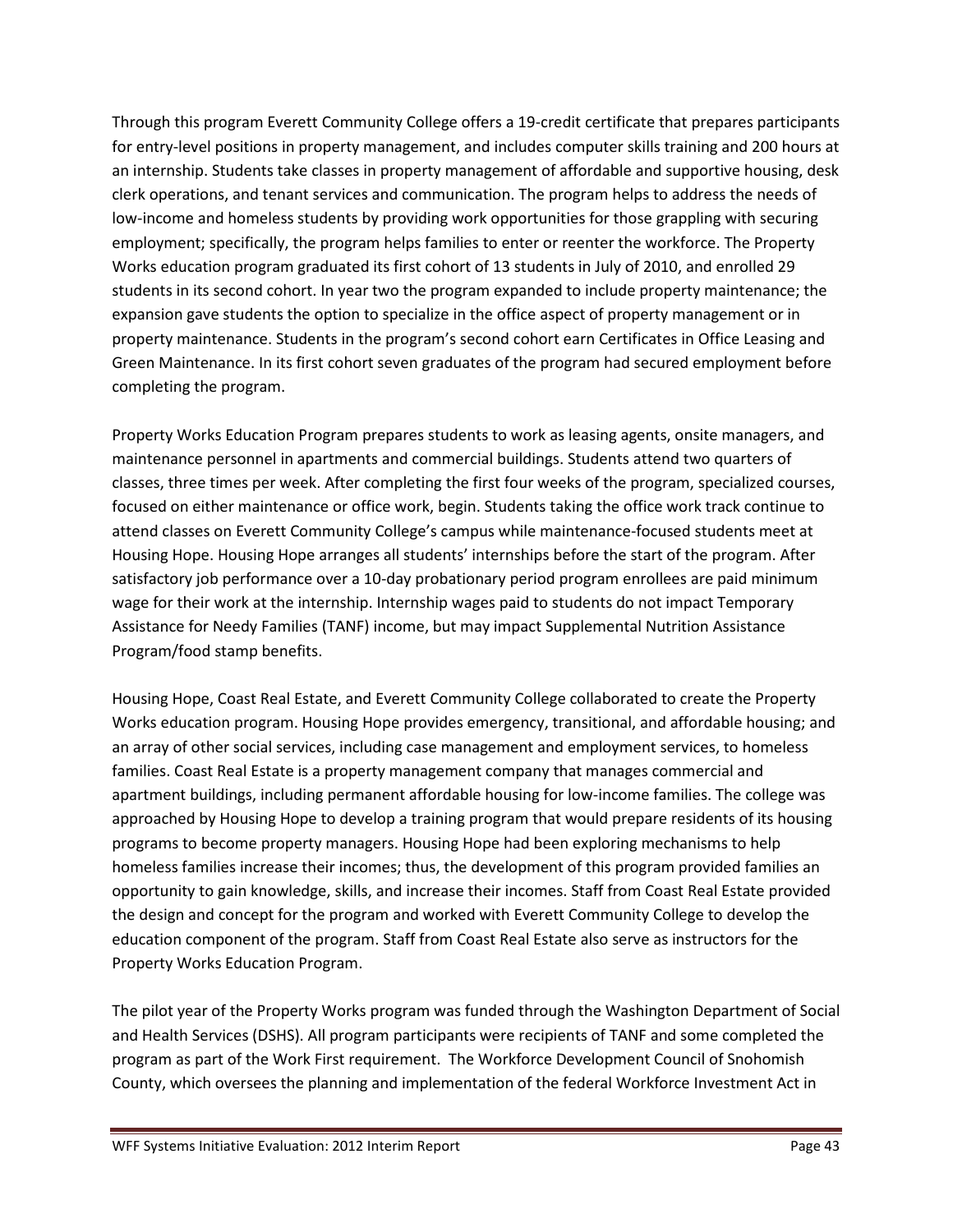Snohomish County, provided funding for the second year of the program in January 2011. Students' internships are funded by Workforce Investment Act funds.

# **Identification of Eligible Families**

Participants for the pilot of the Property Works program largely consisted of TANF recipients identified by DSHS; few had been referred by Housing Hope.

The second cohort of students for this educational program was identified by Housing Hope. Housing Hope targeted homeless and low-income individuals to enroll in the Office Leasing and Green Maintenance certificate program at Everett Community College. The organization's staff performed a screening to assess each individual's employability, including a criminal background check through Washington State Patrol. Some families who enrolled in the second cohort were TANF recipients and most were residing in transitional housing at Housing Hope.

# **Services Provided**

According to staff of Everett Community College, the college recognized that many of the students were homeless and/or were applying for financial aid and using the funds to pay for tuition and for basic living expenses. This was especially apparent when a student's financial aid processing was delayed and the student made a public claim that resulted in the development of a fund for homeless students. Members of the community began donating to the fund to provide assistance to homeless students at Everett Community College.

In addition to the Property Works education program students have access to support programs that provide them with emergency financial assistance.

*The Loan Fund*, a fund that is used by students and supported by students and other donors, is available for students to use as emergency assistance. Students can access funding for emergencies—utility payments, gas cards, food cards, etc. Students are to pay back the money within the following month and are not charged any interest. Not all students return the money; however, the college does not report to collections agencies. The fund is used to aid currently enrolled students who are homeless or at risk of homelessness.

*The Opportunity Grant* also allows Everett Community College to provide financial assistance to enrollees. Students can access funds to pay for rent, gas, books, and to address other types of needs that will help them to remain in school. However, students are required to fill out the Free Application for Federal Student Aid (FAFSA) and apply for federal financial aid to access this assistance.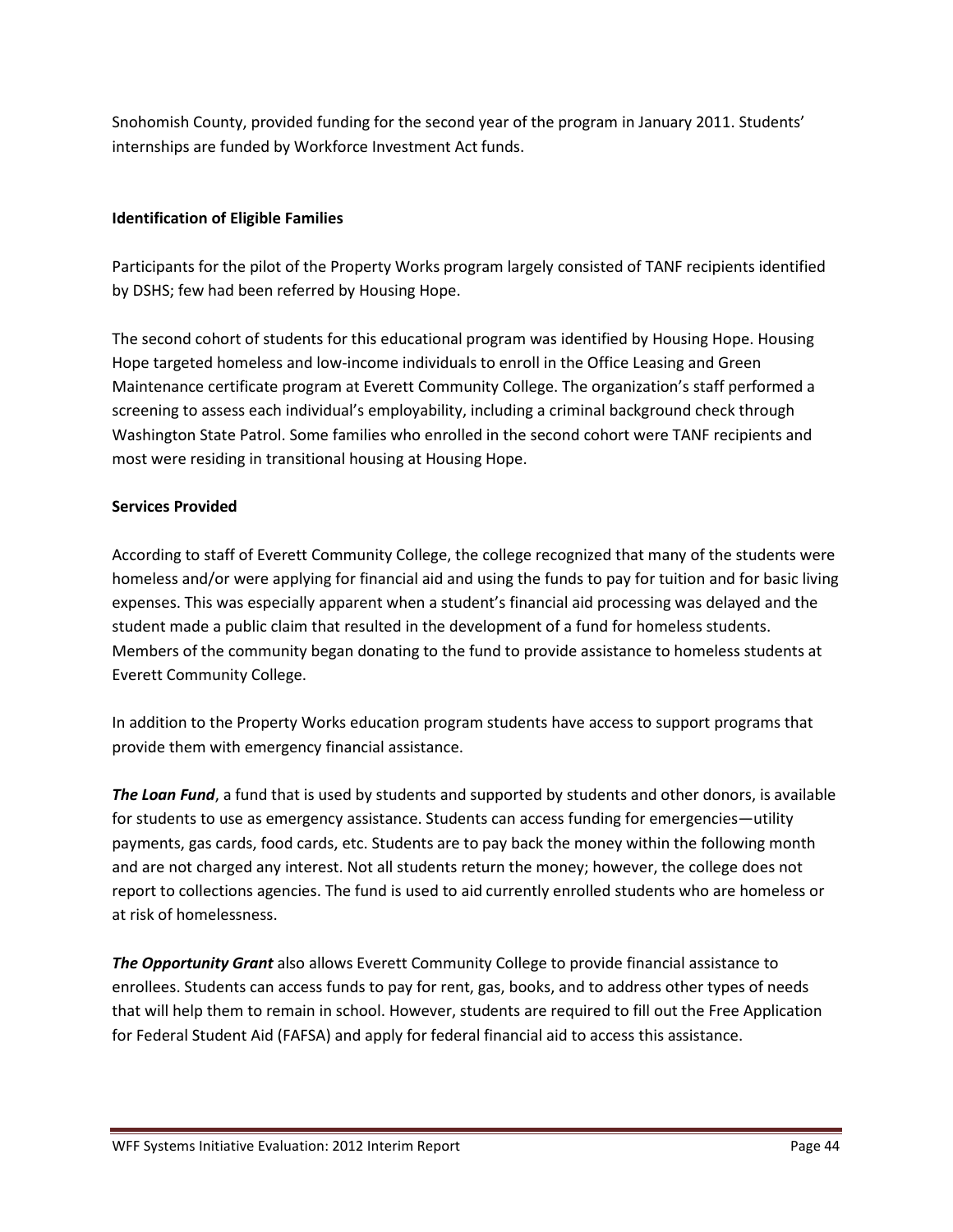### **Family Perspective of the Homeless Families System**

A focus group was completed with six parents who were enrolled in the Property Works education program. Participants had between one and three children ranging in age from 15 months to 14 years old. Four of the participants reported living in transitional housing program through Housing Hope; one was residing in permanent supporting housing at Housing Hope, and one participant was residing in permanent subsidized housing provided by the Young Women's Christian Association (YWCA).

Families' experiences and challenges prior to obtaining housing varied. Several participants of the groups experienced drug-related problems, such as a mother of two who had a boyfriend who abused drugs and became abusive. After leaving her boyfriend she became involved with someone who manufactured drugs, resulting in a raid of her home, incarceration of her partner, and involvement of Child Protective Services. Another participant and her fiancé were laid off from their jobs on the same day, lost their home, and moved into a friend's garage. After staying in shelter for seven months the family moved to transitional housing. Participants reported have learned about the Property Works program from case managers at social service agencies, including the YWCA and Housing Hope.

Each of the participants had worked previously and had run into challenges with previous employment. Prior to enrolling in the Property Works program, two of the participants had attended a technical/vocational school to become a phlebotomist and a pharmacy technician. However, four individuals had been laid off from their jobs, including the two with previous training, and one had been injured on the job and received a settlement. Among those who had been laid off, three participants of the focus group received unemployment, for between nine months and two years, after having lost their jobs. Of the three participants who reported dates of previous employment, two had not worked since 2008 and one had not worked since 2009. One participant of the focus group was pregnant when she was laid off. Therefore, she had trouble finding a new job, did not receive unemployment, and could not receive TANF due to the amount of unemployment her fiancé was receiving.

After losing employment two participants of the focus group began using drugs. One mother who had been a pharmacy technician became homeless after losing her job, began using methamphetamine, and lost custody of her children to her parents. After losing her children, the participant cycled in and out of substance abuse treatment centers for five years and regained employment in 2008 while living in a truck. Ten thousand dollars in student loan debt has prevented her enrollment in a postsecondary program.

Focus group participants reported positive experiences with the program, but also identified current and future challenges it faces. Of the participants, one had been hired and one had a positive outlook on prospective jobs. Though, someone did not want to be employed at the organization where the internship is located. Participants also reported receiving day care assistance from DSHS while attending the program. The need to strengthen funding was identified as a challenge for Property Works. Students were told they would be provided vouchers for clothing and gas, but had not received the vouchers. When speaking of the delayed receipt of vouchers, a participant of the focus group felt "it's taking too